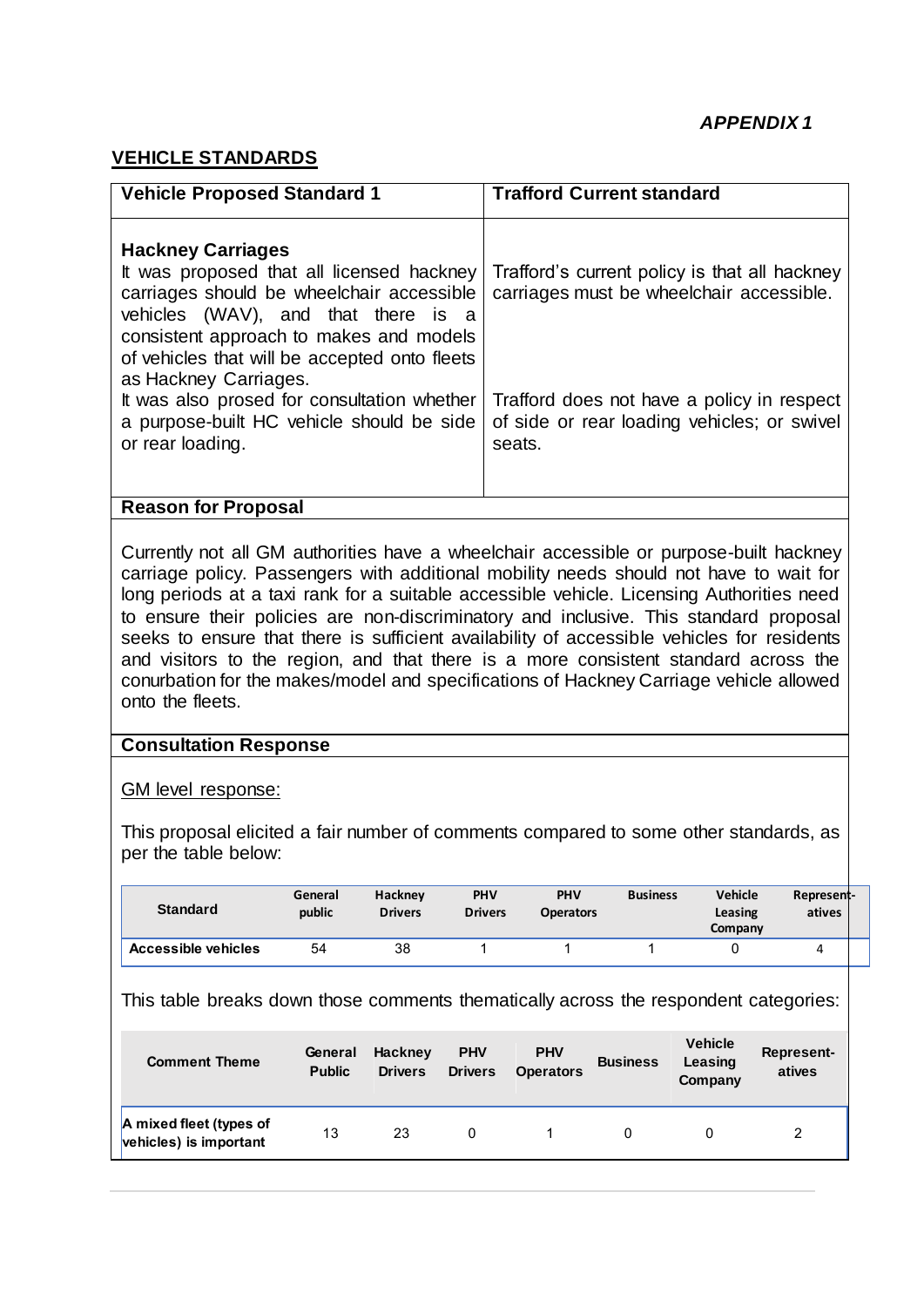| <b>Base</b>                                                         | 54 | 38       |              |             | 1            | 0            | 4              |
|---------------------------------------------------------------------|----|----------|--------------|-------------|--------------|--------------|----------------|
| Problem with design of<br>accessible vehicles                       | 3  | 5        | 0            | 0           | 0            | 0            | $\overline{2}$ |
| <b>More consultation with</b><br>disabled people required           | 5  | 0        | 0            | 0           | 0            | 0            | 0              |
| More accessible<br>vehicles are needed                              | 34 | 6        | $\mathbf{0}$ | 0           |              | 0            | 3              |
| <b>PHV</b> should have to<br>have same rules about<br>accessibility |    | $\Omega$ | $\mathbf{0}$ | 0           | $\mathbf{0}$ | 0            | 0              |
| Accessible vehicles are<br>expensive / need to be<br>subsidised     | 3  | 6        |              | $\mathbf 0$ | $\mathbf{0}$ | $\mathbf{0}$ | 0              |

34 members of the public commented that more accessible vehicles were needed as did 6 hackney drivers. Some members of the public shared how they often encounter difficulty booking wheelchair accessible vehicles due to their lack of availability, and those hackney drivers who have accessible vehicles noted how they are relied upon by many who do not have many other options for transport.

*"Accessible Hackney carriages - we have extreme trouble booking a taxi in advance that has wheelchair access as the taxi company do not always know when their wheelchair accessible vehicle will be available. In the past we have been asked to ring at the time an accessible taxi is needed - and in every occasion one was not and our family has had to pick her up instead - not an ideal situation for a young lady who would like some independence." (Public, age 45-54, Bury)*

*"Make it all wheelchair accessible vehicles, known as a level playing field." (Hackney Driver, Wigan)*

In contrast, 23 hackney drivers felt having a mixed fleet was more important, with some sharing how they feel some passengers are deterred by larger vehicles.

*"As a Hackney driver, I don't agree for all Hackney carriage vehicles to be wheelchair accessible. Reason is for that we do, need mixed fleet for elderly people who do not like getting into bigger vehicles. I believe it will make them go to private hire offices and that will affect our business. Also, it's more affordable to buy a normal electric car." (Hackney Driver)*

One operator who took part in the focus groups specialises in the transportation of customers who need wheelchair accessible vehicles. He stated hackneys were not suitable for all.

*"On the black cabs and I've got two of them, okay. The ramps that come down, they come down on an angle and, you know, that ramp the wheelchairs cannot actually get up on them and also the people, when they're sat in them, they'll bang their head against the roof. So for some*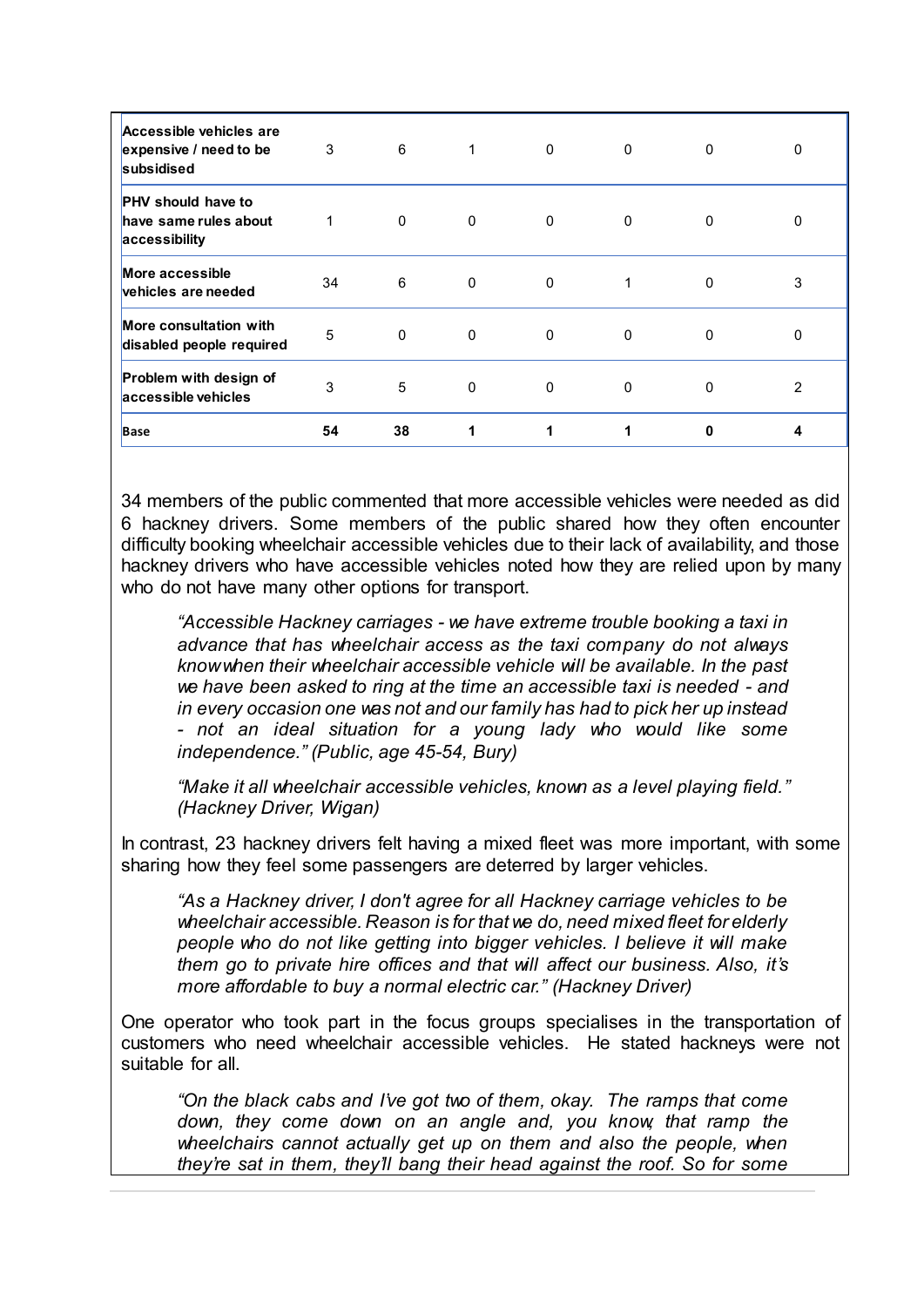*reason licensing seemed to think that anybody who's in a wheelchair would fit in a black cab. It's not the case, so you might have two thousand black cabs out there and they could say, oh, they're all wheelchair accessible. They are for full manual wheelchairs. Electric ones they can't fit. (Operator, Trafford).*

Representatives also argued for a mixed fleet:

*"This is totally not acceptable because [it] is not meeting the needs of vulnerable or disabled [people]. Many old [and] disabled don't use wheelchair vehicles either [because] it's too high or [they] dislike it them". (Organisation, NPHTA)*

*"There is very little evidence to support the need for an entire trade to cater for wheelchair bound passengers, potentially at the cost of the majority of disabled passengers who are not confined to a wheelchair and therefore find it far more difficult to access the higher vehicles that are WAV, so a mixed fleet is a better approach". (Organisation, NPHTA)*

Some hackney drivers and operators expressed concerns with the design of wheelchair accessible vehicles, with 5 explaining their preference is for side loading accessible vehicles rather than rear loading and expressing their safety concerns.

*"All Hackney carriages should be side loading wheelchair accessible, rear loading takes up too much space on ranks, they are also dangerous when unloading passengers in the middle of the road." (Hackney Driver, Wigan)*

*"Accessible Hackney carriages: It is proposed that all hackney carriages should be wheelchair accessible. Agreed. Particularly important condition which will help to prevent the influx of out-of-town licensed saloon cars plated as Hackney carriages from working within the GMC area. Side and / or rear loading without the need for swivel seats: A policy as to whether purpose-built accessible vehicles should be side and/or rear loading without the need for swivel seats is being considered. The choice of entry location generally determines the floor plan available. Rear entry vehicles offer two floor plans for up to four or six passengers. A side entry van has more options when it comes to the floor plan. Side entry vehicles will lower the available space inside, as the maximum number of ambulatory passengers in this option is four including three in the rear bench seat. Swivel seats in taxis where fitted should remain as they are an additional feature making it easier to enter or exit the car without undue discomfort. For those who have conditions such as arthritis, multiple sclerosis, or osteoarthritis, which can limit their mobility will benefit as they reduce strain otherwise placed on the hips and back." (Operator, Manchester)*

*"I mean I have a sliding door on the side, two sliding ones and the rear loaded is the big door that comes up. Okay, there's a row of seats there, but the row of seats can be moved. I mean I do put, where the large wheelchairs fit and if I do one, because it can be that you can't get them through the side door, because there's a big person, so they have to go through the rear door. So, what you do is, you just push the seats right*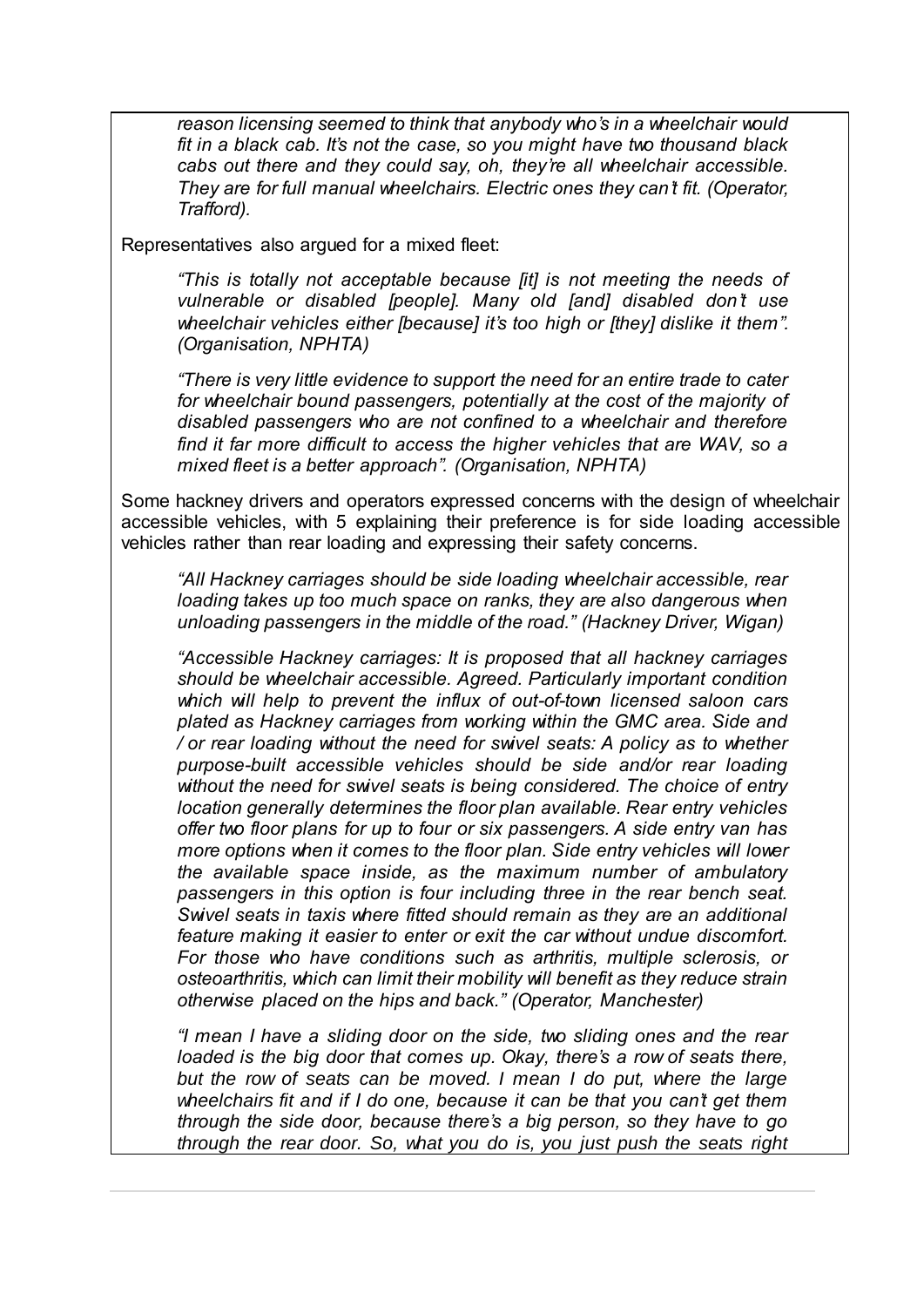*forward, because they're all tracking, you just push them right forward. So, I would be fine." (Licensed hackney driver – own my vehicle, Stockport)*

A further 6 hackney drivers felt wheelchair accessible vehicles were expensive or need to be subsidised if they are all required to be wheelchair accessible.

*"Vehicle emissions. what I can gather from the information available is that driver is responsible for all the costs involved. Accessible Hackney is very expensive it will put almost every Hackney driver out of business in Rochdale for sure even Euro six diesel is unaffordable." (Hackney Driver, Rochdale)*

Concerns were raised by members of the public about the impact on the cost of using a hackney / PHV.

*"Wheelchair accessible vehicles are more expensive than normal cars. And that's tough for people who need them. One solution would be to provide a subsidy to anyone buying an accessible vehicle to use as a taxi. But what makes absolutely zero sense is to make the non-wheelchair-using public (the VAST majority of people) pay for accessibility features they do not need." (Public, age 35-44, Manchester)*

Some users and drivers felt a few drivers use the fact they are transporting someone who needs an accessible vehicle to their advantage:

*"But a lot of the time they do treat you, you know, what they do is they charge, they put the timer on and if it takes you ages to get into the cab and put your belt on and everything, they charge you for all that, you know and getting out the cab, they don't always put seatbelts on properly and things like that, but then the private hire companies don't usually have accessible vehicles." (User, Group 1)*

Others highlighted not all disabilities are visible:

*"More accessible vehicle design for disabled people. Not everyone with a disability you see looks disabled very important not to forget for drivers." (Public, age 45-54, Oldham)*

Trafford Response:

| <b>Standard</b>            | General<br>public | <b>Hackney</b><br><b>Drivers</b> | <b>PHV</b><br><b>Drivers</b> | <b>PHV</b><br><b>Operators</b> | <b>Business</b> | <b>Vehicle</b><br>Leasing<br>Company | Represent-<br>atives |  |
|----------------------------|-------------------|----------------------------------|------------------------------|--------------------------------|-----------------|--------------------------------------|----------------------|--|
| <b>Accessible vehicles</b> |                   |                                  |                              |                                |                 |                                      |                      |  |

Two members of the public felt that a mixed fleet was important; other comments from the public were that accessible vehicles are expensive and need to be subsidised; there should be more consultation with disabled people and PHVs should be have the same rules about accessibility. One hackney carriage driver commented that more accessible vehicles are needed.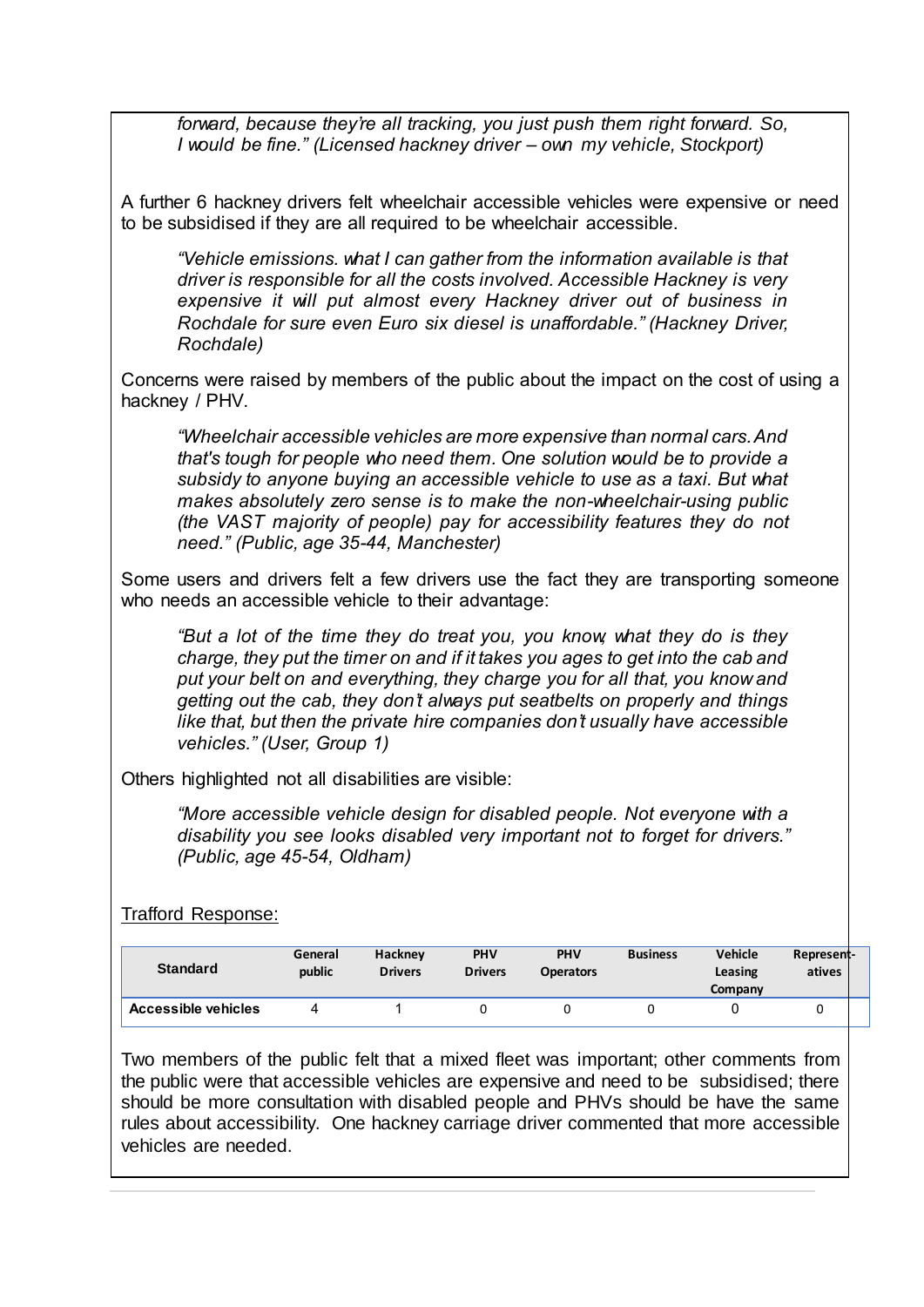#### **Comments and considerations**

All purpose-built Hackney Carriages are wheelchair accessible, but also have additional mobility and accessibility design features such as passenger compartment controls, additional lighting, additional space, visibility strips, audio loops, steps, swivel seats (may built in as standard), wide doors etc.

As well as providing better access for those with additional needs, purpose-built Hackneys also make it much easier for the travelling public to distinguish between a licensed Taxi and a private hire vehicle. As such, 7 of the 10 districts currently only licence purpose built/Wheelchair Accessible vehicles as Hackney Carriages in their policy.

Where mixed fleets exist, and ordinary saloon cars are licensed as Hackneys, these are commonly permitted to have a hire light installed on the roof to enable them to legally ply for hire. However, in the current landscape where these vehicles can undertake prebooked private hire work in other areas, and/or are more likely to be crossing local boundaries, it can serve to undermine local purpose built only Hackney policies, and potentially undermine the legitimate business undertaken by Hackneys in certain areas. The public observe saloon vehicles in one area legally plying for hire and not understand that this is not permissible in another area, and this serves to encourage illegal activity as confusion provides an opportunity for those looking to illegally ply.

Therefore, it should also be noted that a decision on this policy standard has knock on considerations/decisions for the following:

- Age Policy for Hackneys (WAV/non-WAV standard Proposal 2)
- Colour and livery policies for Hackney vehicles (see Standards Proposals 4 and 5)
- Intended use policy for Hackneys (see Standard Proposal 10 Hackney Carriage Vehicle Conditions)

As outlined within the proposal section above, this policy standard is not just about wheelchair accessibility. For a City Region like Greater Manchester, with ambition to licence a high-quality service offer that supports economic and business growth, including accessibility standards within the public transport network; it must therefore follow that all licensed Hackney Carriages are purpose built accessible vehicles, providing all the benefits to users that such vehicles do. The objective to ensure that no one with additional needs should ever have to wait on a rank for a suitable vehicle has considerable merit, and the policy has the added safety benefit of properly distinguishing licensed Hackneys and Private Hire vehicles in all fleets. An additional consideration is that there will be no better time to implement this transition, as the funding opportunity provided through the Clean Air Plan is unique and time limited providing much needed support to those that seek to make this transition.

# **Lead Officers recommendation**

To retain the Council's current standard that all licensed Hackney Vehicles be wheelchair accessible (WAV).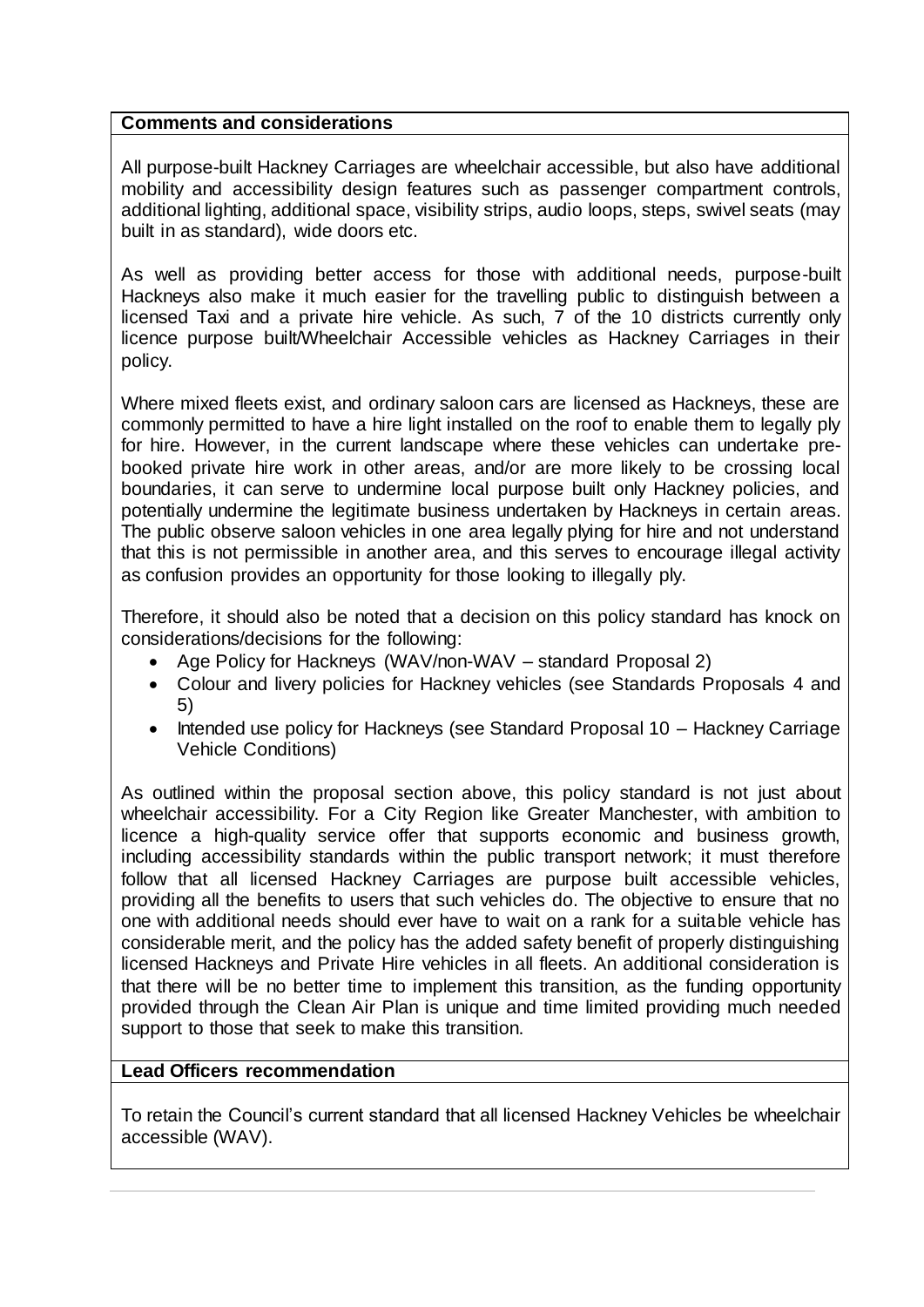To defer the decision on side/rear loading at this time as the consultation response on this specific point was particularly low.

| <b>Vehicle Proposed Standard 2</b>                                                                                        | <b>Trafford's Current standard</b>                                                                                                                                                            |                    |  |  |  |
|---------------------------------------------------------------------------------------------------------------------------|-----------------------------------------------------------------------------------------------------------------------------------------------------------------------------------------------|--------------------|--|--|--|
| <b>Vehicle Age</b>                                                                                                        | On first application for a licence                                                                                                                                                            |                    |  |  |  |
| It was proposed that all licensed vehicles<br>are under 5 years old at first licensing and                                | <b>TYPE OF VEHICLE</b>                                                                                                                                                                        | <b>MAXIMUM AGE</b> |  |  |  |
| no more than 10 years old.                                                                                                | <b>Private Hire Vehicle</b>                                                                                                                                                                   | 4 years            |  |  |  |
| Views were sought on consideration of a<br>different age policy for electric and<br>wheelchair accessible vehicles (WAV). | Hackney Carriage<br>Vehicle                                                                                                                                                                   | 10 years           |  |  |  |
|                                                                                                                           | <b>LICENCE RENEWALS</b>                                                                                                                                                                       |                    |  |  |  |
|                                                                                                                           | <b>TYPE OF VEHICLE</b>                                                                                                                                                                        | <b>MAXIMUM AGE</b> |  |  |  |
|                                                                                                                           | Private Hire Vehicle                                                                                                                                                                          | 6 years            |  |  |  |
|                                                                                                                           | Hackney Carriage<br>Vehicle                                                                                                                                                                   | 15 years           |  |  |  |
|                                                                                                                           | All maximum age limits are subject to the<br>proviso that if an older vehicle is deemed<br>by the Council to be in exceptional<br>condition for its age it can be eligible to be<br>licensed. |                    |  |  |  |
| <b>Reason for Proposal</b>                                                                                                |                                                                                                                                                                                               |                    |  |  |  |

# **Reason for Proposal**

The majority of GM districts have upper limits for both the age at which a vehicle must be under to be first licensed, and the age at which it will cease to be licensed, although these currently vary across the conurbation, with some districts having never implemented any age restriction on its licensed fleets. The proposal seeks to rationalise the variance across the conurbation and ensure that GM districts do not undermine each other's policies; deterring applicants from seeking the authority with a significantly lower standard in this regard.

Licensed vehicles undertake significantly more miles than an average domestic vehicle, meaning they are likely to deteriorate more quickly and experience structural weaknesses over time which impacts on vehicle safety. Where vehicle testing data is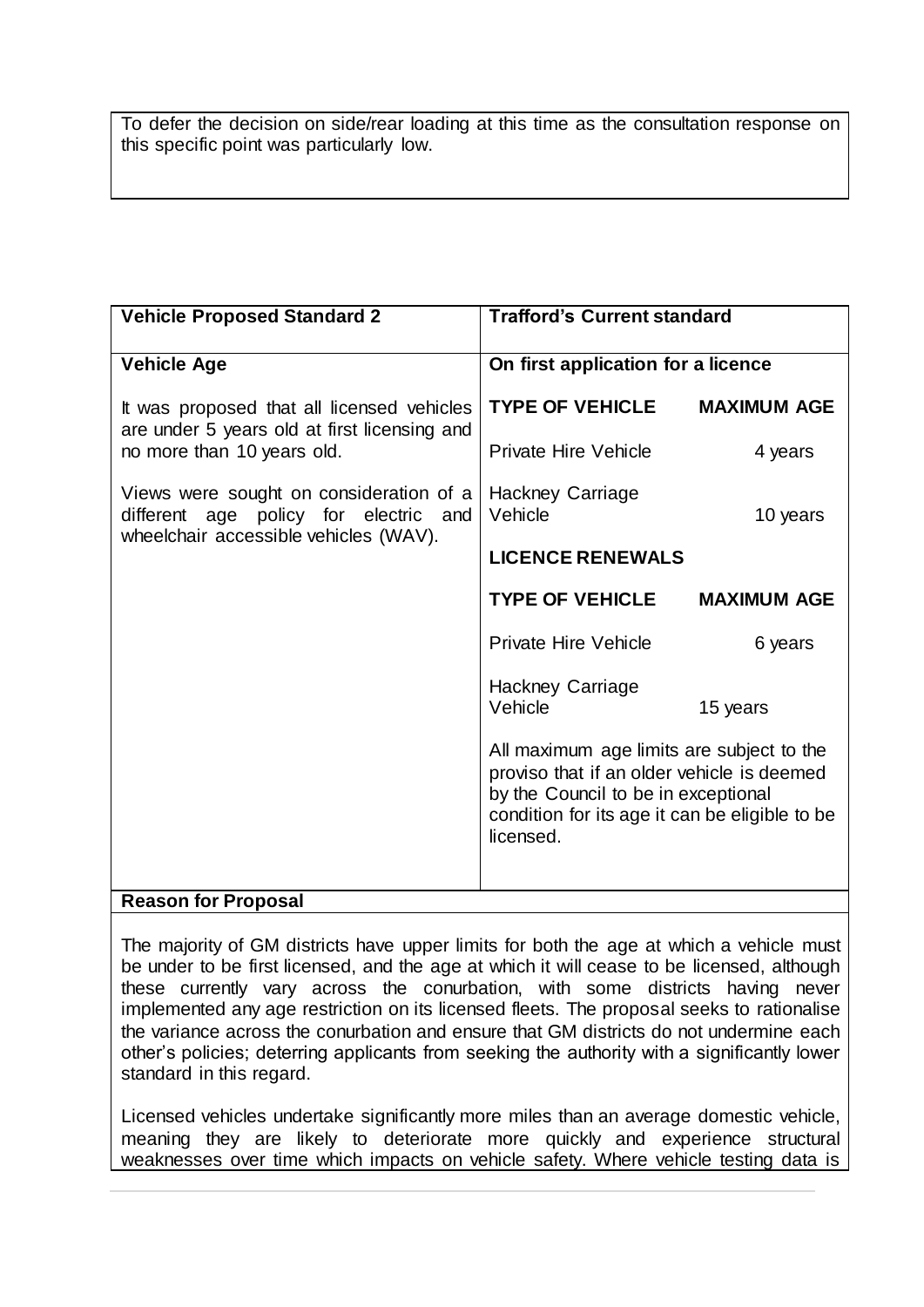held by the local authority (as it is delivered inhouse), this generally evidences that the older a vehicle is, the more likely it is to fail tests, and usually with a higher number of major faults. So where vehicle age policies already exist within GM, this encouraged lower polluting vehicles, ensured higher levels of safety in vehicles and also supported the strategic objectives to have a better quality of fleet for residents and visitors within this key section of the transport network. The specific purpose of having an age limit for vehicles 'coming on to fleet' is to safeguard against having the majority of the licensed fleet at the older end of the age limit scale and is a common policy among licensing authorities nationally.

#### **Consultation Response**

#### GM level response:

This proposal elicited a much higher number of comments:

| <b>Standard</b>       | General<br>public | <b>Hackney</b><br><b>Drivers</b> | <b>PHV</b><br><b>Drivers</b> | <b>PHV</b><br><b>Operators</b> | <b>Business</b> | Vehicle<br>Leasing<br>Company | Represent-<br>atives |  |
|-----------------------|-------------------|----------------------------------|------------------------------|--------------------------------|-----------------|-------------------------------|----------------------|--|
| <b>Age of Vehicle</b> | 82                | 78                               | 84                           |                                |                 |                               | 10                   |  |

The following table sorts the comments by theme according to respondent:

| <b>Comment Theme</b>                                           | General<br><b>Public</b> | <b>Hackney</b><br><b>Drivers</b> | <b>PHV</b><br><b>Drivers</b> | <b>PHV</b><br><b>Operators</b> | <b>Business</b> | <b>Vehicle</b><br>Leasing<br>Company | <b>Represent-</b><br>atives |
|----------------------------------------------------------------|--------------------------|----------------------------------|------------------------------|--------------------------------|-----------------|--------------------------------------|-----------------------------|
| Agree with Age Limit<br>proposals                              | 18                       | 1                                | $\overline{7}$               | 1                              | 1               | $\Omega$                             | $\mathbf{0}$                |
| Age limit should be<br>higher than 10 years                    | 4                        | 37                               | 16                           | 1                              | $\mathbf 0$     | $\mathbf 0$                          | 2                           |
| Age limit should be less<br>than 10 years                      | 11                       | 1                                | $\overline{4}$               | $\mathbf 0$                    | $\mathbf 0$     | $\mathbf 0$                          | 0                           |
| Electric cars should<br>have same age limit as<br>non-electric | $\overline{7}$           | $\overline{4}$                   | $\mathbf 0$                  | 1                              | $\mathbf{0}$    | 0                                    | 3                           |
| No age limit or higher<br>for electric vehicles                | 1                        | 5                                | 5                            | $\mathbf 0$                    | $\mathbf 0$     | $\mathbf 0$                          | 1                           |
| Minibus maximum age<br>should be 15years                       | $\Omega$                 | $\Omega$                         | $\overline{2}$               | $\mathbf 0$                    | $\Omega$        | $\mathbf 0$                          | $\Omega$                    |
| Age is not important                                           | 45                       | 33                               | 47                           | 6                              | $\mathbf 0$     | 1                                    | 6                           |
| 10 years isn't enough<br>time to return<br>investment          | $\Omega$                 | 8                                | 2                            | $\overline{2}$                 | 0               | 0                                    | 2                           |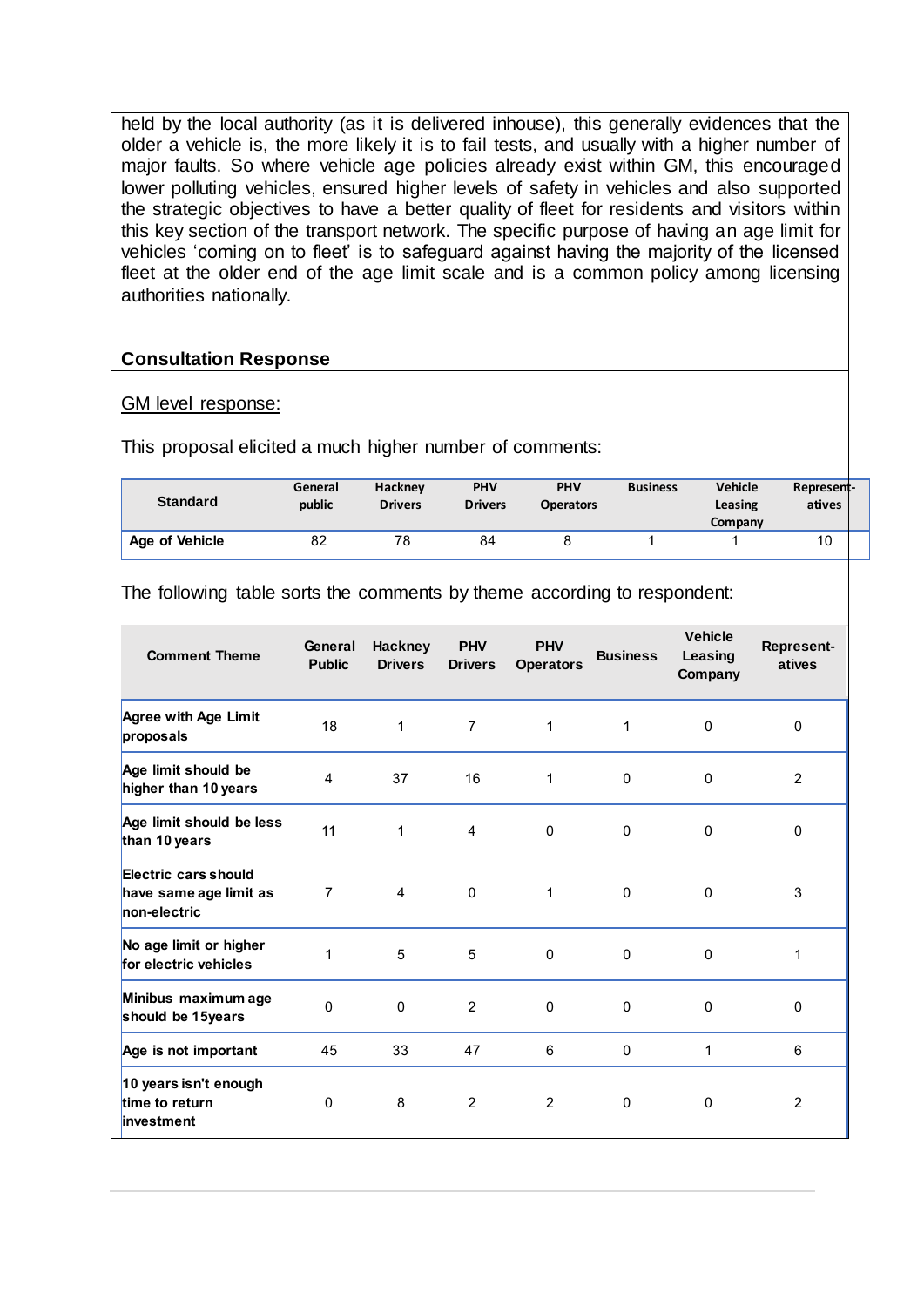| <b>Suggestion of different</b><br>Minimum age |    |     | 13 |  |    |
|-----------------------------------------------|----|-----|----|--|----|
| <b>Base</b>                                   | 82 | 78. | 84 |  | 10 |

A relatively small number of comments were made (28) in support of the age limit proposals. Comments included the reference to the poor condition of vehicles not subject to an age limit:

*"I live in Bolton, and the current standard of taxis is appalling - it's like a rolling scrap yard. Other parts of Greater Manchester seem to have much nicer, newer taxis, but Bolton is full of decrepit, shonky old rust boxes, limping around the town, pumping out clouds of smoke and regularly breaking down. I saw an "S" reg taxi not long ago - registered in 1997! The car was older than it's driver! We pay good money to be driven around in these awful heaps, and it's about time something was done about it" (Public, age 45-54, Bolton)*

However, the vast majority of comments expressed a view that the age limit was either not important/not necessary or should be higher than 10 years, with significantly fewer responses supporting the proposal. A high number of comments were received expressing the age of a vehicle should not matter if the vehicle is well-serviced and maintained, with this being expressed by 33 hackney drivers, 47 PHV drivers, 6 PHV operators, and 45 of members of the public.

*"Vehicle age shouldn't matter as long as it is in good condition. We have two MOTs in a year, so the vehicles are good for customers". (PHV Driver, Bolton)*

Some respondents commented about hackneys being more expensive to replace and upgrade, with some comparing the costs to PHVs. Therefore, 37 hackney drivers and 16 of PHV drivers felt the age limit should be higher. Drivers licensed in Manchester raised this more than any other area.

*"Age shouldn't be a problem as long as kept up with maintenance and repairs to a good standard. Personally, I think if a vehicle needs welding, it's past its best for the job, and licenses should be granted for 12 months after repairs to give drivers the time to invest in a replacement. Also, Hackney carriages cost a hell of a lot more money than a private hire car, £30.000 upwards whereas a new Dacia car can be purchased for £8000, so should be given 15-year age limit" (Hackney Driver, Stockport)*

Both the LPHCA and Unite Union did not feel the age standard was appropriate:

*"As a former qualified engineer and operator that had over 2,000 vehicles used, leased or owned by my business for Private Hire usage and as many experienced operators, taxi & PHV hirers will tell you – it is the condition of, not the age of a vehicle that is critical. A combination of condition and vehicle emissions requirements (as you have set out above) is a far better way to determine the fitness for a taxi or PHV to be licensed. It is reasonable to subject older PHVs to more frequent MOTs and other inspections whilst meeting established Euro Standards and Air Quality requirements, rather than the outdated and inappropriate use of age policies." (Organisation, LPHCA)*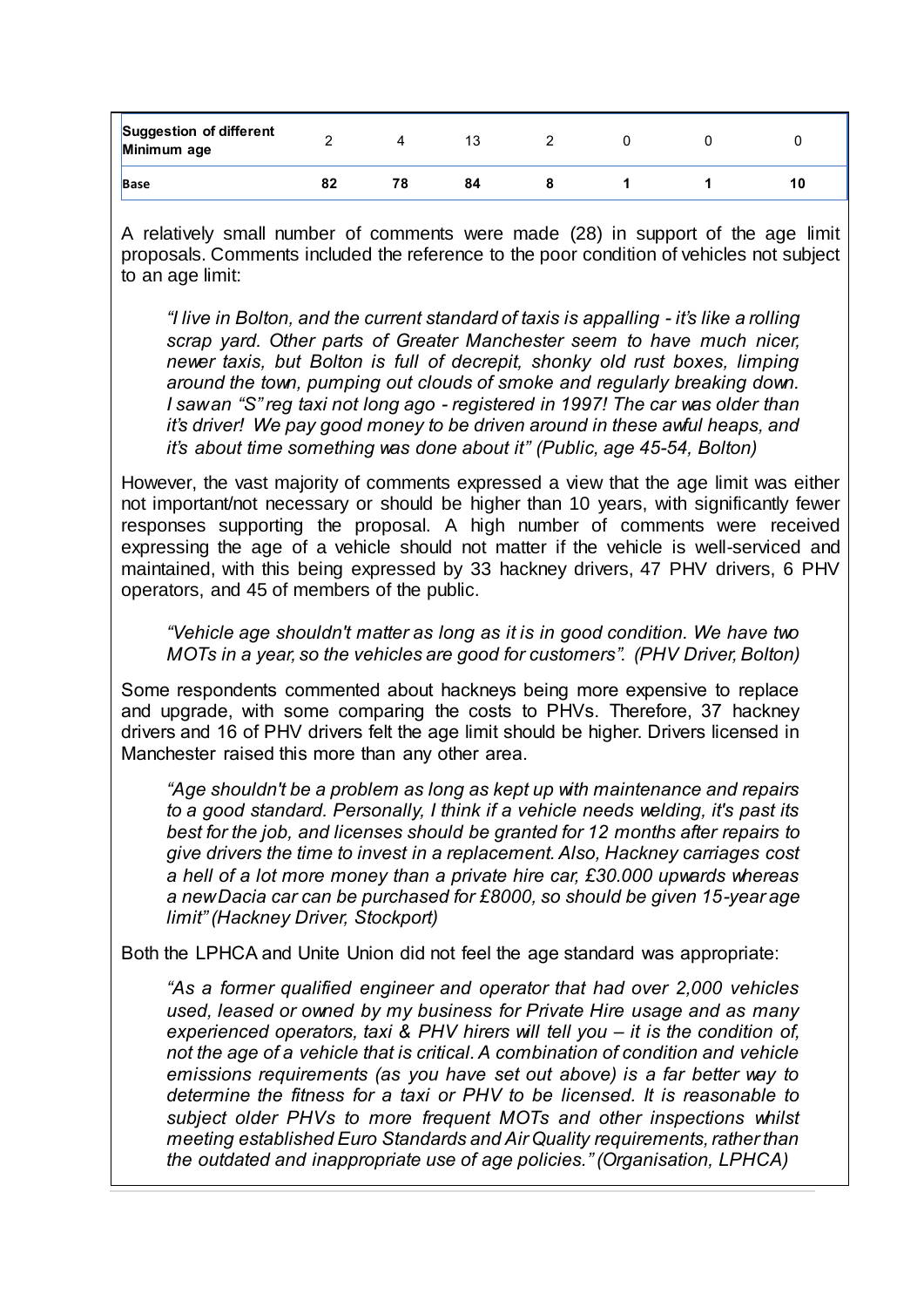*Setting the hackney vehicle age limit at 10 years is a nonsense. It provides insufficient time for recovery on investment. And these vehicles will become scrap at end of arbitrary lifespans as numbers of charging CAZs increase and residual values disappear, accordingly. The upper age limit for hackneys should be 15 years". (Organisation, Unite the Union- Manchester Hackney Carriage)*

The same argument was strongly raised in the in-depth interviews with both users, drivers and operators arguing a vehicle should be able to be used regardless of age if it was fit for purpose and passed all the relevant tests.

*"And most people get cars maybe like every five or six years, so ten is quite old for a car. The more modern the car is, the less likely it is to have bad emissions and a lot of them have things put in place when they're being built to not release as many". (User, Group 15)*

The in-depth interviews with hackney and private hire drivers highlighted concerns about removing vehicles considered roadworthy and of a good standard from working. This was felt to be not only wasteful but forced drivers to replace their vehicles earlier than envisaged. This was particularly mentioned by drivers in Rochdale and Oldham as they currently have a longer age limit on their vehicles.

*"This will hit drivers hard in this area. You only need to look at the cars on the*  road currently to see that a lot of them will not meet this age criteria. No one *has the money to update these cars, we are all still paying money off on them and getting no money in at the moment. Here is one of the most deprived parts of Manchester." (PHV Driver, Rochdale)*

Drivers and operators currently trading in the regions that are currently under standards of between 7 and 12 years for the age limit of their vehicle understood why ten had been suggested and felt it fell in line with their own district. A couple of drivers / operators highlighted specialist vehicles, i.e. adapted for wheelchair transportation should be given an exemption to the age standard due to the need for their type of vehicles.

*"Number one, the most important thing for me in my business, I need vehicles to be able to drive, okay, to be able to bring people. The maximum age of ten years for a vehicle in my opinion is going to wipe out, number one my company completely and 80% of the hackney carriage trade." (Operator, Trafford)*

Two operators mentioned the impact the standard would have on their operations as currently they are able to manage their fleet by moving older vehicles to other areas where the current age standards are lower for example, Manchester to Trafford, enabling them to stagger the replacement of their vehicles and therefore the finance needed to do this.

*"I usually move the vehicles from Manchester to Trafford once they hit their age limit in Manchester. I now will be able to keep them longer in Manchester but will get less out of them overall and won't be able to move them on to Trafford so I will now need to update more vehicles in a smaller timescale." (Operator, Trafford / Manchester).*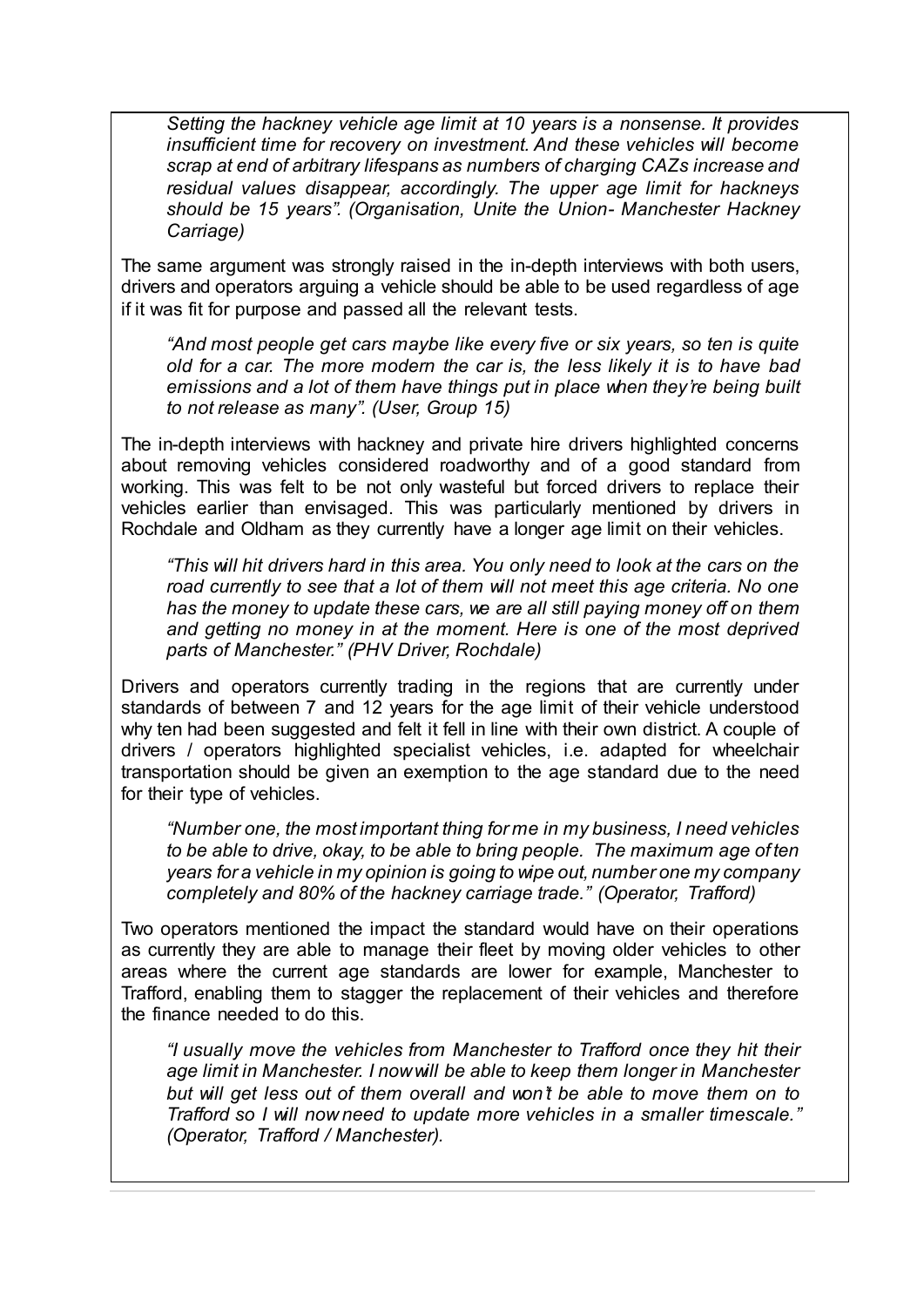Trafford Response:

| <b>Standard</b> | General<br>public | Hackney<br><b>Drivers</b> | PHV<br><b>Drivers</b> | <b>PHV</b><br><b>Operators</b> | <b>Business</b> | <b>Vehicle</b><br>Leasing<br>Company | Represent-<br>atives |  |
|-----------------|-------------------|---------------------------|-----------------------|--------------------------------|-----------------|--------------------------------------|----------------------|--|
| Age of Vehicle  |                   |                           |                       |                                |                 |                                      | ື                    |  |

More than half of the hackney drivers who commented about vehicle standards felt that the age limit should be higher than 10 years or that age was not important at all  $(n=2)$ . This was also mentioned by PHV drivers  $(n=1)$  and  $n=1$  respectively).

*"I purchased my vehicle in 2014 and was told no road tax due to low emissions. Now I'm being told its euro 5 and I will have to pay a charge if I drive it. I cannot afford to buy a new one and the grant of £2000 is not enough." (PHV driver)*

*"It would not be possible to run a Hackney Carriage business under these age restrictions. The end term of 10 years should be extended to a minimum of 15 years to give the proprietor a chance to make the buying of a suitable vehicle worthwhile and cost efficient." (Hackney driver)*

#### **Comments and considerations**

Upper age limits across GM currently vary from 7 years (for private hire) to 15 years (for Hackneys), with 3 authorities currently not having any upper age limit at all. As can be seen from some of the comments, this has resulted in older, more polluting and lower standard vehicles being passed to those authorities with higher or no age limits. This practice undermines the attempt by those authorities seeking to raise the quality and safety standard of its vehicle fleet and goes against the collaborative approach that GM districts wish to take. It also means that residents and visitors will have a significantly different experience depending on which district they live/visit and that is a scenario this project aims to address.

Many individuals within the trade expressed views that standards in relation to vehicle condition and emissions could negate the need for an age policy altogether. Whilst there initially appears to be some merit in this assertion, it is important to note that compliance with an emissions policy that required (for example) the vehicle to be of the current Euro emissions standard, would currently allow a vehicle registered in 2005 to be licensed on the fleet. Similarly, a significantly older vehicle can be fitted with retrofit technology to bring it into emissions standard compliance, but all the other risk associated with the vehicle age will continue to exist. There is also significant testing data to evidence that the older the licensed vehicle is (and the more mileage it undertakes), the more likely it is to fail mechanical tests.

It should also be noted that there is currently a wide variance across GM districts on how authorities monitor/test the condition of vehicles. Whilst some authorities carry out this function in house and can therefore conduct a full compliance check (ensuring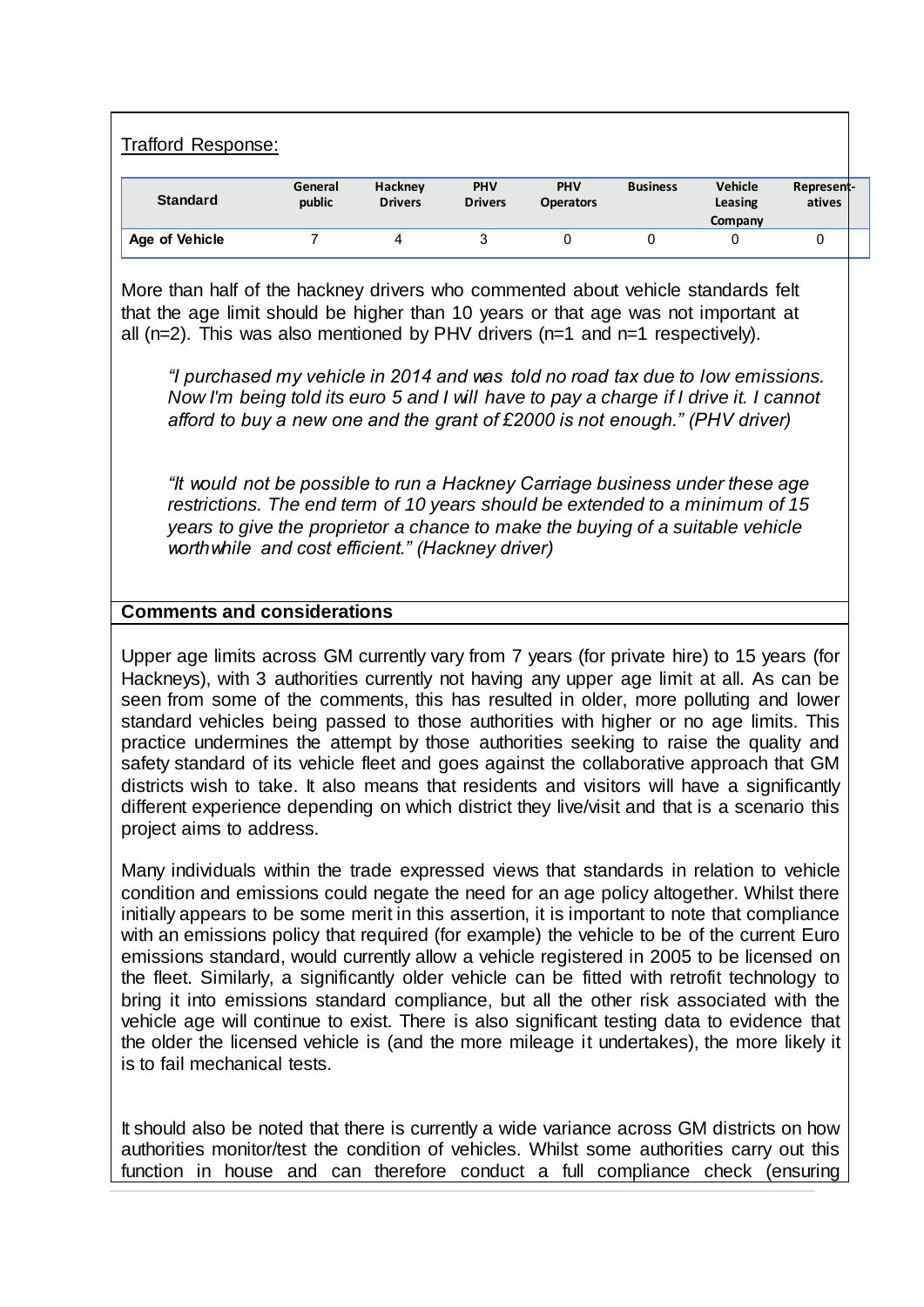compliance with all licence conditions/policy as well as testing the mechanical structure) and be fully assured as to the mechanical and cosmetic condition of the vehicle; others permit proprietors to test vehicles at approved testing stations and usually only require the tester to perform a DVSA standard MOT, which will not consider whether the other aspects of the vehicle are compliant with relevant policies. Therefore in order to fully rely upon the testing regime to safeguard against the risk that vehicles that fall below the desired standard on the licensed fleets, a deeper review of the how this is harmonised and delivered across the conurbation would be required.

It is critically important for all districts, but primarily the trade themselves, that the Hackney and Private Hire sectors remain integrated into the sustainable transport network within GM, moving passengers with minimal environmental impact and remain a key transport mode of choice. To this end, it would be desirable to implement a limit to ensure a 'line in the sand' for all concerned and continue to promote the safety and quality that a younger fleet provides. However, officers are cognisant of the strong views expressed by the trade in relation to the capital cost and return on investment particularly with regards to purpose built and ZEC/EV taxis, as well as the ongoing impact of Covid.

Further research of other non-GM authorities policies in this regard provides that the majority of licensing authorities do impose an age limit (both for coming on to the fleet and for continuing to be licensed), including those authorities who are also subject to Clean Air Zone emissions requirements; further supporting the view that an age limit is a useful policy standard in ensuring a better quality fleet.

In considering all the consultation feedback and the relevant risks, it is proposed that the age limits are changed from that proposed to:

PHV – under 5 on to fleet and 10 years off PHV WAV – under 7 on to fleet and 15 years off Purpose built WAV HCV – under 7 on to fleet and 15 years off

Testing data (where held) will be reviewed periodically by the Licensing Network group, alongside air quality metrics to assess any negative impacts of these age policies on both the safety of vehicles and air quality. Any issues or future risks will be brought back to Members as necessary.

Subject to policy decisions (where relevant) with regards to the Hackney Carriage Vehicle Policy and Wheelchair Accessibility, a separate age policy for non-WAV Hackneys may also need to be introduced.

Members should be aware that some authorities in GM and beyond currently operate an 'Exceptional Use' or 'Beyond the Age Limit' or similar policy that enables vehicles of a determined condition and testing record to continue to be licensed as exceptions to the normal age limit policy. However, in recognition of the significant concession made on the age policy, it is proposed that such explicit exception policies are removed. As with any Council policy, it will always be within the gift of an individual to ask the authority to depart from policy.

**Lead Officers recommendation**

To implement the following as the minimum standard: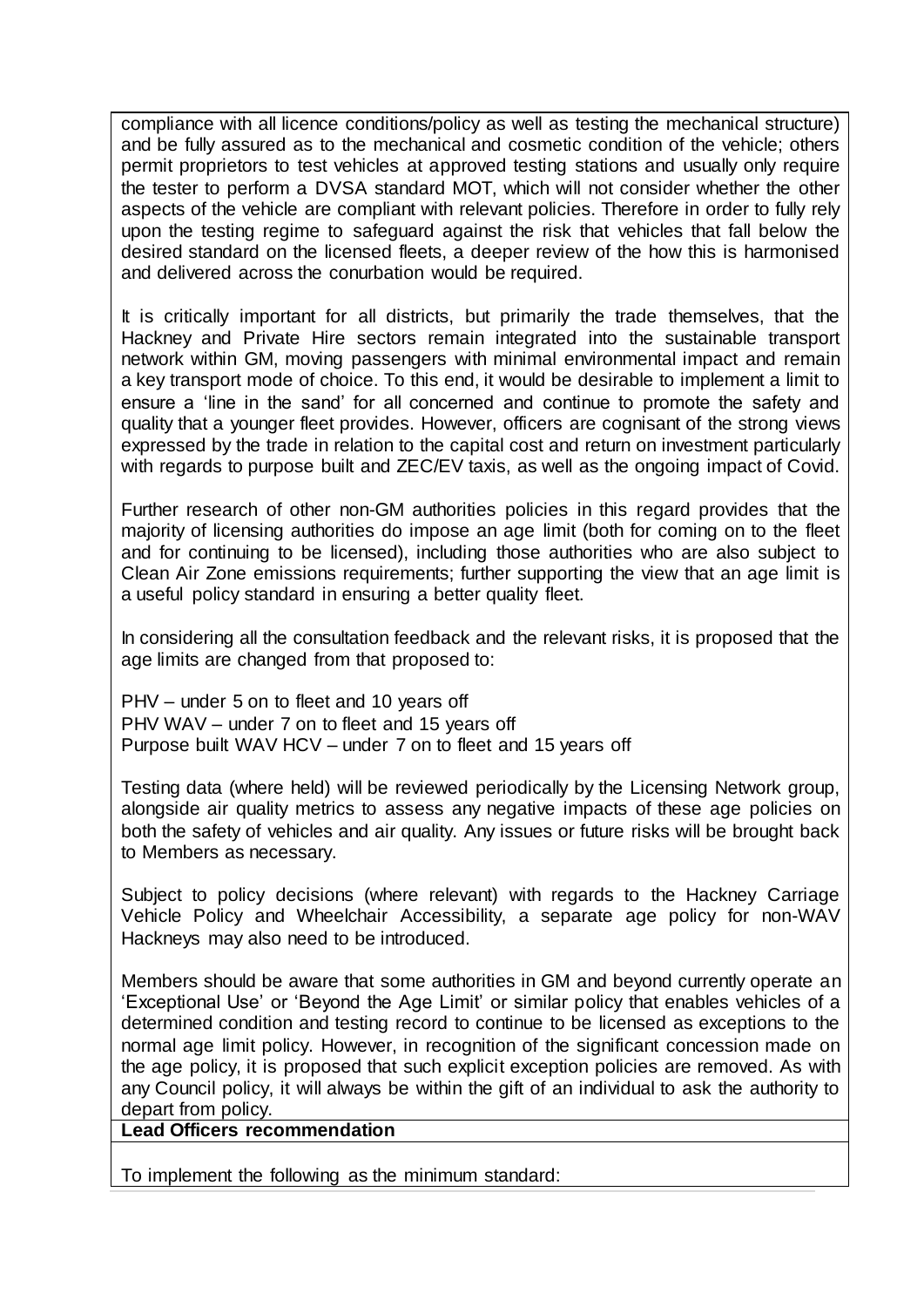- PHV under 5 years on to fleet and 10 years off
- PHV WAV under 7 years on to fleet and 15 years off
- Purpose built HCV– under 7 years on to fleet and 15 years off
- Air quality metrics and impacts and testing data to be reviewed over the next 2-3 years by the Licensing Network and risks or proposed amendments brought back to Members as necessary
- To remove the exceptional condition (age) test.

That the standard be implemented for new to licence vehicles from the 1<sup>st</sup> January 2022; and that the existing fleet is compliant with the policy standard by 1 April 2024. This will mean that from the 1<sup>st</sup> April 2023 a vehicle licence will not be renewed if the vehicle does not meet this standard.

| <b>Vehicle Proposed Standard 3</b>                                                                                                                                                                                                                                                                                                                                                                                                                                                                                                                                                                                                                                                                                                                                                                                             | <b>Trafford's Current standard</b>   |
|--------------------------------------------------------------------------------------------------------------------------------------------------------------------------------------------------------------------------------------------------------------------------------------------------------------------------------------------------------------------------------------------------------------------------------------------------------------------------------------------------------------------------------------------------------------------------------------------------------------------------------------------------------------------------------------------------------------------------------------------------------------------------------------------------------------------------------|--------------------------------------|
| <b>Vehicle Emissions</b><br>It was proposed for consultation that all licensed<br>vehicles must comply with the current Euro<br>standard when they are first licensed with an<br>ambition for a zero-emission capable fleet by<br>2028.                                                                                                                                                                                                                                                                                                                                                                                                                                                                                                                                                                                        | No current vehicle emission standard |
| The following was also proposed within the<br>Timetable section of the consultation:                                                                                                                                                                                                                                                                                                                                                                                                                                                                                                                                                                                                                                                                                                                                           |                                      |
| i. New vehicles being licensed from 1 April 2021<br>will be required to meet the standards<br>approved following this consultation<br>ii. From April 2021, existing licensed vehicles will<br>begin transitioning to comply with the<br>standards approved following consultation<br>iii. Transition periods will be determined by each<br>district having considered existing local<br>policies and impacts on the trade with an<br>expectation that all vehicles will be compliant<br>by 1 April 2024 (non-compliant vehicles will<br>still be liable to pay the Clean Air Zone charge<br>subject to any exemptions permitted under the<br>Clean Air Plan) – this will be that all licences<br>due for renewal from April 2023 onwards will<br>need to have a compliant vehicle attached to<br>be compliant by 1 April 2024. |                                      |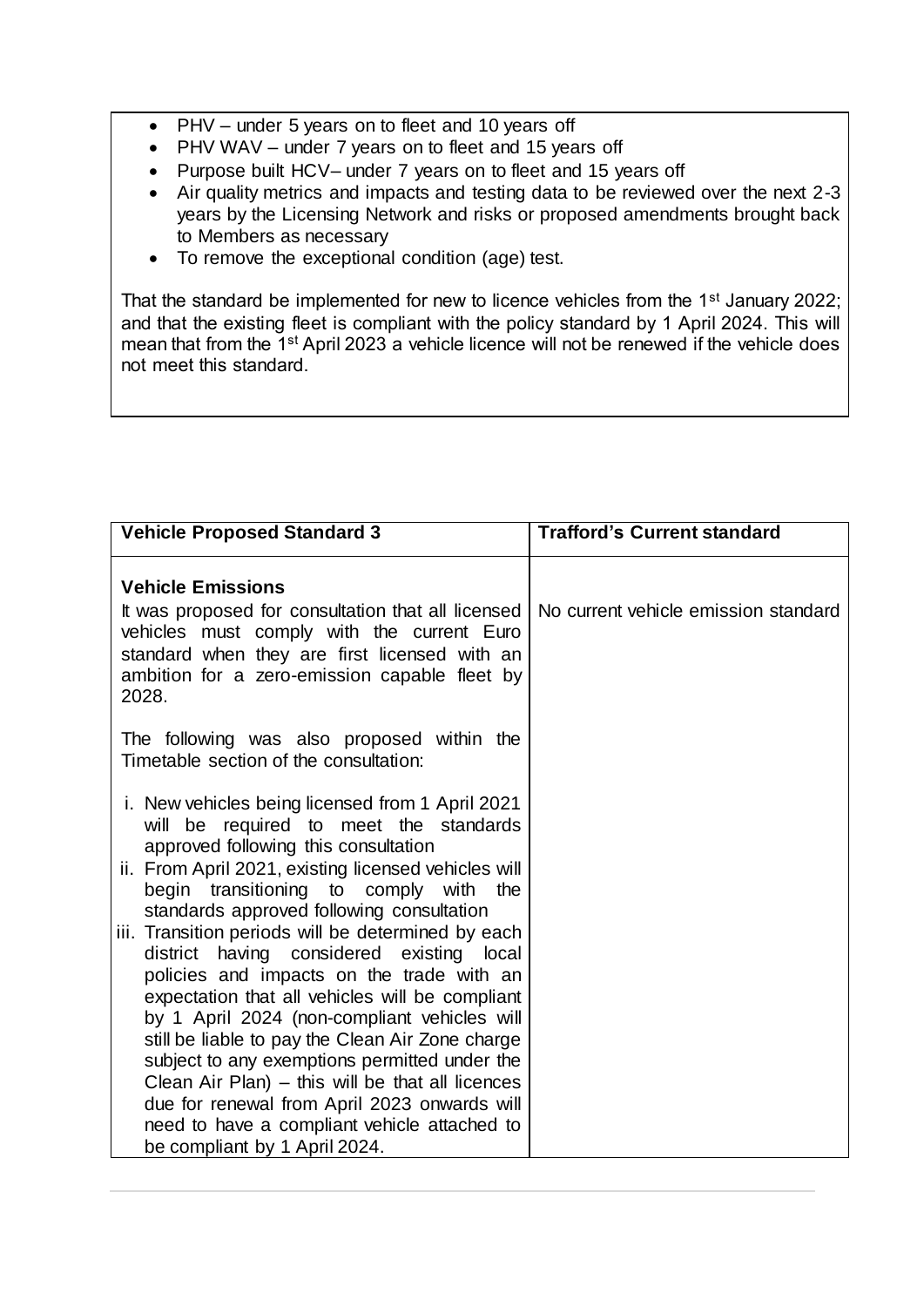| iv. From 2025 all new to licence would need to be<br>Zero Emissions Capable (ZEC*)<br>v. From April 2028 onwards all vehicle licences<br>would need a ZEC vehicle attached to the<br>licence. |  |
|-----------------------------------------------------------------------------------------------------------------------------------------------------------------------------------------------|--|
| <b>Reason for Proposal</b>                                                                                                                                                                    |  |

It is important that taxi and private hire vehicle policies interrelate with other relevant policies, and in this case that the emissions standard requirement for licensed vehicles reflects the ambition set out in the Greater Manchester Combined Authority (GMCA) Environmental Plan which states:

*"We want Greater Manchester to be a clean, carbon neutral, climate resilient city region with a thriving natural environment and circular, zero-waste economy".* 

It was therefore proposed that all licensed vehicles comply with the vehicle emissions standards set out in the government's Clean Air Zone framework and thereby will comply with the GM Clean Air Zone as proposed in the GM Clean Air Plan in the short to medium term.

In recognition of the fact that the GM Environmental Plan has also set the date of 2038 to be carbon neutral, it was proposed for consultation that all licensed vehicles should therefore be zero-emissions capable (ZEC) by 2028 (to take vehicle age requirements into account). The GM Environment Plan clearly indicates that this shift from vehicles powered by fossil fuels to ones that are ZEC is required as soon as possible in order to achieve carbon neutral targets within the set timeframe and it is important that licence holders understand these key dates to inform their business choices.

# **Consultation Response**

GM level summary:

This proposal elicited one of the smallest number of responses across vehicle standards, with only 39 members of the public commenting and 42 members/representatives of the trades:

| <b>Standard</b>          | General<br>public | Hackney<br><b>Drivers</b> | <b>PHV</b><br><b>Drivers</b> | <b>PHV</b><br><b>Operators</b> | <b>Business</b> | <b>Vehicle</b><br>Leasing<br>Company | Represent-<br>atives |
|--------------------------|-------------------|---------------------------|------------------------------|--------------------------------|-----------------|--------------------------------------|----------------------|
| <b>Vehicle Emissions</b> | 39                | 20                        | 10                           | 5                              |                 |                                      |                      |

There was a mix of views in the comments, with some support for the timeline, particularly from the public, but many concerns expressed about the timings, funding support and charging infrastructure: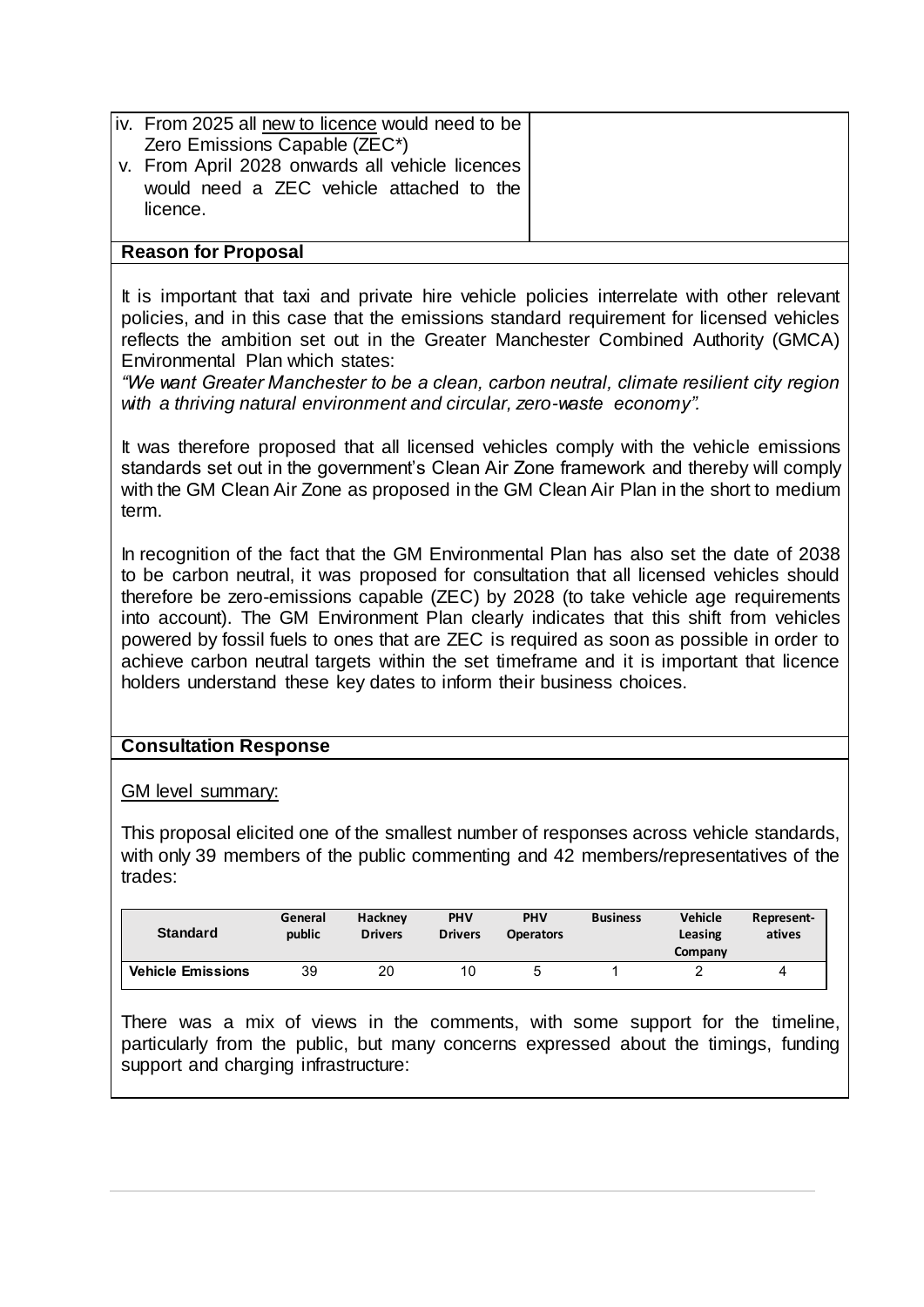| <b>Comment Theme</b>                                                    | General<br><b>Public</b> | <b>Hackney</b><br><b>Drivers</b> | <b>PHV</b><br><b>Drivers</b> | <b>PHV</b><br><b>Operators</b> | <b>Business</b> | <b>Vehicle</b><br>Leasing<br>Company | Represent-<br>atives    |
|-------------------------------------------------------------------------|--------------------------|----------------------------------|------------------------------|--------------------------------|-----------------|--------------------------------------|-------------------------|
| Agree with timeline<br>for a transition to a<br>fully electric fleet    | 23                       | 3                                | 4                            | $\Omega$                       | 1               | 0                                    | $\pmb{0}$               |
| Should have a fully<br>electric fleet earlier<br>than proposed          | 8                        | 1                                | $\Omega$                     | $\Omega$                       | $\Omega$        | $\Omega$                             | $\pmb{0}$               |
| Should give more<br>time to switch to a<br>fully electric fleet         | 3                        | 3                                | 5                            | 2                              | $\mathbf{0}$    | $\overline{2}$                       | $\mathbf{1}$            |
| Comment / concerns<br>about suitability of<br>some electric<br>vehicles | $\overline{2}$           | $\overline{7}$                   | 3                            | 1                              | $\Omega$        | $\Omega$                             | 3                       |
| Electric vehicles too<br>new to understand<br>suitability               | $\mathbf{1}$             | 1                                | $\Omega$                     | 1                              | $\Omega$        | $\pmb{0}$                            | $\pmb{0}$               |
| <b>Charging</b><br>infrastructure needs<br>improving / not yet<br>ready | 5                        | $\overline{7}$                   | $\overline{2}$               | 3                              | $\Omega$        | $\Omega$                             | $\mathbf{1}$            |
| General<br><b>Disagreement with</b><br>Age                              | $\mathbf{1}$             | 2                                | $\Omega$                     | $\Omega$                       | $\Omega$        | $\mathbf 0$                          | $\mathsf 0$             |
| <b>Base</b>                                                             | 39                       | 20                               | 10                           | 5                              | 1               | $\overline{2}$                       | $\overline{\mathbf{4}}$ |

Comments in support included:

*"Good to aim for fully electric fleet by 2028, but I feel taxi drivers should be offered grants and financial incentives to encourage early take up, therefore creating demand and bringing down the price." (Public, age 35- 44, Manchester)*

*"Agree with emission requirements given ample support is provided to upgrade vehicles." (PHV Driver, Stockport)*

*"Vehicle emissions: what will it take to move to electric vehicles at a faster pace than proposed? I think the [proposal] is too loose around what's going to be expected of taxi operators so surely we should be looking for their commitment to move to electric as early as possible." (Public, age 65-74, Stockport)*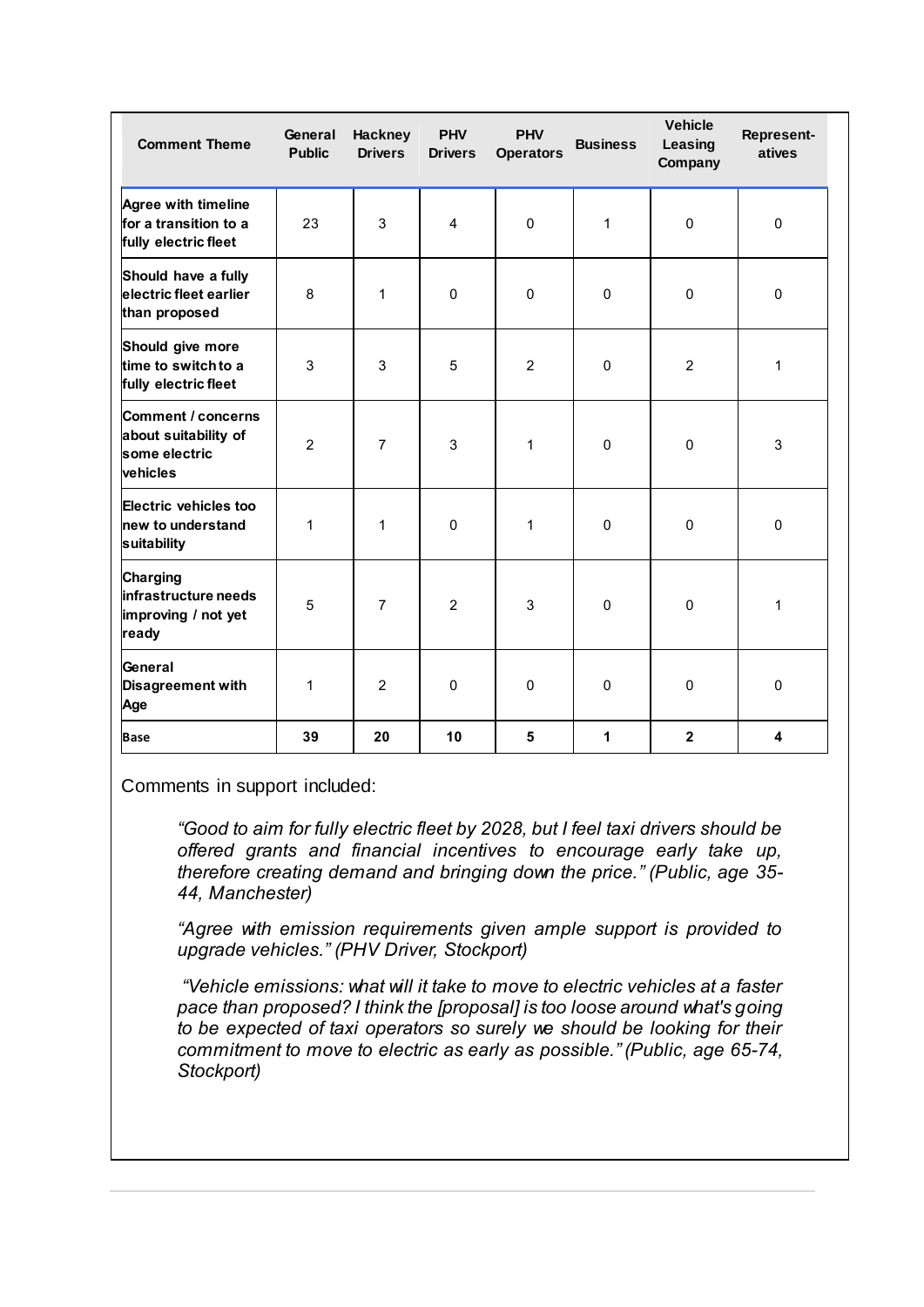Concerns expressed from the trade included detailed comments made during in depth interviews where drivers and operators describe purchasing a vehicle as an investment, budgeted for the expected lifespan of a vehicle. Therefore, drivers who have already invested in vehicles that haven't reached their expected lifespan cannot afford to replace them within the proposed timescale.

*"Vehicle Emissions. This is a very big step, and I think the GM Councils should allow more time to help operators safely and economically phase out old cars." (Operator, Trafford)*

*"Emissions should be allowed to come in as and when the vehicles are replaced so that over the coming years the fleet would naturally be replaced with zero emission vehicles. Retrofitting of emission kits on older vehicles should be allowed, as the money is not being earned by the drivers to be able to afford an electric taxi." (Hackney Driver, Trafford / Manchester and Salford)*

*"I think it's going to be unfair to say to someone your vehicle's not fit for purpose, you need to go and buy this vehicle now and it's just going to be really really difficult to do that to people who've been doing it thirty, forty years, they're struggling to make ends meet and it's hard work." (Operator, Bury)*

*"We agree with the first part but must point out the ambition for a zeroemission capable fleet by 2028, whilst sensible cannot at this stage form a policy as the supply, charging infrastructure, cost, ability for drivers to charge at home is uncertain, especially post-pandemic. There is also uncertainty on grant funding for drivers, so this aspiration needs to be kept under review as events become clearer." (Organisation, LPHCA)*

*"The effect on me in terms of additional crippling costs to comply with some of the proposals in terms of going electric will be detrimental, and restrictions on vehicle colour and age limit is questionable. If TfGM are willing to supply all the taxi industry with all new electric vehicles and guarantee a lifetime service and warranty, then we, the taxi industry, can consider the proposals. The support funding for drivers to switch to electric is nowhere near enough to cover the cost of these vehicles, and limited charging points which you can never match the fuelling stations accessibility and coverage for petroleum fuelling." (PHV Driver, Manchester)*

The in-depth interviews provided more detail of the industry's concerns with electric vehicles; the lack of electric charging points infrastructure and the lack of technological advancements in battery life, parts maintenance and overall servicing and trust in the lifespan of the vehicle.

*"A brand new electric cab, the bottom end is £55,000. So even if they gave you £17,500 towards one of those vehicles you're saddling somebody with a debt of almost £30,000." (Hackney Driver, Salford)*

*"70,000 miles he said he'd done, and his batteries are goosed and he didn't realise how much the batteries were. It's all right for 180 miles, then you*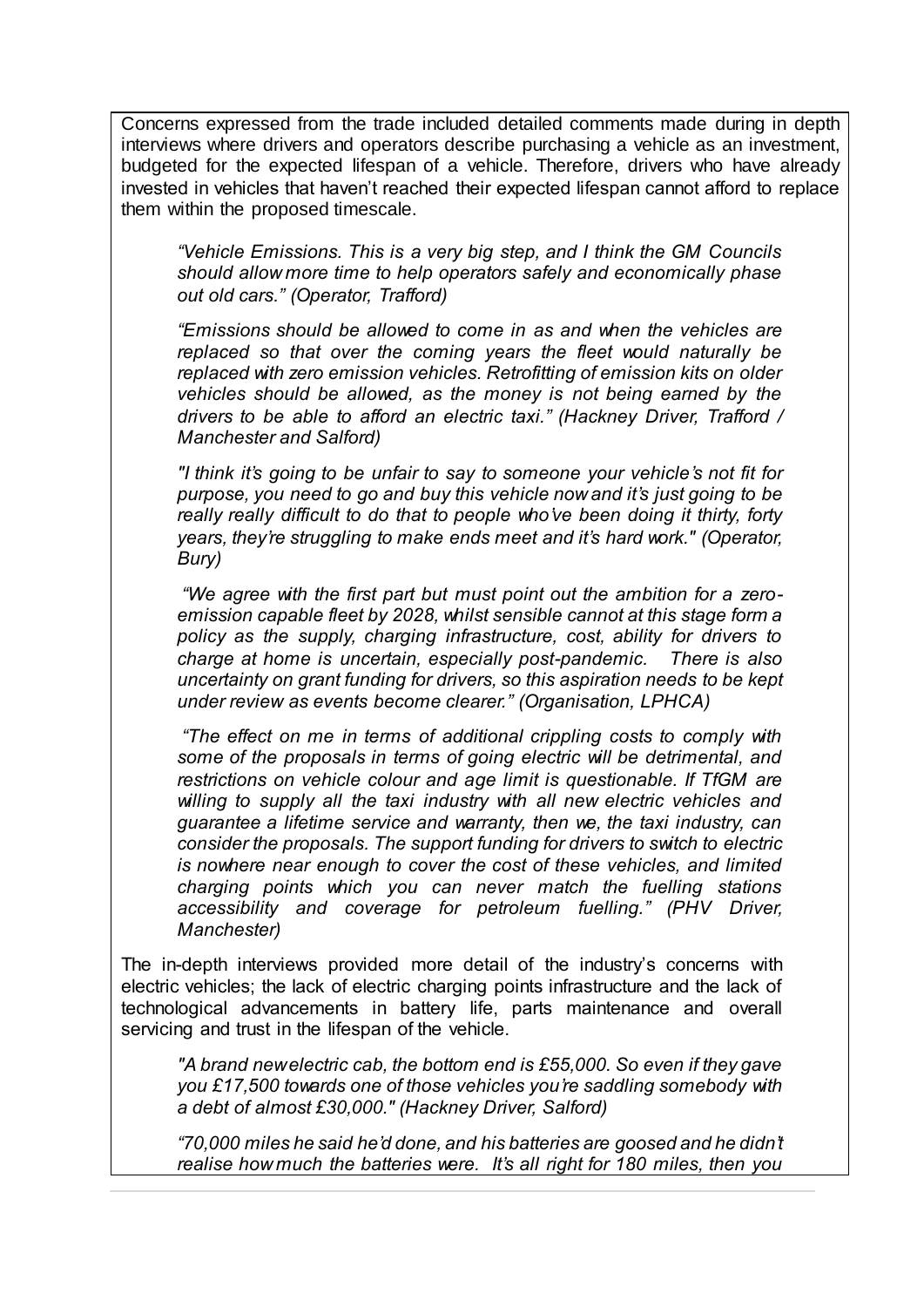*get 160 miles and as the batteries start to die and get weaker and weaker you start getting electrical problems, you're getting forty miles, fifty miles, you've got to replace them for new ones then. So that's the problem with having electric vehicles on, good for the environment, but rubbish for the job, unless Tesla with their million-mile battery come along with a decent priced vehicle." (Operator, Tameside)*

*"Right, because they've now set the standards of Euro 6, Euro 5 vehicles are not wanted, they're not worth the trade-in. I've enquired about this. The best they would offer me is three grand." (Hackney Driver, Stockport)*

*"I bought a very very clean 11 plate cab in February (right before COVID) and I paid £5,000 for it. I won't get £1,000 for that now, purely because of this." (Operator, Stockport)*

*"That's one of their standards, they've raised it to thirteen years now, but at the time, my vehicle was too old, so I asked specifically what vehicle I needed to get, they told me a Euro 5, I've gone out and got it and now they've moved the goalpost, Euro 6 or you pay this emissions charge." (Hackney Driver, Manchester)*

Trafford Response:

| <b>Standard</b>          | General<br>public | <b>Hackney</b><br><b>Drivers</b> | <b>PHV</b><br><b>Drivers</b> | <b>PHV</b><br><b>Operators</b> | <b>Business</b> | <b>Vehicle</b><br>Leasing<br>Company | Represent-<br>atives |
|--------------------------|-------------------|----------------------------------|------------------------------|--------------------------------|-----------------|--------------------------------------|----------------------|
| <b>Vehicle Emissions</b> |                   |                                  |                              |                                |                 |                                      |                      |

Two respondents had concerns regarding vehicle fraud. There were a number of comments about electric vehicles with two respondents agreeing with the timeline for transition; one felt that a fully electric fleet should be introduced earlier and another felt that there should be more time to switch.

# **Comments and considerations**

Regardless of licensing policy, a required emissions standard for licensed vehicles will be implemented by way of the GM Clean Air Zone (where taxis and private hire vehicles feature in every zone category), and so it is important that the licensing regulatory framework complements those same requirements. It is also important in any event that local authorities do all they can to support the move towards a carbon neutral city region by 2038, and this means ensuring all council services and policies seek to reduce emissions at every possible opportunity, including our licensed vehicle sector.

In terms of the existing fleet becoming compliant with both this policy standard and the CAZ; in recognition of the challenge this poses to many of our vehicle licence holders who own their vehicles, the disparity across the districts, as well as the impact of the pandemic, the GM local authoirties have worked closely with TfGM to secure essential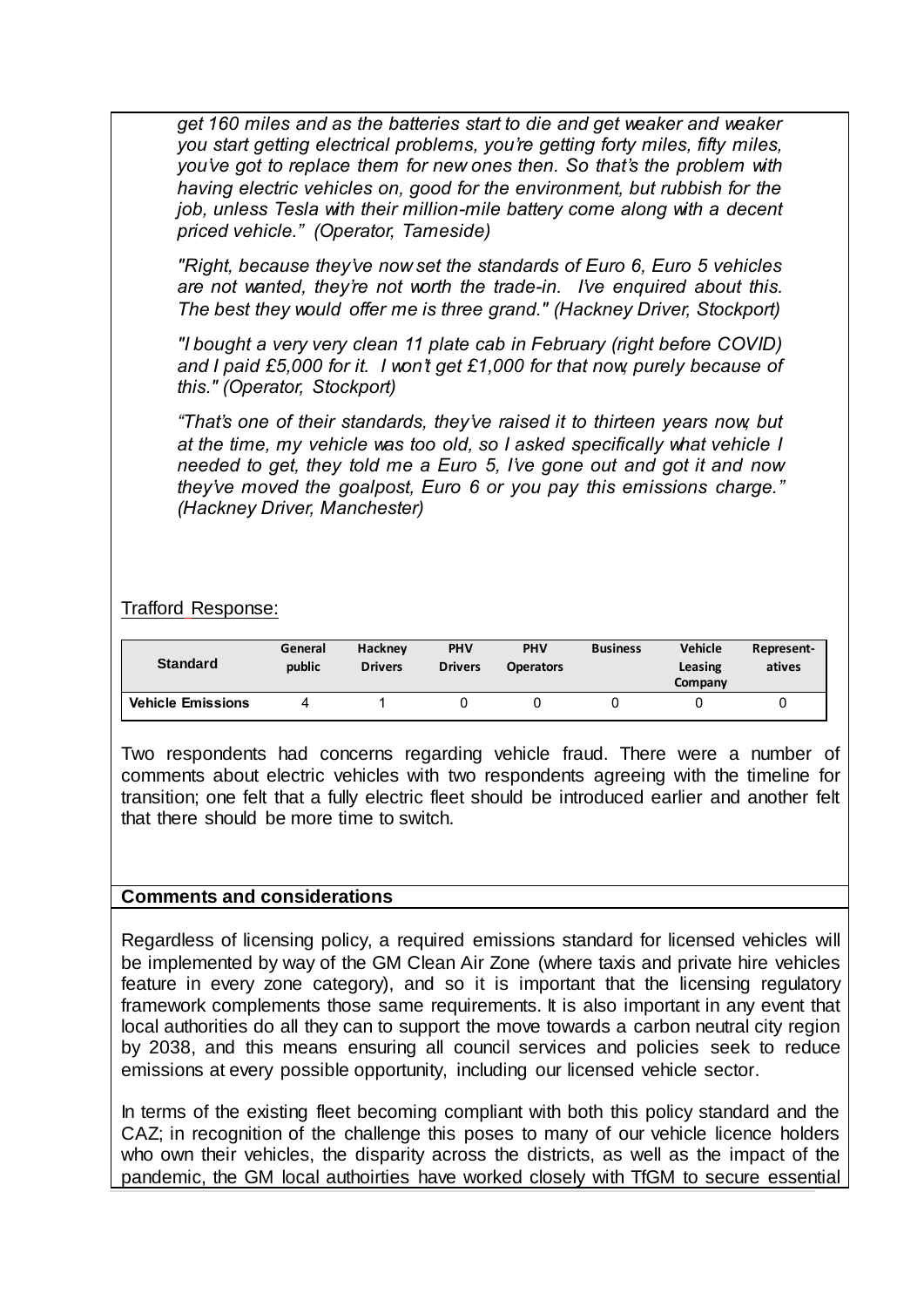financial support from government totalling £19.7m (£9.5m for Taxis and £10.2m for Private Hire). This funding support will be managed through a Clean Taxi Scheme, where licensees will be able to apply for various grants ranging from £3k to £10k that will be paid directly to accredited suppliers of retrofit and replacement upgrade options. The higher-level grants are limited to replacing existing vehicles with ZEC or electric vehicles in order to support and encourage vehicle owners to transition as soon as possible.

To set a date in licensing policy for a requirement to be ZEC at this time poses a significant risk to authorities in the current regulatory landscape. If GM authorities require ZEC only vehicles on the fleet when this is not a national requirement, the risk is that existing fleets will use the GM funding scheme to upgrade to an emissions compliant vehicle, but then move to non-GM licensing authorities who do not require ZEC vehicles in their policies. Under current regulations, these private hire vehicles and drivers will be able to work and operate in GM, with a CAZ compliant vehicle (assuming the CAZ requirement remains as is) but not be governed by GM regulations and therefore the only disbenefit will be to GM licensing authorities who stand to lose income recovery and regulatory authority. Further discussions with government about these impacts of the current regulatory system need to be had.

Therefore, in consideration of this significant risk alongside the impacts of Covid on the trade, the proposal is that in the short to medium term authorities in GM will only require licensed vehicles to be compliant with the current emissions standard, and not to set a date at this time by which vehicles need to be ZEC. However, it is extremely important that the licensed vehicle trade understand that there is a pressing need to shift to ZEC only vehicles over the next decade, in order to achieve our carbon neutral targets and that it remains our joint ambition across the combined authorities to move existing fleets to ZEC in line with the GMCA Environment Plan. Proprietors would be wise to transition earlier wherever possible, using the funding available.

The policy to require licensed vehicles to be compliant with the current emissions standard is now proposed as follows:

- From the date local policy is determined; all new to licence vehicles (not temporary replacement vehicles on an existing licence), must be compliant with the current emissions standard.
- Local transition arrangements can commence for existing fleets to be current emissions compliant from the date the policy decision is confirmed – with all existing licenses required to have compliant vehicles attached to them by 1 April 2024.

In further recognition of the significant challenge posed by this policy change, the current proposal under the CAZ will be that all non-compliant GM licensed vehicles will be exempt from the daily CAZ charge until 31 May 2023.

Whilst the challenges of this proposal are acknowledged and efforts to mitigate the impact are proposed, the transport sector has to make significant changes at pace to support the reduction in harmful emissions and the achievement of carbon neutrality. As such, it is considered that the proposed timeline and support package will provide the existing fleet adequate time and opportunity to make suitable business choices going forward.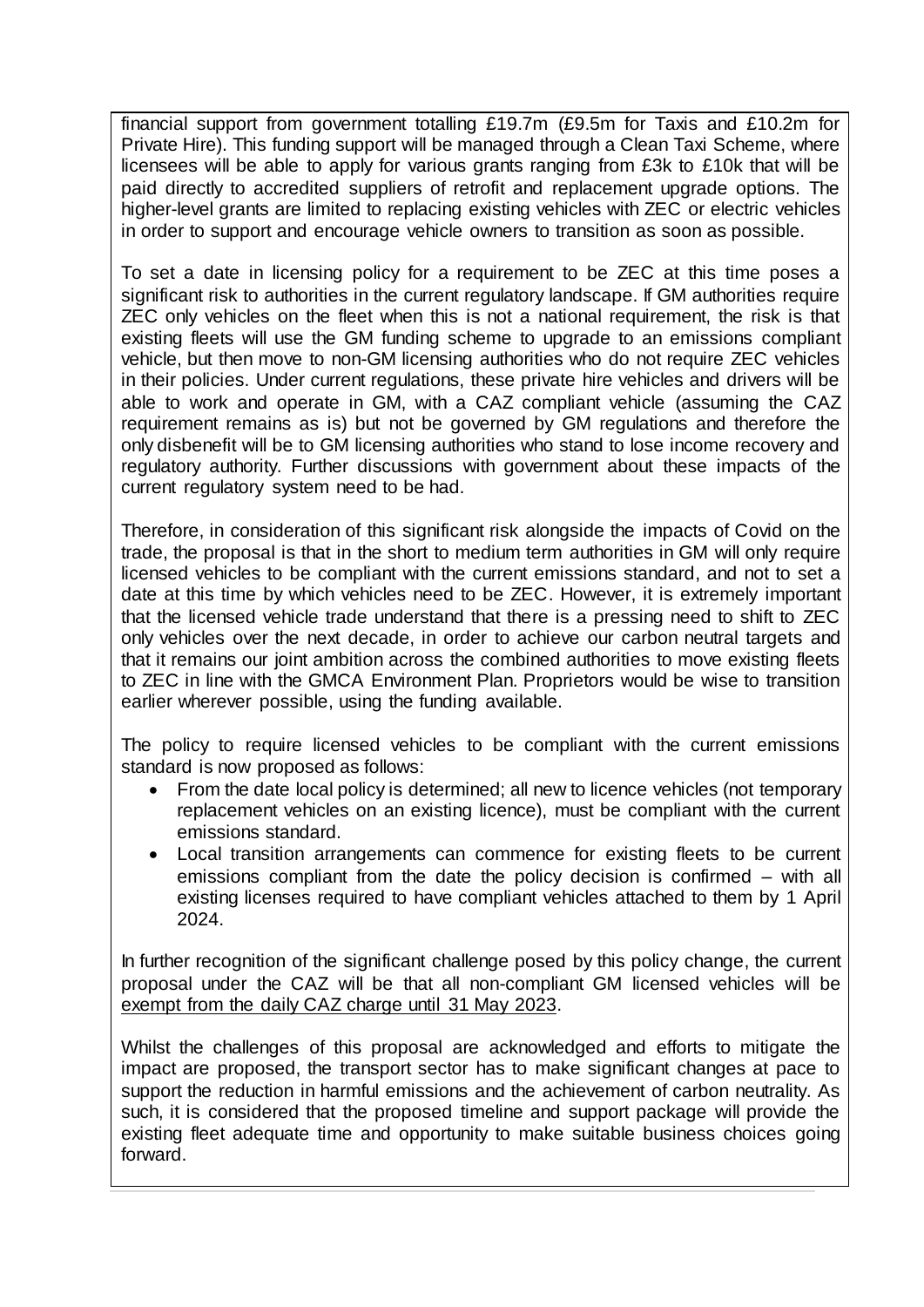# **Lead Officer recommendation**

To require licensed vehicles to be compliant with the current Euro emissions standard as follows:

- For new to licence vehicles from the  $1<sup>st</sup>$  January 2022; and for the existing fleet vehicles are compliant with the policy standard by 1 April 2024.\* This will mean that from the 1st April 2023 a vehicle licence will not be renewed if the vehicle does not meet this standard.
- To note the strong ambition to move existing fleets to ZEC as soon as possible

\*vehicle must also be compliant with the age policy

| <b>Vehicle Proposed Standard 4</b>                                                                                                                                                                                                                                                                                                                                     | <b>Trafford's Current standard</b>                                                                                                                                                                                                                                                                                                                                                                                                                 |
|------------------------------------------------------------------------------------------------------------------------------------------------------------------------------------------------------------------------------------------------------------------------------------------------------------------------------------------------------------------------|----------------------------------------------------------------------------------------------------------------------------------------------------------------------------------------------------------------------------------------------------------------------------------------------------------------------------------------------------------------------------------------------------------------------------------------------------|
| <b>Vehicle Colour</b><br>It was proposed that all private hire vehicles<br>should be white in colour and hackney<br>carriages should be black with the following<br>exceptions:<br>London style taxis which may be of the<br>manufacturer's colour;<br>• To allow advertising on some hackney<br>carriages;<br>• Executive hire (for example<br>chauffeur<br>services) | Trafford's current policy is that London<br>style taxis may be any manufacturer's<br>colour; but any other vehicle licensed<br>as a taxi must be black.<br>There are no colour restrictions for<br>private hire vehicles other than the<br>Mercedes Vito and Peugeot E7 which<br>must be white or silver (this is to<br>distinguish those vehicles<br>from<br>Mercedes Vitos and Peugeot E7s<br>which have been licensed as hackney<br>carriages). |
| <b>Passon for Proposal</b>                                                                                                                                                                                                                                                                                                                                             |                                                                                                                                                                                                                                                                                                                                                                                                                                                    |

# **Reason for Proposal**

The Standard was proposed primarily in the interests of public safety, to enable passengers to better distinguish (alongside other vehicle standard requirements) between a licensed Hackney Carriage and a licensed Private Hire Vehicle; to distinguish between a legitimately licensed vehicle and a bogus vehicle, and to better distinguish between a vehicle licensed by a GM authority and that from out of the area. The proposal also intended to bring a more uniform appearance to vehicles licensed in GM to support strategic objectives around the quality of offer withing the transport network.

The exception to allow London Style cabs to be of the manufacturer's colour was in acknowledgement of the very recognisable and unique design of the traditional London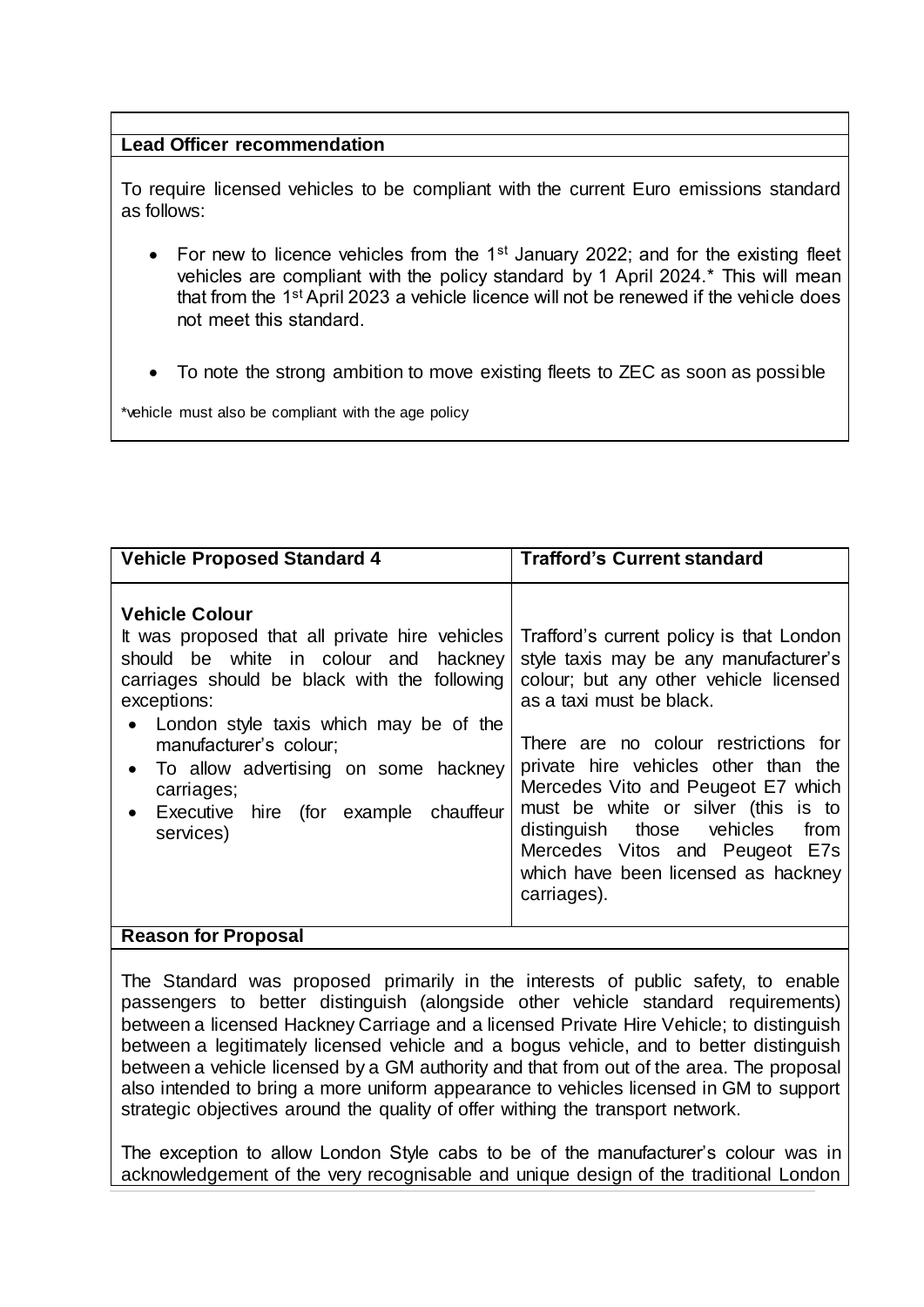Style cab, which doesn't have to be black in colour to be clearly recognised as a Hackney Carriage.

#### **Consultation Response**

#### GM level response:

This proposal provoked a significantly larger number of comments than other standards, particularly amongst the public and private hire trade as can be seen below:

| <b>Standard</b>       | General<br>public | <b>Hackney</b><br><b>Drivers</b> | <b>PHV</b><br><b>Drivers</b> | <b>PHV</b><br><b>Operators</b> | <b>Business</b> | <b>Vehicle</b><br>Leasing<br>Company | Represent-<br>atives |  |
|-----------------------|-------------------|----------------------------------|------------------------------|--------------------------------|-----------------|--------------------------------------|----------------------|--|
| <b>Vehicle Colour</b> | 214               | 23                               | 95                           | 12<br><u>.</u>                 |                 |                                      | 13                   |  |

This table breaks down those comments thematically across the respondent categories:

| <b>Comment Theme</b>                                         | General<br><b>Public</b> | Hackney<br><b>Drivers</b> | <b>PHV</b><br><b>Drivers</b> | <b>PHV</b><br><b>Operators</b> | <b>Business</b> | <b>Vehicle</b><br>Leasing<br>Company | Represent-<br>atives |
|--------------------------------------------------------------|--------------------------|---------------------------|------------------------------|--------------------------------|-----------------|--------------------------------------|----------------------|
| Agree with white colour<br>proposals                         | 46                       | 2                         | 3                            | $\mathbf 0$                    | 1               | 0                                    | 2                    |
| Support one colour but<br>not white                          | 27                       | $\mathbf{0}$              | 11                           | 1                              | 0               | 0                                    | 3                    |
| Don't think standard<br>colours are necessary                | 138                      | 20                        | 68                           | 10                             | 1               | 1                                    | 8                    |
| Vinyl wraps should be<br>allowed as well as full<br>resprays | 1                        | $\Omega$                  | 1                            | $\mathbf 0$                    | 0               | 0                                    | 0                    |
| Driver should have a<br>choice of colour                     | 8                        | 1                         | 14                           | 2                              | $\mathbf 0$     | 0                                    | 0                    |
| <b>Base</b>                                                  | 214                      | 23                        | 95                           | 12                             | $\mathbf{2}$    | 1                                    | 13                   |

Whilst there was some support for this proposal, the overwhelming majority of respondents that commented opposed the proposal of a colour policy. Not many comments referenced the proposal with regards to Hackney vehicles, although the following comments were made in relation to this which assumed that non purpose-built taxis will still be allowed to be licensed as Hackneys:

*"As Oldham, Rochdale and Wigan councils are allowed white saloon cars as Hackney, these white cars can be changed to black colour with minimum cost. Then black saloon cars can be easily blended with rest of Hackney fleets". (Association Rep, Oldham)*

Most respondents only referencing the proposal with regards to private hire: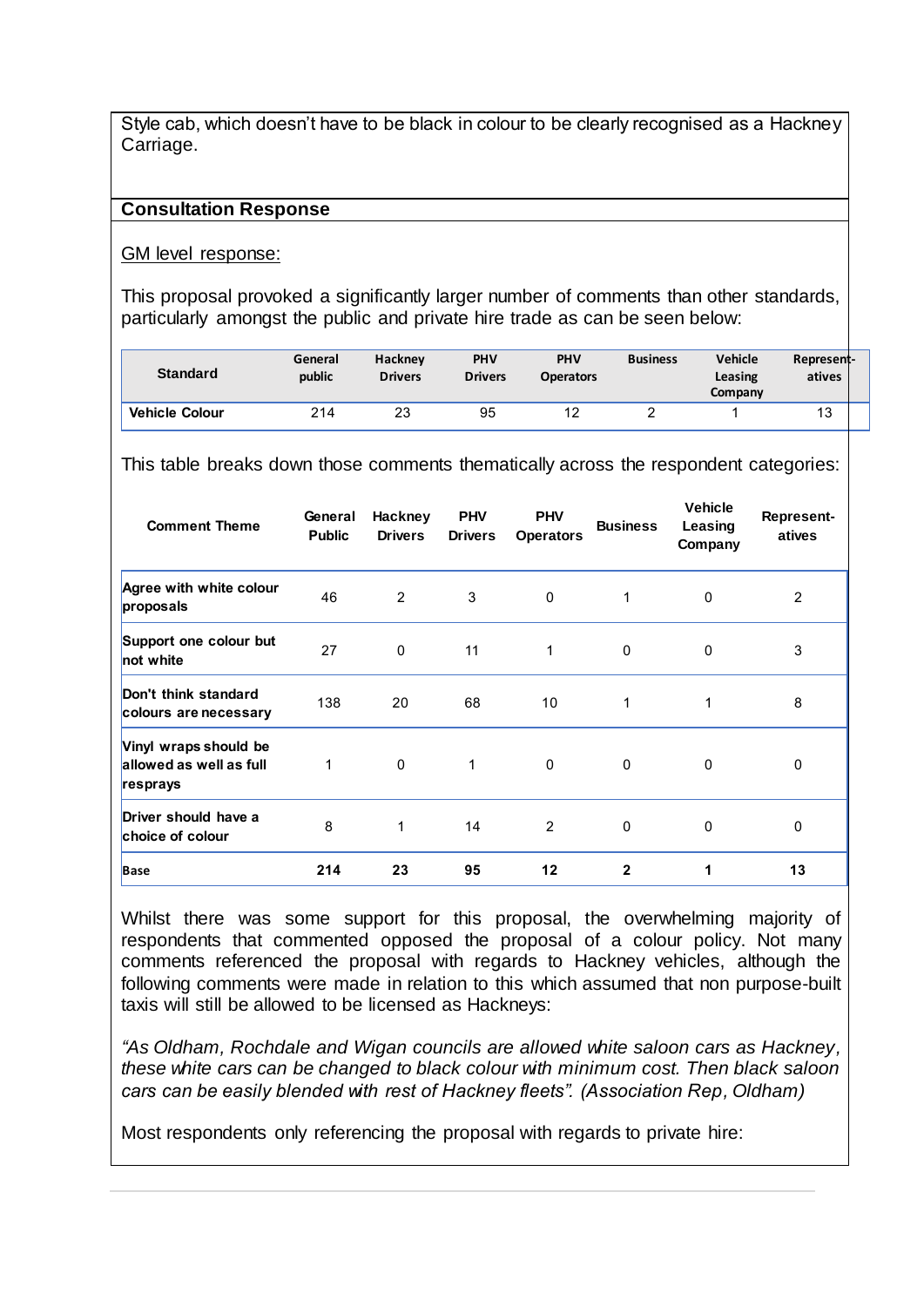*"There will be a massive shortage in available white vehicles suitable for private hire use, and the few that are available (New or used) will be at premium cost. Will the licensing district be assisting in paying this extra cost or assisting to resolve the lack of supply." (Organisation, Anonymous)* 

*"There's ten boroughs in the whole of Greater Manchester, right. Only one borough has got white colour private hire taxis, which is Manchester, so shouldn't they come to our standard and be a normal colour, why should we go to their standard? I don't understand, above the rules, so why are we being pushed to Manchester standards, when Manchester city, they can afford, they have the businesses, there, what do we have in Rochdale? You know, how can we sustain, how can they justify making us pay extra money to paint our car a white colour, what's the benefit for the driver, tell me what is the benefit for our drivers? I'm sorry, but there's no benefit, is there?" (Licensed private hire driver – own my vehicle, Rochdale)*

*"We are supportive of any measure that can assist in promoting the safety of private hire passengers and the public more generally. However, it is unclear to us how a single colour policy would contribute to the safety message and we are concerned that it could be detrimental to passenger safety and hinder the transition to a zero emission private hire fleet. By anchoring passengers to the belief that their private hire vehicle will be*  white, it potentially reduces the additional safety checks passengers will *make prior to entering a vehicle. The limited supply of electric vehicles and wheelchair accessible vehicles in white will also exacerbate the shortage of suitable vehicles of these types forcing drivers into vehicles that do not support Manchester's zero carbon ambitions" (PH Operator, Manchester)*

*"I think it's an unreasonable request, because it doesn't affect the running of the car, but I think certain companies like to have all their vehicles a certain colour and I think they're the people who could dictate. It's like corporate identity, really, it's corporate identity and I think it would be wrong of the Government or any local authority to say this has to be this colour". (Licensed private hire driver – own my vehicle, Trafford)*

This was also raised in the in-depth interviews as the following quotes illustrate:

*"Yeah, I just don't understand that possibly spraying up to fifty thousand cars white is good for the environment." (PHV driver, Wigan)*

*"What about the likes of like me who bought this two years ago, a couple of drivers have just bought new vehicles that are blue, there's one company that's bought twenty odd, dark blue and red minibus wheelchair vehicles, so have they got to spray all their vehicles white?" (Hackney Driver, Tameside)*

Many of the comments related to how quickly white cars become dirty. Not all PHV drivers were opposed to the idea of a common colour, but they were opposed to the colour white as the following quote illustrates:

*"With white cars, we struggle to keep them looking clean. There have been times where I've taken my white car for a wash in the morning, and by the*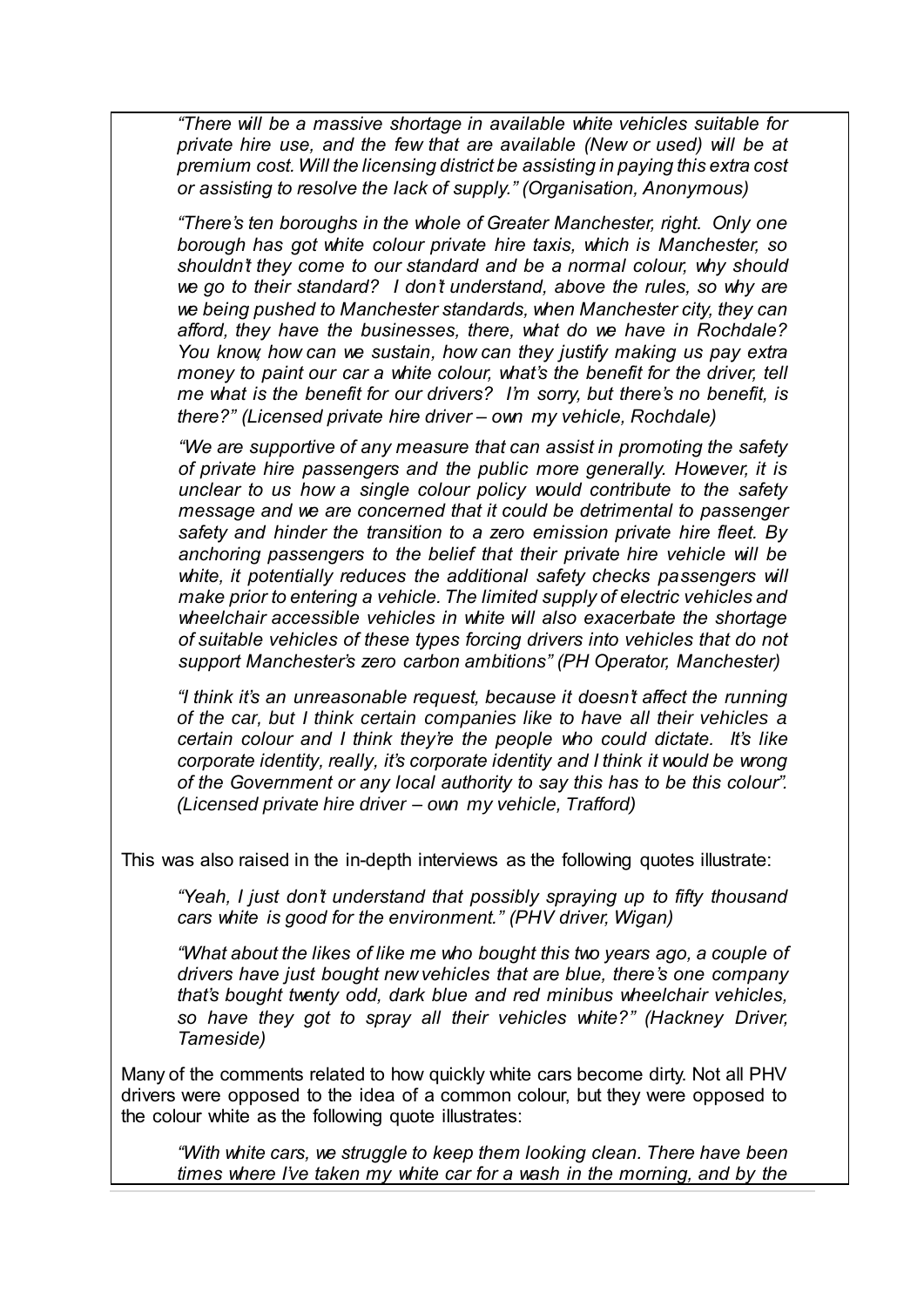*evening, the car is dirty from outside. I'm not saying that my silver car remains clean. However, I'd like to point out the fact that dirt stands out significant on white cars than it does on silver cars." (PHV driver, Manchester)*

The following comment was received about the risk to people with sight impairments:

*Guide Dogs welcomes the proposal for standardised colours and marking on private hire vehicles and taxis across Greater Manchester … however some passengers with low vision told us that they had concerns regarding the use of the colour white for PHVs, as it may make it more difficult to identify a PHV easily. This is because sunlight reflecting off a white car creates glare, which can, in the words of one GM guide dog owner, "cause white vehicles to blend into the background". Another regular taxi user with sight loss also expressed concerns that white isn't a colour that is easily identifiable." (Guide Dogs organisation)*

Most members of the public were also less concerned about colour of the vehicle:

*"I'm not concerned on the colour of the vehicles as long as they display the correct approval information (decals) on the bodywork" (Public, age 45-54, Bolton)*

*"Vehicle colour - I don't agree with. I don't understand why having a white car for private hire will improve the service and standards. What will be put on place to support drivers in replacing brand new vehicles?" (Public, age not provided, Bolton)*

However, a few members of the public did feel a consistent colour would make it easier to identify a PHV.

*"Vehicle colour - Would not improve driving standards but easier for public to identify" (Public, age 45-54, Bolton)*

Representatives also argued against the proposed standard colours:

*"With respect this is an extremely poor proposal, the few people within the PHV industry that I have spoken to that would accept this as being rational, either run or own white vehicles and even they accept that prescribing white only will almost certainly increase prices, reduce model availability and potentially create a shortage of available vehicles. Here are just some of the other reasons not to do this:*

- *Private Hire Vehicles are Privately booked not taxis*
- *A uniform colour will make PHVs look more like taxis*
- *Modern technology and the number plate identifies vehicles to customers*
- *Passengers will start approaching white vehicles (this is dangerous)*
- *Bogus drivers will use a white vehicle (this is dangerous)*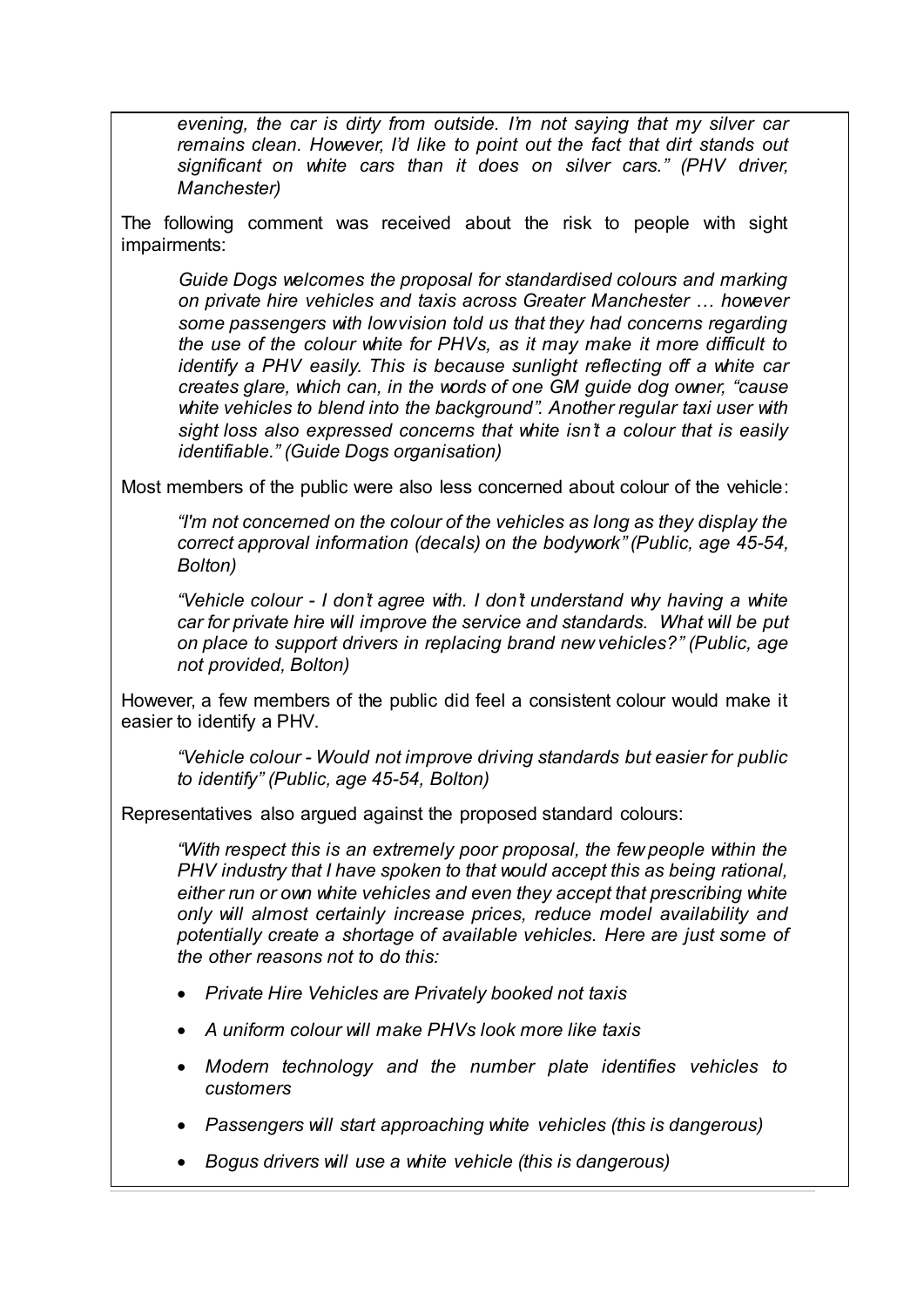- *Passengers from neighbouring authorities will be confused*
- *Tourists travelling to multiple destinations will be confused*
- *Drivers who move into TfGM with a vehicle they used elsewhere won't be able to get licensed*
- *Electric and Hybrid vehicles are not predominantly white*
- *Colour schemes are unwelcomed by vehicle hirers, replacement vehicle suppliers and major trade suppliers*
- *Colour schemes for PHVs have been successfully challenged in the courts*
- *Some excellent PH industry vehicles are not available in white" (Organisation LPHCA)*

*"This approach actually promotes, encourages and support the issue of cross border hiring, since all 10 districts (and indeed further afield such as Rossendale and others.) will look identical, and therefore there will be very little to demonstrate to passengers whether the vehicle is correctly licensed or not" (Organisation, NPHTA)*

*"Making all the vehicles uniform in colour could result in some negative unintended consequences. Suddenly, a fleet of white GM private hire vehicles become taxis and many will exploit this by plying for hire without a relevant licence". (Unite the Union - Manchester Hackney Carriage)*

Trafford Response:

| <b>Standard</b>       | General<br>public | <b>Hackney</b><br><b>Drivers</b> | <b>PHV</b><br><b>Drivers</b> | <b>PHV</b><br><b>Operators</b> | <b>Business</b> | <b>Vehicle</b><br>Leasing<br>Company | Represent-<br>atives |  |
|-----------------------|-------------------|----------------------------------|------------------------------|--------------------------------|-----------------|--------------------------------------|----------------------|--|
| <b>Vehicle Colour</b> | ∣5                |                                  |                              |                                |                 |                                      |                      |  |

More than half of the comments regarding vehicle colour by the public (n=9) stated that they didn't feel the single colour was necessary as did one each of hackney and PHV drivers.

"not sure that one is necessary - also would make cloning a car easier (i.e. you could buy two Skoda Octavia, both white, register one to licence team then clone the licence plate, and two drivers could use the "same car"" (Public, age 45-54)

"I don't think this is necessary, sometimes it can be helpful if looking for a specific colour if the company tells you what colour to expect" (Public, age 25-34)

**Comments and considerations**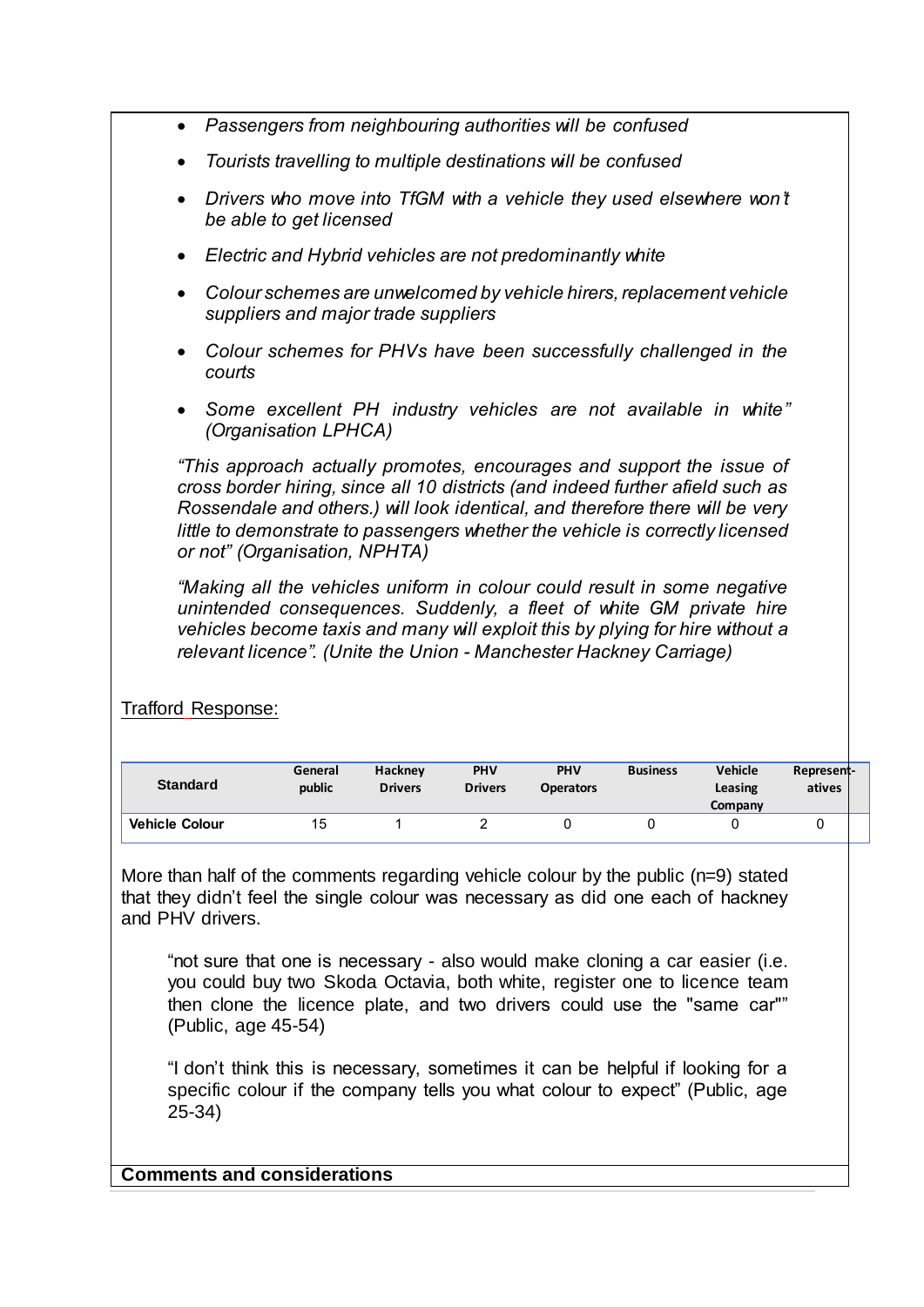# Background in GM and the National landscape

It is generally accepted in licensing practice that in order to support and promote public safety, the public need to be able to clearly identify legitimately licensed Hackney Carriage and Private Hire vehicles; that licensed vehicles must be distinguishable from each other (clear demarcation between Hackney and Private Hire) and from other vehicles. As such, many licensing authorities have requirements on the types of vehicles that can be licensed as either a Hackney or Private Hire, have stipulations around signage/livery and plates, and have some element of colour policy (usually requiring Hackney's to be of a certain colour, and stipulating that private hire vehicles can be anything but that colour). Having clear identifiers for a legitimately licensed vehicle (and enforcing those policies) better mitigates the risks of travelling in a mode of transport that carries the highest risk for individuals and vulnerable passengers.

Across GM, policies relating to colour, make/model, roof signs, livery, stickers and plates vary widely. Within these proposals are other standards around vehicle specifications to bring about consistency of these identifying requirements. This standard proposal deals with colour only and as set out above, proposed that Hackney's be black and Private Hire be white in colour to support clear identification and public safety.

Most members may be aware that several GM authorities have had Hackney vehicle colour policies for some time; currently requiring within their Hackney Carriage Vehicle Policy that all licensed Hackneys (that are not purpose built taxis) must be black in colour. Purpose Built or London Style Hackney vehicles may be the manufacturer's colour.

Manchester City Council (MCC) also currently has a Private Hire Vehicle (PHV) Colour Policy, which appears unique in the industry (officers are not aware of any similar PHV policy in the UK). This policy was introduced in 2001 alongside other vehicle requirements in response to the death of student Rachel Thacker, who was brutally sexually assaulted and murdered in Manchester after getting into a vehicle posing as a licensed PHV after a night out in 1996. The policy intention was to improve public safety by making legitimately licensed PHVs more distinguishable and make it more difficult for an unlicensed driver to masquerade in the City. This approach was supported by the Suzy Lamplugh Trust, whose longest running campaign related to the regulation of the taxi and private hire industry. The Suzy Lamplugh Trust were also a member of the Task and Finish Group on Taxi and Private Hire Vehicle Licensing that presented its report to government in September 2018, and they state in their continued lobbying of government: "*National minimum standards should also strengthen requirements to ensure that the public are able to distinguish easily between taxis and PHVs, and licensed and unlicensed vehicles".*

Initially in 2001, MCC's policy stated that all licensed PHVs had to be white in colour (and gave over 5 years for the existing fleet at the time to transition). In 2003, the policy was amended following submissions by the trade about the increased cost of white vehicles as a direct consequence of the policy, as well as the availability of vehicles. The trade at the time suggested the inclusion of silver within the PHV colour policy and this amendment was accepted by the Committee at the time. The only subsequent change to the policy since 2003 was to clarify what would be acceptable as 'silver' due to wide variances from manufacturers. The trade have not expressed any major issues obtaining white or silver vehicles since 2003. The size of the licensed PHV fleet in MCC has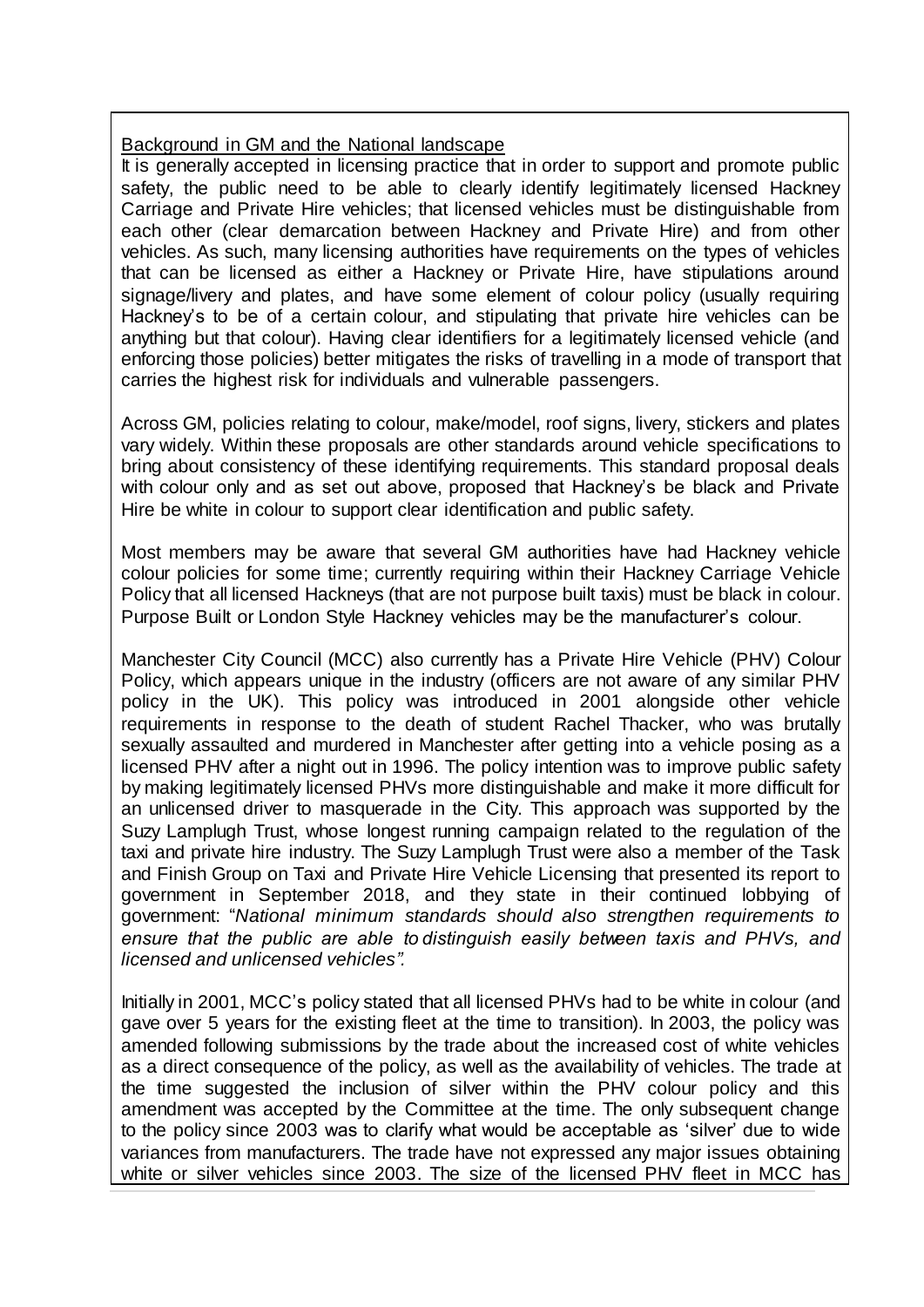increased in that time from under 2000 to currently around 2860, having previously peaked at over 3400.

It is fair to say that there is no hard evidence by which to accurately assess the impact of MCC's colour policy and no data is held about enforcement activity 20 years ago by which to compare current data. From a proactive compliance point of view, it has certainly made it easier for officers to distinguish between an MCC and non-MCC licensed vehicle and anecdotally officers say there is some public awareness of this, but also there remains significant levels of ignorance of and/or apathy towards the policy amongst the public and particularly the younger generations within the night time economy. It is also fair to say that the policy has been undermined since its inception by the fact that vehicles from neighbouring districts (and more recently from further afield) with no colour and varying vehicle identifying policies, have always been able to enter the city to pick up, drop off or sub-contract; and this undermining has increased tenfold since the changes made in the Deregulation Act.

#### Response to specific concerns raised in the consultation

It should be noted that apart from generalised comments in relation to 'not thinking standardised colours are necessary', there were no specific comments disagreeing with the proposal for all licensed Hackney Vehicles to be black in colour (or manufacturer's colour for London Style cabs). Some comments have however been received with regards to extending the exception on manufacturer's colour to any Hackney Carriage that is purpose built as such by the manufacturer, which includes all the additional needs adaptations built as standard (and not converted to a Wheelchair Accessible Taxi after manufacture). Given the significant challenge to proprietors in acquiring second hand compliant purpose built/WAV Hackneys at present, it is considered reasonable at this stage to permit manufacturer's colour for any purpose-built Hackney.

All the following concerns outlined are in relation to the proposal for PHVs to be white in colour:

**Expense/Availability**: there were a number of comments raise in relation to the cost of vehicles of a specified colour increasing (as they did in response to Manchester's 2001 policy) or the cost of re-sprays to make vehicles compliant. This risk could be mitigated with the introduction of another specified colour, and/or the phasing of a transition period for existing licence holders (for example 5 years) should the policy proposal go ahead. However the availability of specific vehicles, particularly EV, Hybrid models remains limited on the market at present and it may be considered too onerous to have the additional requirement that it be a specific colour also at this stage.

**Uniformity would make PHVs look more like Taxis / reduce safety**: This is a relevant consideration and one which should be carefully considered. Whilst on the one hand without the policy standard it could be more difficult for members of the public to easily identify operators that use vehicles licensed within a GM district, on the other hand, the higher the number of PHVs operating within GM, the higher the possibility that members of the public don't perceive them as working for separate businesses or indeed as licensed by separate authorities. In turn it stands to reason that there also follows a higher possibility of illegal plying for hire, as the uniformity of appearance across a larger fleet comprising of all 10 districts could be perceived as 'taxis' by the public. Practically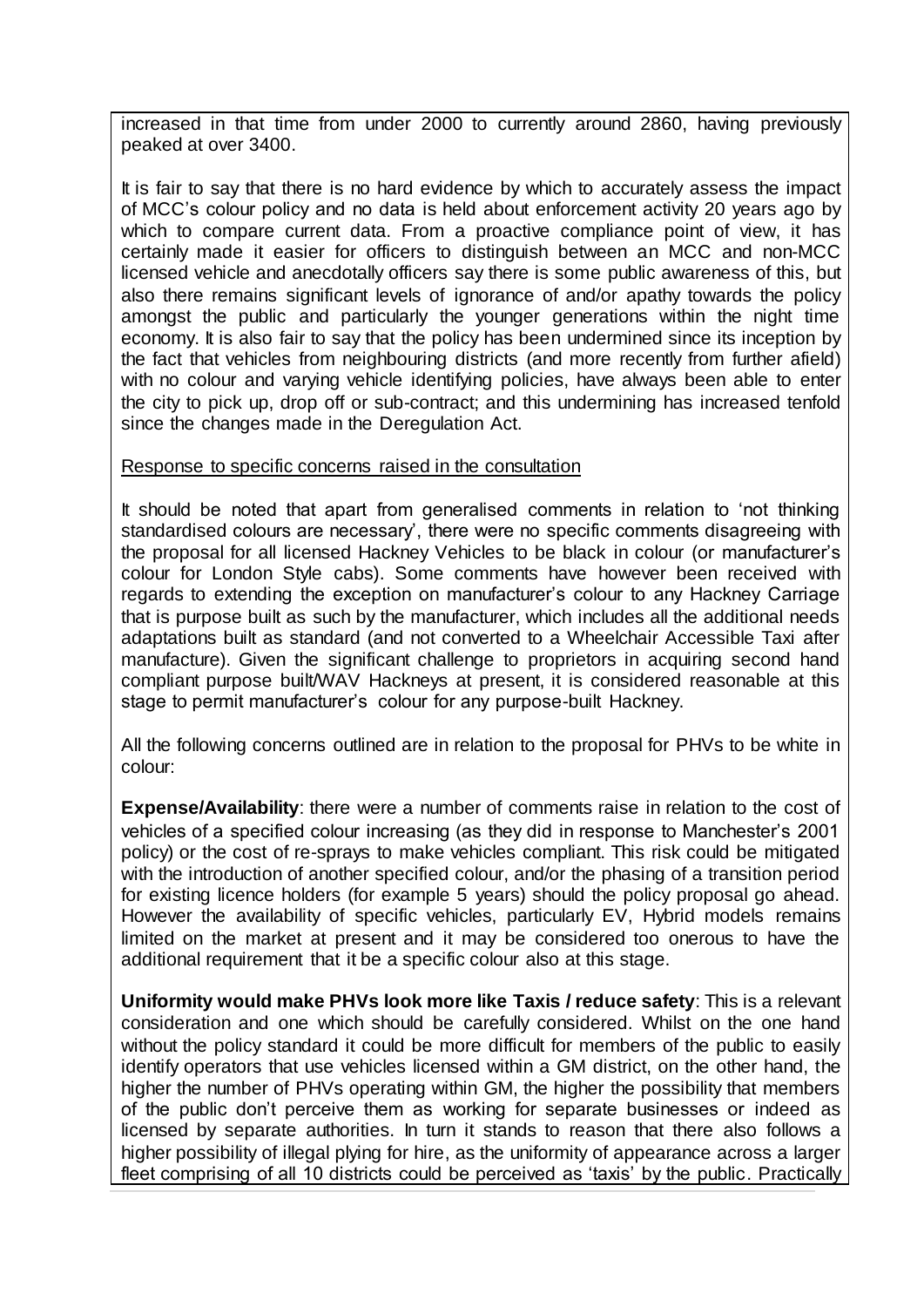this could also be a challenge for compliance officers, who may struggle to identify which district a vehicle is licensed by sight, and it could increase the possibility of cross border hiring.

The comments from the Guide Dogs organisation about the colour white being challenging for those with sight impairments have not been expressed previously in relation to MCC's current policy but will need to be given due consideration in the context of this proposal.

**Risk of licensees moving out of GM**: As this was one of the standards within the policy proposals that members of the trade most disagreed with, it can reasonably be inferred that there is a significant risk that existing PHV licence holders would move out of GM before they were subjected to the policy condition, possibly after already making use of the Clean Taxi Fund. Members will know that this won't preclude those licensees (both drivers and vehicles) from operating and working back within GM, but subject to the policies, conditions and checks conducted by other authorities. As well as losing recovery of costs within licensing regimes, the public safety assurances afforded by GM districts' policies will not necessarily apply. The further risk to licensing services business models is that given the strength of negative feeling in relation this policy, it could preclude GM districts attracting licensees back to their local area.

**Modern Technology and number plates identify vehicles to customers:** It is a relevant point that the technology that currently exists and is used by many PH Operators, was not available in 2001 when Manchester introduced its policy and there are now other means available to assist the public in ensuring they are entering the correct vehicle they have pre-booked. It should be noted that not all PH Operators make use of such technology and so this cannot be fully relied upon. It is also the case that despite these provisions and other identifying specifications, many passengers, particularly those travelling in the night-time economy, will still enter vehicles they have not pre-booked.

**Bogus drivers can still use the colour white**: It is a fact that a bogus driver with ill intent could just as easily access a white coloured vehicle and attempt to pose as a legitimately licensed driver. The colour policy alone was never intended to mitigate this risk in isolation, and it is alongside other policies relating to livery requirements that a colour policy would have more effect. However, as outlined above, the impact of such a policy can also be severely undermined if not implemented at a national level in the current landscape.

#### Other considerations:

In Manchester where the policy has existing for almost 20 years, intelligence from MCC's compliance officers suggests that bogus/unlicensed drivers has reduced significantly over that time, but this cannot necessarily be solely attributed to the policy in isolation and it is likely there are a number of factors contributing to this. MCC also conducts regular undercover operations with GMP (on average once a month) where plain clothed Special Constables, posing as potential customers, undertake journeys when approached by private hire drivers illegally plying for hire. Operations are run during peak periods into the early hours during of the night-time economy and often detect upwards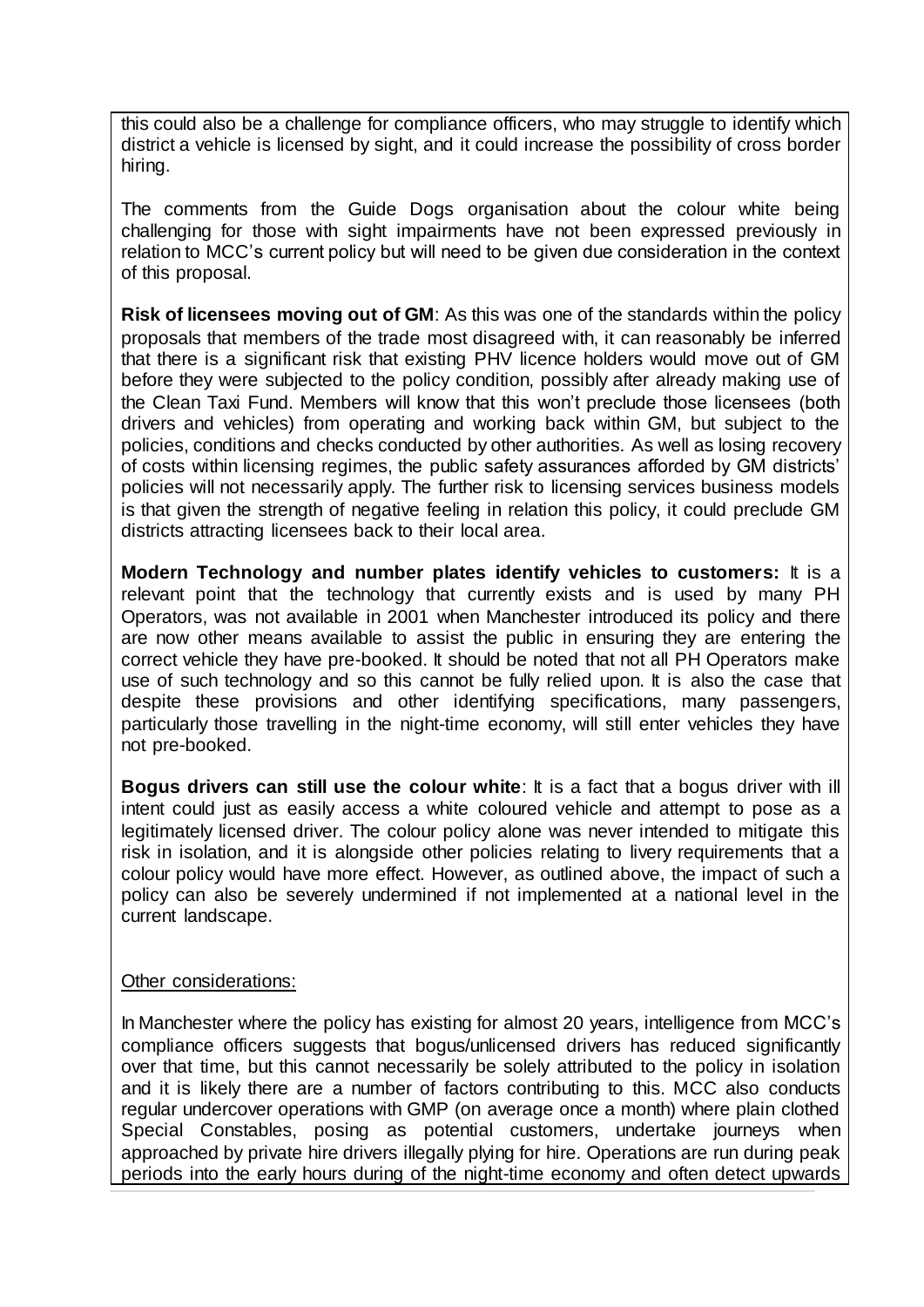of seven offences each night, and since it has been running over the last four years, has detected no unlicensed/bogus drivers. Whilst it is not known that any licensed drivers illegally approaching customers without a booking have any malintent, clearly the existence of the colour policy in conjunction with other policies and a robust proactive compliance approach, does not sufficiently deter many drivers from approaching customers without bookings within a busy social economy.

There is a strong argument that the existence of other official livery requirements, i.e. properly attached and easily readable plates and non-magnetic Council issued stickers placed in specific locations on the vehicle, alongside other vehicle specifications should be sufficient to assist passengers in identifying a properly licensed private hire vehicle, particularly if they have any additional identifying information provided by the Operator when they book. Recommendation 5 helps fulfil this important consideration.

All of these concerns emphasise the importance of public awareness and personal responsibility around the risks posed by not properly pre-booking PHVs, and not checking the vehicle you are entering is the one dispatched by the Operator. There is another risk that passengers could overly rely on the colour policy and may be less likely therefore to make additional checks prior to entering a vehicle. Whilst licensing authorities can seek to mitigate the very real risks as much as possible, it is known that people are less inclined to take necessary precautions in particular circumstances, there is only so much that authorities can do to remove these risks entirely and continuing to raise public awareness to encourage individuals to make sufficient checks and supporting better travel choices is key to improving public safety.

Finally, if Members are not inclined to support this proposal either in part or whole, it is important to note that this will not preclude any authority from retaining or introducing a specific colour policy if they wish to do so.

# **Lead Officers recommendation**

To retain the Council's current policy standard that all Hackney Carriage Vehicles should be black in colour with the following exceptions:

- London Style Taxis may be of the manufacturer's colour
- Advertising is allowed on London Style Taxis

Not to recommend a specific colour requirement for Private Hire vehicles at this stage. A piece of research is to be commissioned to further consider the risks/benefits of this policy. However, single colour for private hire vehicles remains an aspiration of the MLS programme.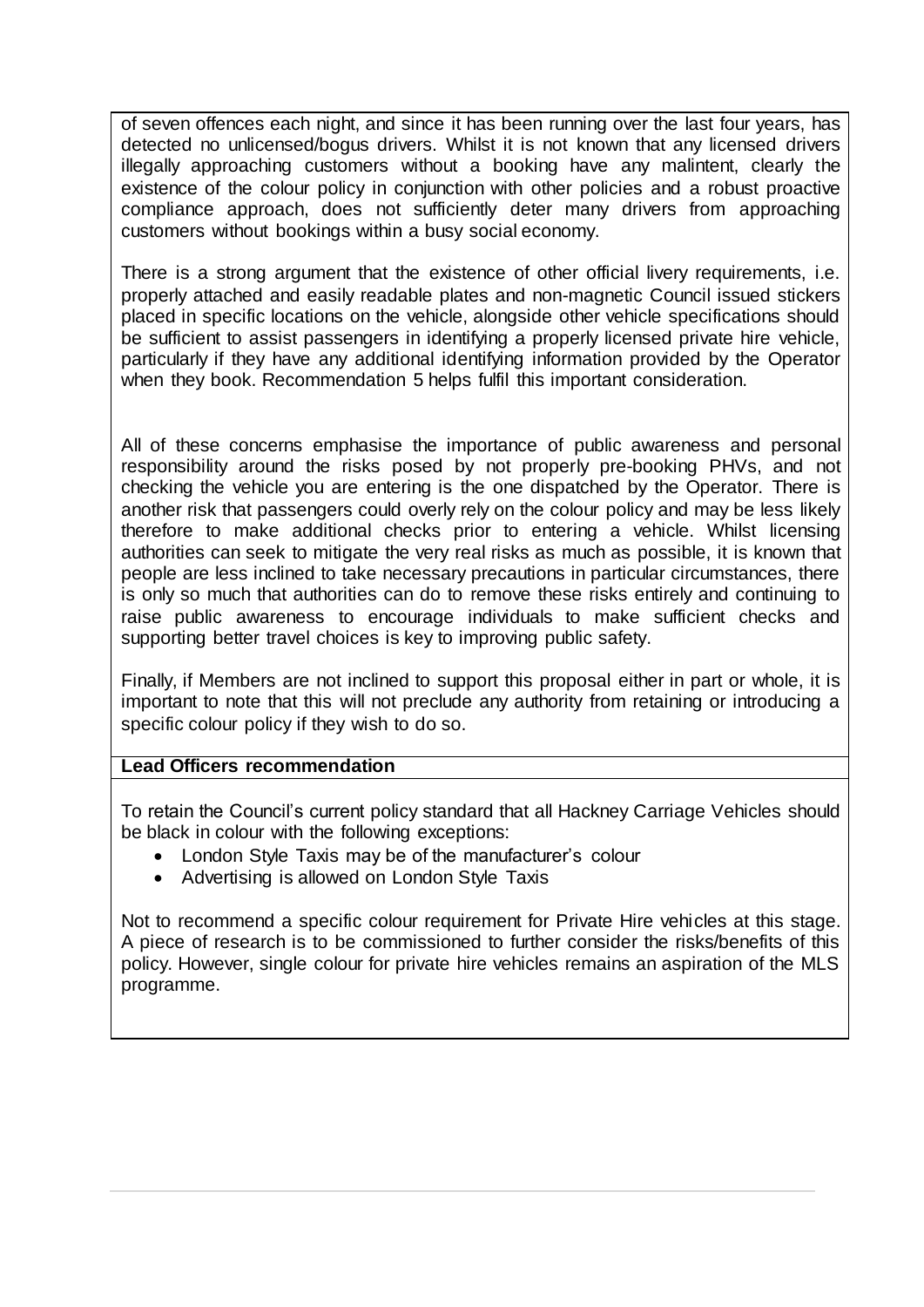| <b>Vehicle Proposed Standard 5</b>                                                                                                                                                                                                                                                                                                                             | <b>Trafford's Current standard</b>                                                                                         |
|----------------------------------------------------------------------------------------------------------------------------------------------------------------------------------------------------------------------------------------------------------------------------------------------------------------------------------------------------------------|----------------------------------------------------------------------------------------------------------------------------|
| <b>Vehicle Livery</b><br>It was proposed that all vehicles will:<br>display permanently affixed licence<br>plates on the front and back of the vehicle<br>display a 'GM approved' sticker on the<br>bonnet                                                                                                                                                     | Trafford currently requires that licence<br>plates are firmly affixed to the rear only<br>of licensed vehicles.            |
| It was proposed that all PHVs will:<br>only display stickers provided by the<br>licensing authority (at cost) which will<br>bear the operator name, 'advanced<br>bookings only', 'not insured unless pre-<br>booked and the licensing authority logo<br>display those stickers on both rear side<br>doors and the back window<br>not use any magnetic stickers | Trafford requires that all private hire<br>vehicles display a roof sign showing the<br>operator name and telephone number. |
| <b>Reason for Proposal</b>                                                                                                                                                                                                                                                                                                                                     |                                                                                                                            |

As outlined in Standard 4 above, having clear and consistent specification for livery that helps identify and distinguish properly licensed vehicles as either Hackney Carriages or Private Hire vehicles is a significant aspect of reducing the risk to public safety. Stipulating that officially issued plates and stickers have to be properly affixed is an important feature of this mitigation, so that stickers and plates cannot be easily transferred or used on non-licensed vehicles and help give assurance and confident to the travelling public.

Specifying and standardising what stickers can be placed where also helps raise the aesthetic look of the fleet, ensuring consistency, neatness and guards against the use of inappropriate material or messaging that would fall below the standard the authority expects in representing the district.

# **Consultation Response**

GM level response:

This proposal generated a fairly high number of comments compared to many other standards:

| <b>Standard</b>       | General<br>public | Hackney<br><b>Drivers</b> | PHV<br><b>Drivers</b> | <b>PHV</b><br><b>Operators</b> | <b>Business</b> | <b>Vehicle</b><br>Leasing<br>Company | Represent-<br>atives |  |
|-----------------------|-------------------|---------------------------|-----------------------|--------------------------------|-----------------|--------------------------------------|----------------------|--|
| <b>Vehicle Livery</b> | 62                |                           | 47                    |                                |                 |                                      | 11                   |  |

This table breaks down those comments thematically across the respondent categories: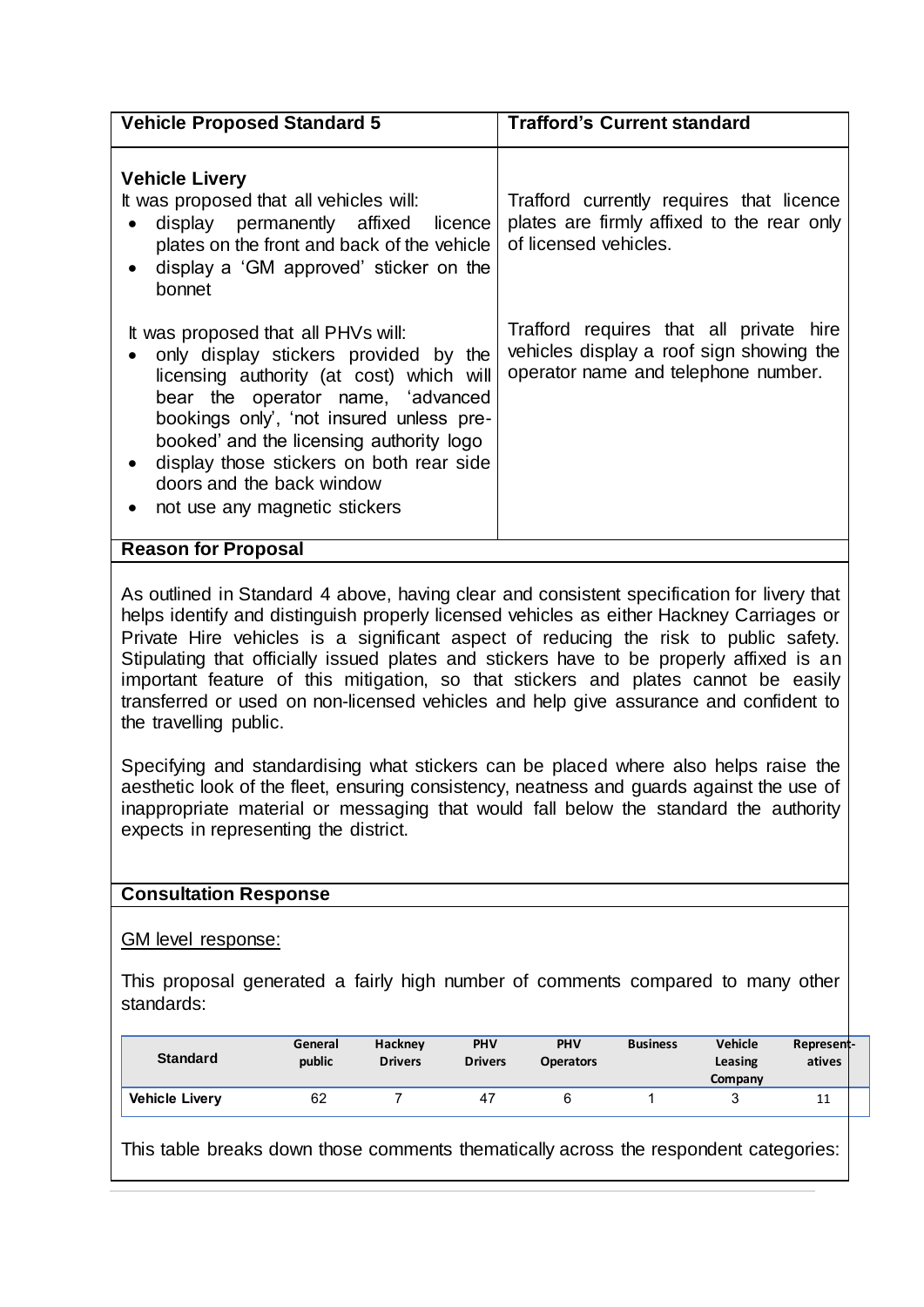| <b>Comment Theme</b>                                                     | General<br><b>Public</b> | <b>Hackney</b><br><b>Drivers</b> | <b>PHV</b><br><b>Drivers</b> | <b>PHV</b><br><b>Operators</b> | <b>Business</b> | <b>Vehicle</b><br>Leasing<br>Company | Represent-<br>atives |
|--------------------------------------------------------------------------|--------------------------|----------------------------------|------------------------------|--------------------------------|-----------------|--------------------------------------|----------------------|
| Vehicle liveries should<br>still be regulated                            | 9                        | 3                                | 9                            | $\overline{2}$                 | $\mathbf 0$     | 0                                    | 3                    |
| <b>Problems with liveries</b><br>e.g. distracting                        | 3                        | $\mathbf{1}$                     | 27                           | 1                              | $\mathbf 0$     | $\overline{2}$                       | $\pmb{0}$            |
| Liveries cause<br>devaluation                                            | $\mathbf{0}$             | $\pmb{0}$                        | 6                            | $\mathbf 0$                    | $\mathbf 0$     | $\Omega$                             | $\mathbf{1}$         |
| Use stickers / livery to<br>make cabs identifiable                       | 27                       | $\mathbf{1}$                     | 1                            | 1                              | $\Omega$        | $\Omega$                             | 4                    |
| Large fines for improper<br>use of liveries                              | $\overline{2}$           | $\mathsf 0$                      | $\mathbf 0$                  | $\mathbf 0$                    | $\mathbf 0$     | 0                                    | $\pmb{0}$            |
| Include GM branding<br>e.g. bee / variation by<br>district               | 9                        | $\mathbf{0}$                     | $\mathbf 0$                  | $\mathbf 0$                    | $\mathbf 0$     | $\mathbf 0$                          | $\overline{2}$       |
| Liveries can hinder<br>driver ability to use<br>vehicle for personal use | $\overline{2}$           | $\pmb{0}$                        | 3                            | $\mathbf 0$                    | 1               | 1                                    | $\pmb{0}$            |
| Disagree with livery -<br>unspecified                                    | 12                       | 2                                | $\overline{7}$               | 3                              | $\Omega$        | $\mathbf{0}$                         | 2                    |
| Advertisement is a<br>source of income                                   | 6                        | $\mathbf{1}$                     | $\mathbf 0$                  | $\mathbf 0$                    | $\mathbf 0$     | $\mathbf{0}$                         | 2                    |
| <b>Base</b>                                                              | 62                       | $\overline{7}$                   | 47                           | 6                              | 1               | 3                                    | 11                   |

27 Members of the public and 1 PHV operator agreed with use of stickers/livery to make vehicles more identifiable for customers and authorities equally, on the road and on CCTV. Some feel it will increase safety, such as making it easier for customers to hail hackney in the evening / when visibility is poor.

*"Vehicle livery - operator logo should also be displayed on bonnet to assist authorities in identifying taxi via CCTV when required." (Public, age 35-44, Bury)*

*"I think it's very important that taxis still have their company logo on the side. When I personally order a taxi that's the first thing I look for before checking with the driver." (Public, age 25-34, Stockport)*

There were some suggestions to include Manchester branding like "The Bee" symbol or have colour on bonnet based on the licensing authority.

*"Livery: I think it's important to recognise each vehicle especially at night-time and have Manchester Theme e.g. "the Bee" symbol. Name of operator or driver again may not be too visible at night" (Public, age 75+, Bolton)*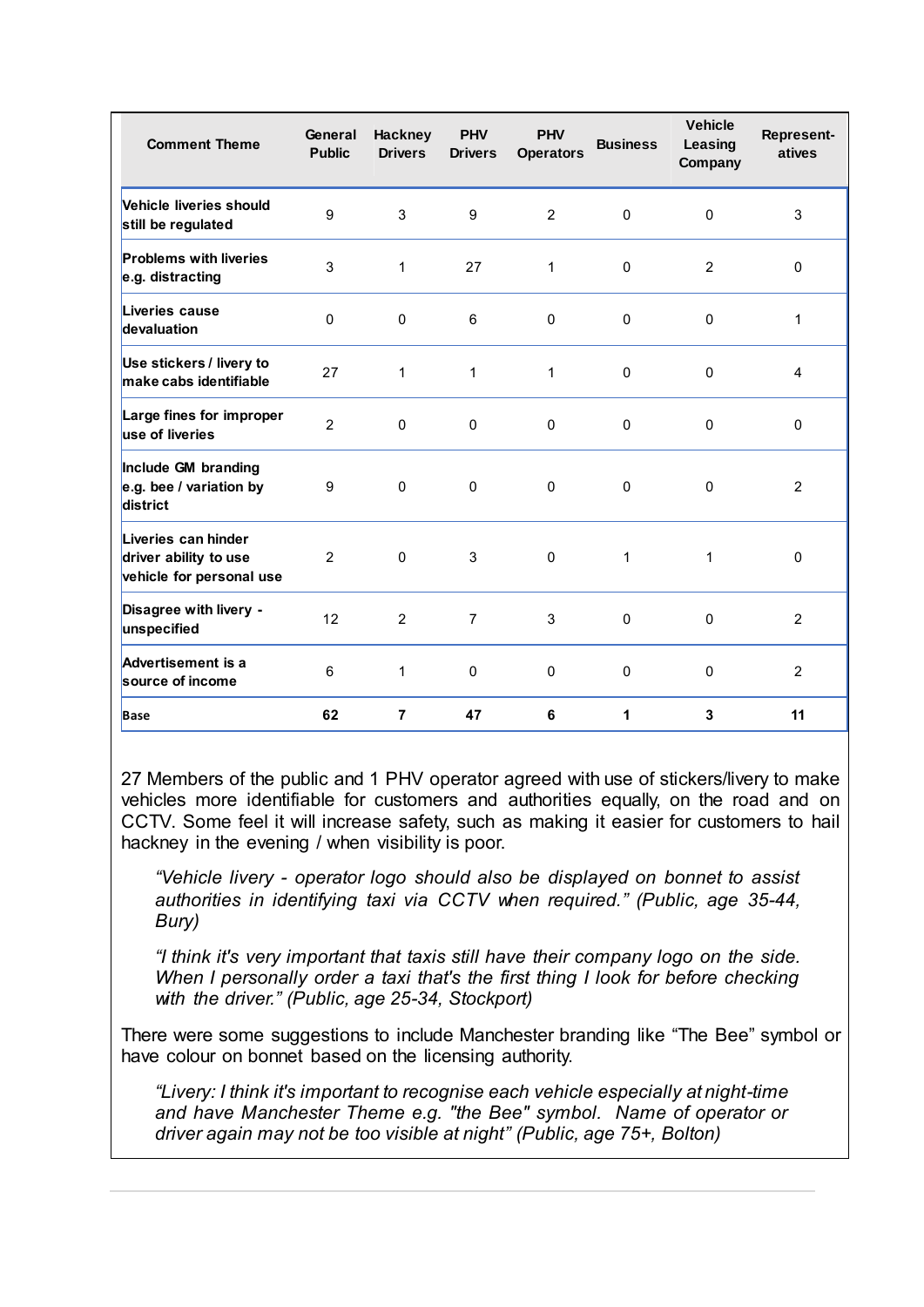*"All private hire vehicle should be white with an identifiable stripe on the side/bonnet depicting a colour coordinating with the issuing authority. ie Stockport Mauve. Tameside Yellow, Bolton blue etc. This would identify the vehicle to that particular issuing authority, ensuring an easily identifiable vehicle correct to the area." (Public, age 55-64, Tameside)*

Eight respondents commented about how they felt livery could be a means of additional income to drivers, with some feeling advertisements add interest and support their use.

*"The advertisements that sometimes cover Hackney cabs can be interesting and eye catching to passengers. They make the city more colourful and interesting." (Public, age 25-34, Manchester)*

*"As regard to advertising on cabs this is a second source of income and a big part of diversity of generating revenue." (Hackney Driver, Tameside)*

However, PHV drivers raised issues with the use of livery including:

 **Use of vehicle for personal use:** PHV owners were concerned they will not be able to use their vehicle for personal use.

*"I think there is no need to slap stickers on private hire cars. We can't use that car for personal use or social, if I would out with family people would approach my car asking if it is their taxi. That's mean I have to buy another car for personal use causing more pollution and traffic on the road. I hope this makes sense. Greater London has no stickers on PHVs, which is much bigger in size and population. Thanks." (PHV Driver, Bolton)*

 **Lead to distraction:** liveries on vehicles may lead to distraction and take the essence of the hackney.

*"Another thing I don't agree with is that purpose-built black cabs e.g. London style only taxis would lose their prestige if stickers were put all over them and could cause a distraction if they are on the bonnet, as well as they don't slope away like in other vehicles." (Hackney Driver, Wigan)*

 **Vehicles become targeted:** liveries lead to vehicles being targeted by vandals, with some respondents expressing concerns about their vehicles being damaged deliberately.

*"Vehicle Livery - this is already an issue for Manchester licensed vehicles that become a target for vandals as they are easily recognisable. Stone throwing, egg throwing is commonplace on the streets of Manchester. I would like to see an alternative to the visible livery." (Vehicle leasing company, Manchester)*

 **Devaluation of Vehicles:** stickers affect the paintwork leading to devaluation of the taxis.

*"Vehicle livery I agree with this but NOT the placement of the bonnet sticker as a Manchester licence vehicle this has always been and caused issues with paintwork damage as any stickers on the bonnet and wings of a vehicle are the worst place you could choose to put them as the heat from the engine causes paint damage and discolouration when they are on for many years and cause vehicle depreciation value due to the paintwork*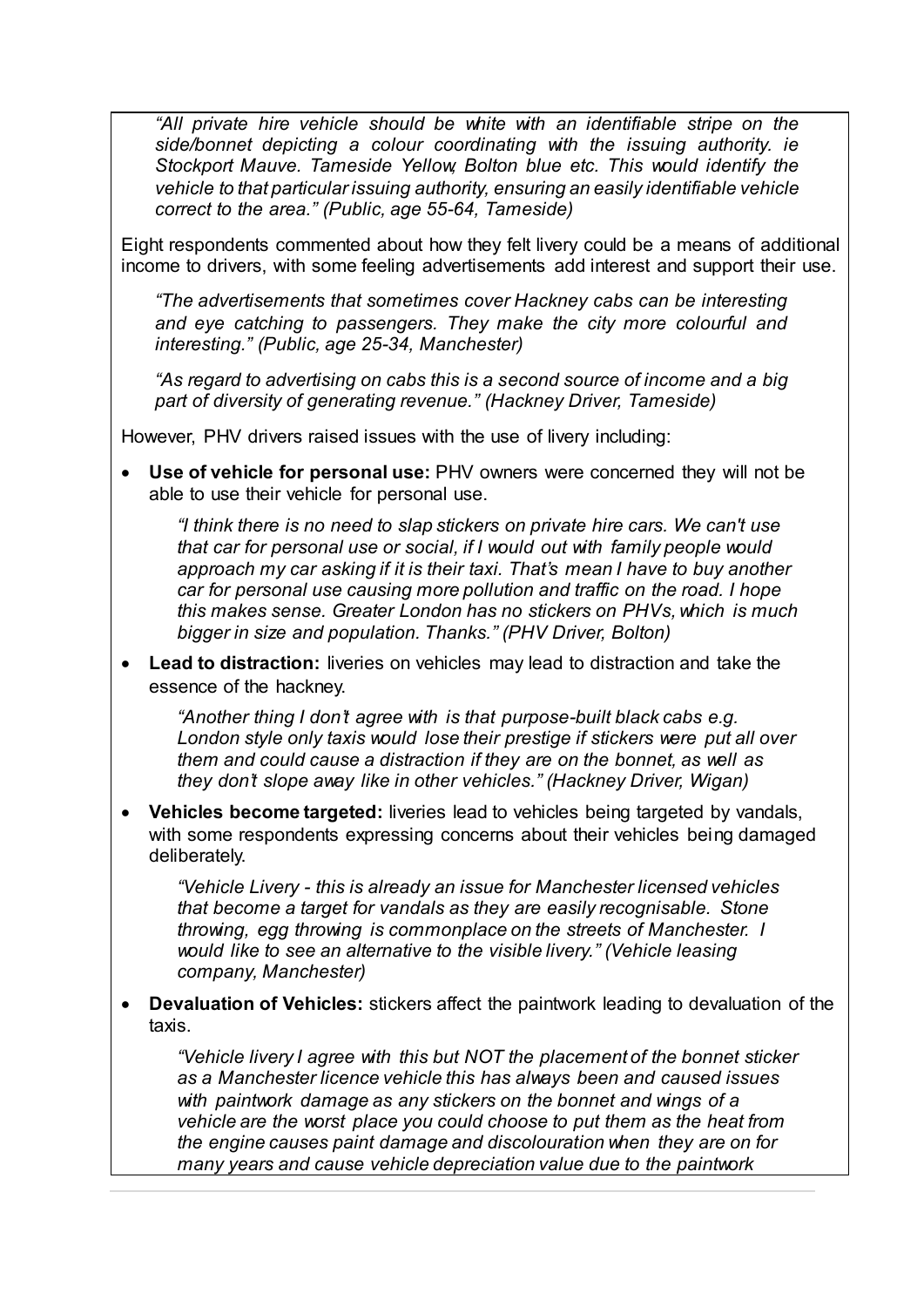*damage and in my honest opinion make the vehicles look horrible just stickers on the rear doors is good placement even the sticker in the rear window is sometimes now not suitable as with the shape and style of some vehicles rear window the sticker placement can cause issues with rear view through the rear view mirror when reversing a vehicle." (PHV Driver, Manchester)*

*"Why is there a need to have a sticker on the bonnet? With licence plates front and back plus side stickers. The stickers cause damage to paint work plus discolouration." (PHV Driver, outside Greater Manchester)*

Two representatives suggested including livery **advertisement as a source of income** within the current restrictions.

*"The restriction on livery has been long established, but there is merit in considering an exemption for public health or public interest livery preapproved by the licensing authority. This could provide additional income to drivers who are faced with escalating costs and increased competition, and assist with public health campaigns; for instance, on Covid-19, smoking cessation or other important campaigns." (Councillor / Elected official, Oldham West)*

# Trafford Response:

| <b>Standard</b>       | General<br>public | Hackney<br><b>Drivers</b> | <b>PHV</b><br><b>Drivers</b> | <b>PHV</b><br><b>Operators</b> | <b>Business</b> | <b>Vehicle</b><br>Leasing<br>Company | Represent-<br>atives |  |
|-----------------------|-------------------|---------------------------|------------------------------|--------------------------------|-----------------|--------------------------------------|----------------------|--|
| <b>Vehicle Livery</b> |                   |                           |                              |                                |                 |                                      |                      |  |

The public liked the proposal as it would help them identify specific cars but drivers were concerned about damage to their vehicles and subsequent devaluation:

> "All taxis whether they are hackney carriages or private hire should be identifiable by the general public so mistakes are not made." (Public, age 55- 64))

"Big bold stickers are an eyesore. One has to also consider drivers utilise vehicles for personal use." (PHV driver)

# **Comments and considerations**

As outlined above, the livery policies are integral to supporting the identification of properly licensed vehicles and help distinguish between the two sectors. The governing legislation simply requires that the council issue a plate and stipulate how it should be 'exhibited on the vehicle', but caselaw has determined that the design of the plate is a matter for the issuing authority and cannot be challenged by the licence holder. Most licensing authorities stipulate additional identification requirements in order to support proper identification, and therefore in turn support public safety.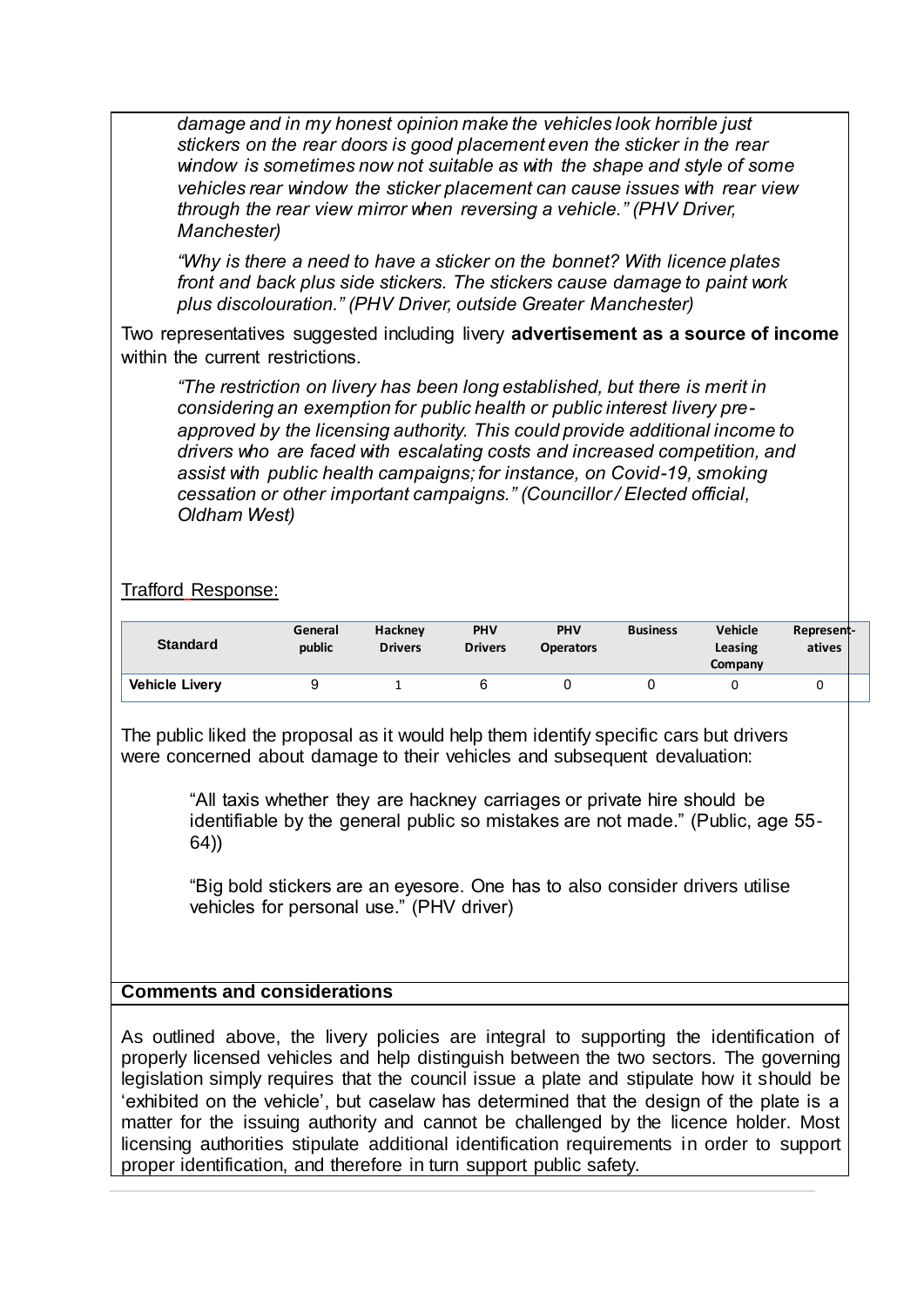This proposal requires both a rear and front plate to better enable the public and officers to identify properly licensed vehicles more readily. Requiring the plate to be properly affixed also safeguards against the plate being used on non-licensed vehicles and in turn supports public confidence in the regulatory regime. Too often licensed vehicles are seen with plates that are affixed with clips. Velcro or other temporary fixings from other authorities and this undermines our local efforts to safeguard the travelling public. Whilst the DfT did not refer to any specific vehicle standards in its Statutory Guidance published in 2020, it did make reference in its 'Best Practice Guide' March 2010 to it being helpful 'if licence plates are displayed on the front as well as the rear of vehicles', and it suggests that licence conditions requiring a sign on the vehicle in specified forms that help identify the operator, the licensing authority and some words such as 'pre-booked only' seem to be best practice. It stands to reason therefore that policies prohibiting the use of other signs/stickers would be preferable so as not to confuse the public and make identification a clearer process. The best practice guide also warns against the use of roof mounted signs on PHVs which are liable to cause confusion with a taxi.

Similarly, not permitting the use of stickers that are not permanently affixed has the same safeguarding intention. When officers are conducting proactive compliance on the streets, particularly within the night-time economy when passengers may be more vulnerable, it is much more effective if officers can easily identify a licensed vehicle, the authority it is licensed by and for PHVs, the Operator it is working for. Without this easier identification on the street, lengthy enquiries may need to be conducted and drivers/vehicles cannot be dealt with as quickly if there are concerns warranting the use of immediate action. If licensees can only use officially approved stickers for example (and in addition their distribution is effectively managed) it makes it much more difficult to obtain those stickers and pose as a legitimately licensed vehicle. Additionally, those drivers in vehicles that may not be as easily identifiable, may be subject to less scrutiny when in other districts and therefore less accountable to their licence conditions and responsibilities.

Some respondents in the consultation made a number of points in relation to stickers which are addressed in turn below:

**Personal Use**: Caselaw has determined that a private hire vehicle is always a private hire vehicle (Benson v Boyce 1997), even if it is being used for domestic/personal use and cannot be driven by a non-licensed driver; therefore there can be no scope for enabling licence holders to remove identification if they wish to use it for personal use.

**Licensed Vehicles being targeted:** Authorities are aware of allegations being made intermittently that licensed private hire vehicles are targeted with anti-social behaviour and therefore request the removal of identifying stickers. For all the reasons outlined above, most authorities in GM that have relevant sticker policies have resisted this. Antisocial behaviour in all its forms should be challenged and tackled directly by partners working effectively together to identify the offenders and take relevant action. The removal of identifying stickers that perform a safeguarding function in one respect in a bid to prevent/deter anti-social behaviour, only serves to weaken public safety. Additionally, whilst there is no doubt that some drivers have suffered targeted anti-social behaviour, it is unclear what the true frequency of such occurrences is and some suggestion by other members of the trade that this allegation of targeting is made in a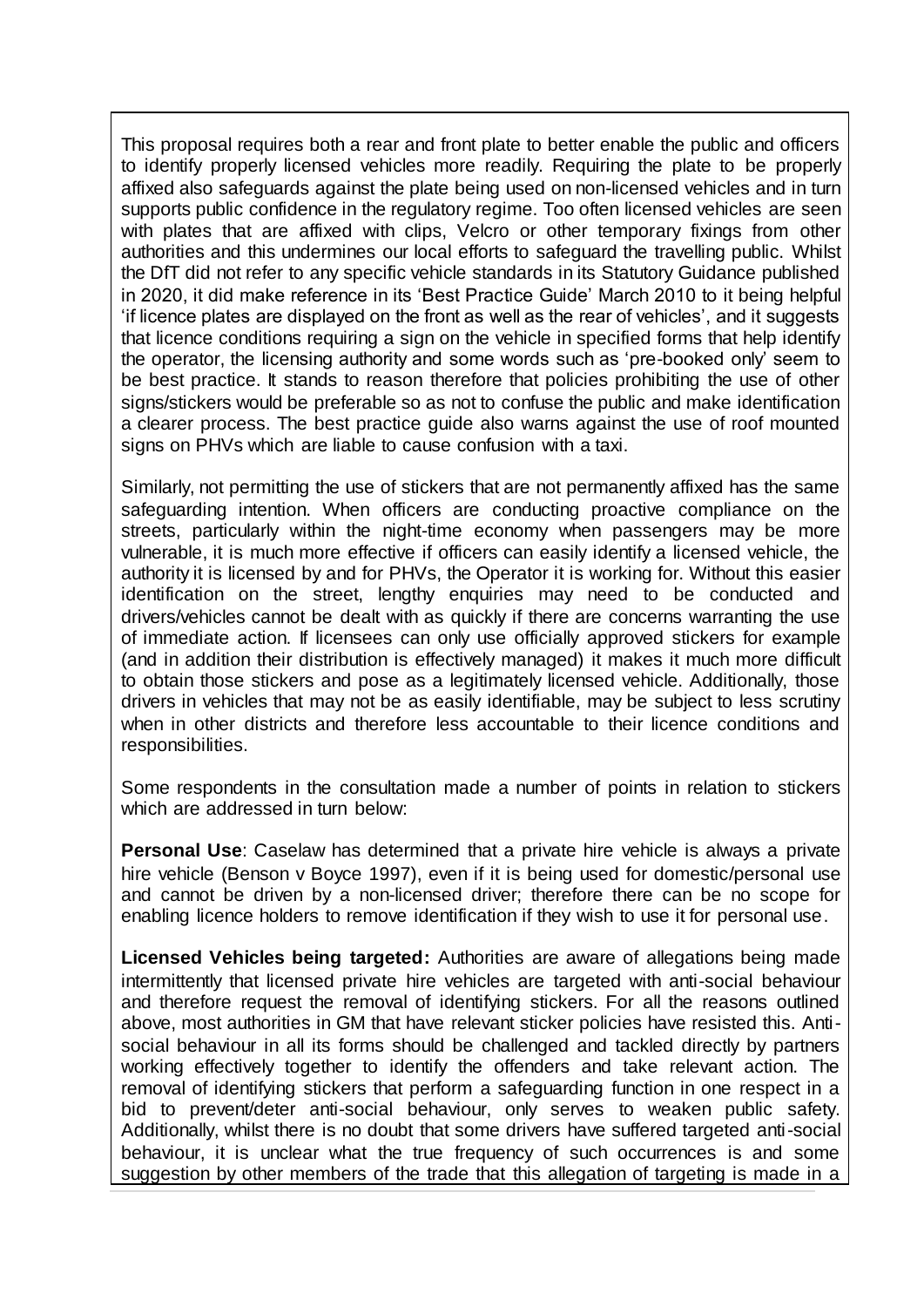bid to allow PHVs to work for more than one operator at a time. Enquiries with relevant authorities with regards to reporting, and requests for specific information/evidence, have often resulted in very little information coming forward and concurrently a number of approaches have been made by drivers to relax sticker policies to enable working for more than one operator at a time. As such, on balance, it is considered the best approach that licensing authorities do not remove or relax safeguarding measures with regards to stickers, but instead work with drivers, operators and partners wherever anti-social behaviour is reported to hold those individuals to account and deter such behaviour.

**Devaluation of vehicles:** Whilst there may be some risk of discolouration or damage to paintwork from the use of adhesive stickers if they are left affixed for a long period, it is not considered a strong enough reason to allow the public safety risks associated with the use of magnetic stickers. A licensed vehicle is a business and just like any other business that may use vehicles (that will always depreciate in value in any event) as well as use identifiers on vehicles, should consider and build these costs into the business model.

Depictions of the proposals can be found at **Appendix 2.** It should be noted that colour of the vehicles is for illustrative purposes only, and exact branding has not been finalised; but the intention is that:

- required stickers be yellow in colour with an ambition to link to the wider Bee Network transport brand for Greater Manchester
- have the local authority crest/logo clearly identifiable
- plate colours and sizes will be specified by individual districts

# **Lead Officers recommendation**

To require that all vehicles will:

- display permanently affixed licence plates on the front and back of the vehicle
- display a 'GM approved' sticker on the bonnet

To require that all PHVs will:

- only display stickers provided by the licensing authority (at cost) which will bear the operator name, 'advanced bookings only', 'not insured unless pre-booked' and the licensing authority logo
- display those stickers on both rear side doors and the back window
- not use any magnetic stickers

\*Specified design/dimensions and placement on vehicles to be provided

That the implementation date for this standard be delegated to the Corporate Director of Place in consultation with the Executive Member for Environment and Regulatory Services with consideration of the need to procure the necessary supplier/materials; to communicate the changes to the trade; and to ensure that processes are in place for a robust implementation of the standards.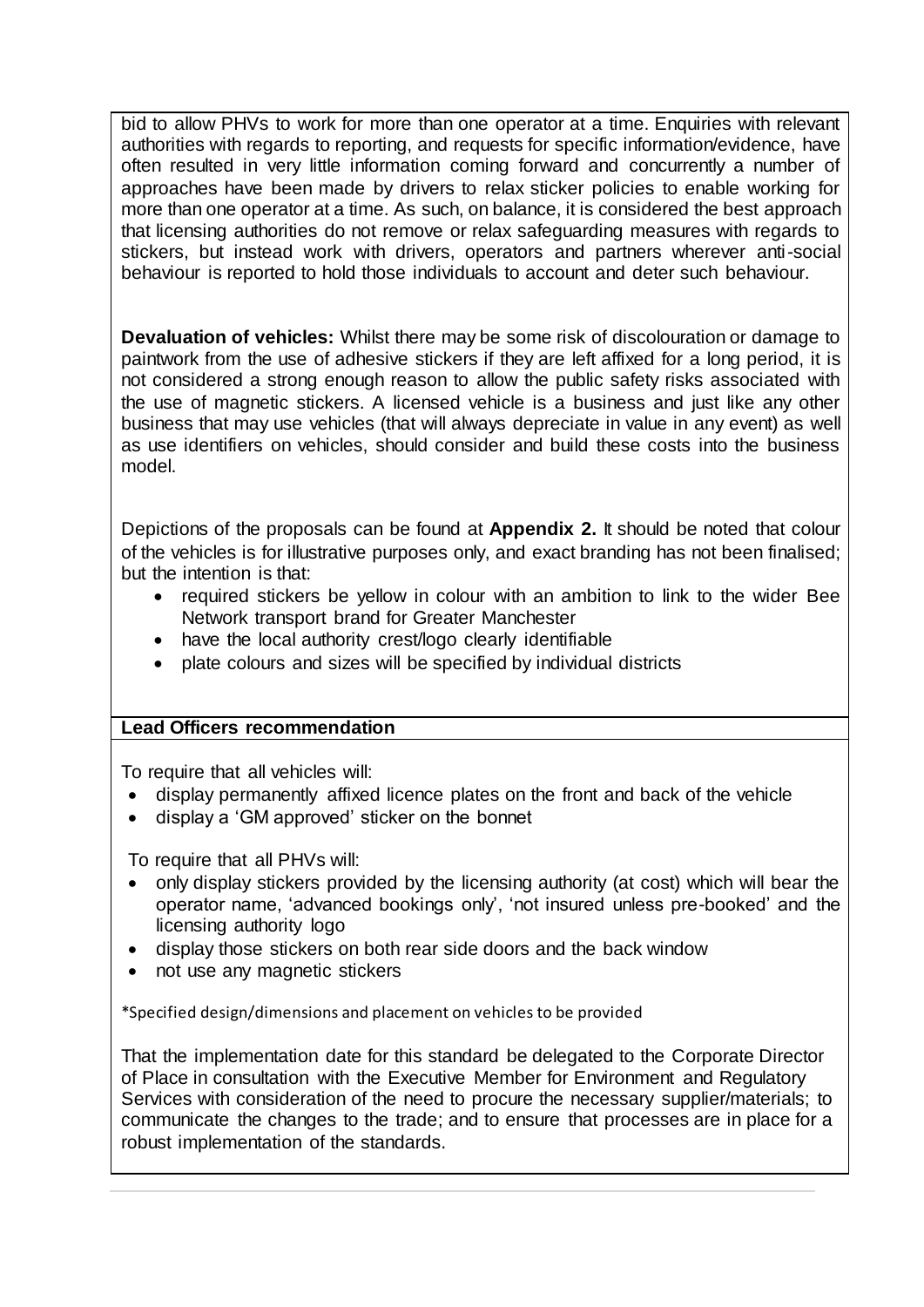| <b>Vehicle Proposed Standard 6</b>                                                                                                                                                                                                                                                                                                             | <b>Trafford's Current standard</b>                                                                                                                                                                                               |
|------------------------------------------------------------------------------------------------------------------------------------------------------------------------------------------------------------------------------------------------------------------------------------------------------------------------------------------------|----------------------------------------------------------------------------------------------------------------------------------------------------------------------------------------------------------------------------------|
| <b>Vehicle Testing</b><br>It was proposed that all vehicles more than 3<br>years old will be tested at least twice a year vehicles to be tested on first application<br>and that all vehicles will be tested against the<br>DVSA MOT standard as a minimum. (This will<br>vehicle licence<br>the<br>cost to<br>be<br>at<br>proprietor/driver). | Trafford's current policy is to require<br>and every six months thereafter,<br>irrespective of the age of the vehicle. All<br>vehicles are tested against the DVSA<br>MOT standard plus Trafford's Vehicle<br>Compliance Manual. |

# **Reason for Proposal**

The legal requirement for licensed vehicles is that they are subject to at least an annual test (MOT or equivalent) – for taxis this is always at least annually and for PHVs this is after the vehicle is 3 years old.

Those authorities within GM that have introduced a more frequent testing regime to the basic annual test required by law, have done so on the back of testing data that has evidenced high levels of testing failures in older vehicles.

Licensing figures would also suggest that with the increase of 'licence shopping' since the impact of the Deregulation Act, vehicle licence holders have sought out those authorities that have lower testing frequencies (alongside other lower policy standards) and so this proposal seeks to harmonise the testing regimes across GM to minimise the variance and better ensure the safety standard of vehicles carrying the public.

# **Consultation Response**

GM level response:

This standard received a fair number of responses compared to some others:

| <b>Standard</b>                           | General<br>public | Hackney<br><b>Drivers</b> | PHV<br><b>Drivers</b> | <b>PHV</b><br><b>Operators</b> | <b>Business</b> | <b>Vehicle</b><br>Leasing<br>Company | Represent-<br>atives |
|-------------------------------------------|-------------------|---------------------------|-----------------------|--------------------------------|-----------------|--------------------------------------|----------------------|
| <b>Vehicle Maintenance</b><br>and Testing | 44                | 20                        | 31                    |                                |                 |                                      | _                    |

This table breaks down those comments thematically across the respondent categories: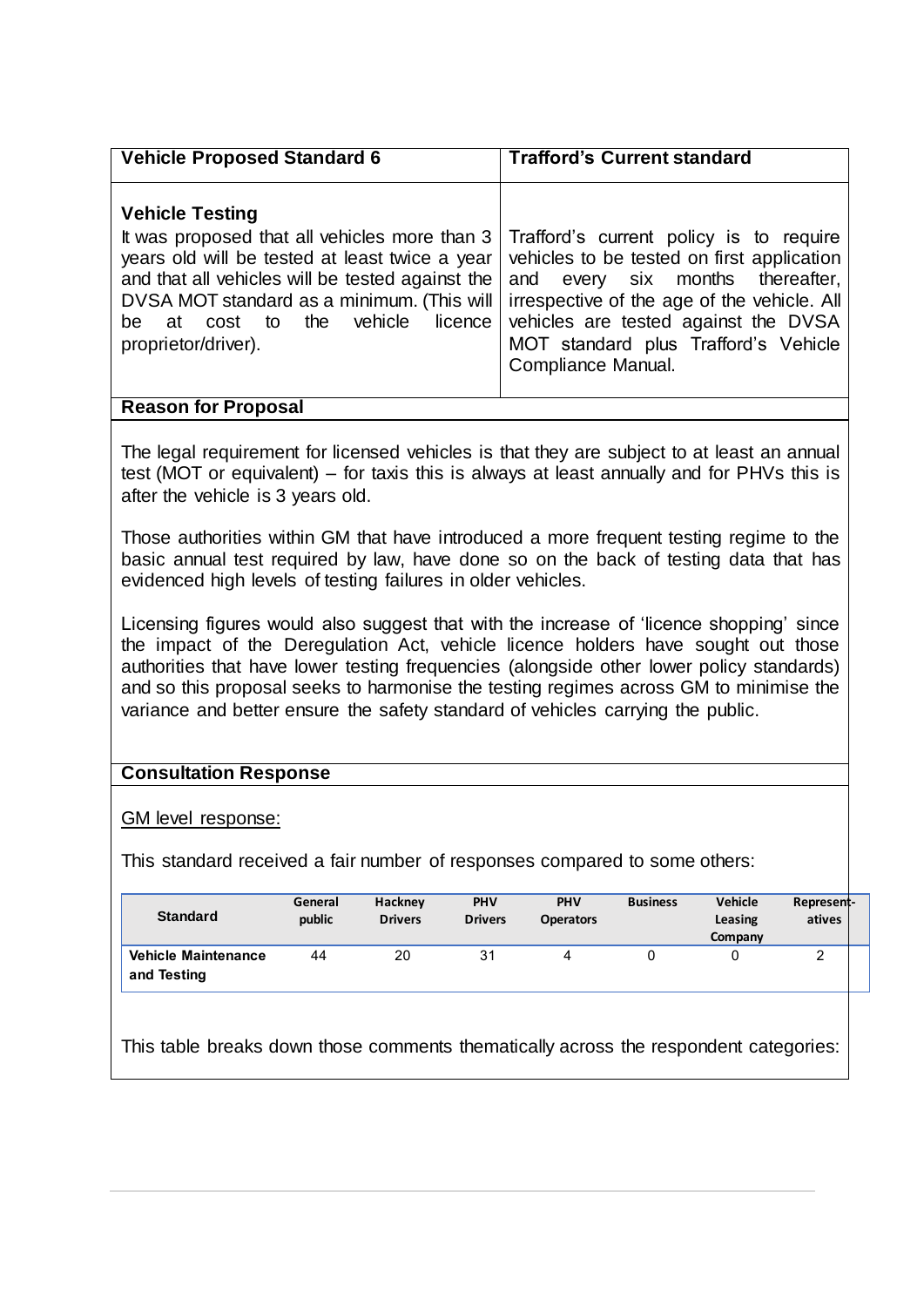| <b>Comment Category</b>                                                                      | General<br><b>Public</b> | <b>Hackney</b><br><b>Drivers</b> | <b>PHV</b><br><b>Drivers</b> | <b>PHV</b><br><b>Operators</b> | <b>Business</b> | <b>Vehicle</b><br>Leasing<br>Company | Represent-<br>atives |
|----------------------------------------------------------------------------------------------|--------------------------|----------------------------------|------------------------------|--------------------------------|-----------------|--------------------------------------|----------------------|
| Agree with proposed<br>plan for vehicle testing                                              | 20                       | $\overline{7}$                   | 8                            | 1                              | $\pmb{0}$       | $\mathbf 0$                          | $\mathbf{1}$         |
| More vehicle testing<br>required than proposed                                               | 3                        | $\mathbf{1}$                     | $\Omega$                     | 1                              | 0               | $\Omega$                             | $\mathbf{0}$         |
| Less vehicle testing<br>required than proposed                                               | 10                       | $\overline{4}$                   | 16                           | $\overline{2}$                 | $\Omega$        | $\Omega$                             | 1                    |
| Reporting unroadworthy<br>vehicles should be<br>simple                                       | 4                        | $\mathbf{0}$                     | $\mathbf 0$                  | $\mathbf 0$                    | 0               | 0                                    | $\mathbf{0}$         |
| Maintenance spot<br>checks should be<br>performed                                            | 3                        | $\mathbf 0$                      | $\mathbf 0$                  | 0                              | 0               | 0                                    | $\mathbf{0}$         |
| Stricter checks on<br>testing centres                                                        | $\overline{2}$           | 3                                | $\Omega$                     | $\Omega$                       | 0               | $\Omega$                             | $\Omega$             |
| Need more places to be<br>able to conduct tests                                              | 0                        | 6                                | 5                            | $\mathbf 0$                    | 0               | $\mathbf 0$                          | $\mathbf{0}$         |
| Cars that have been<br>written off and repaired<br>should be allowed to be<br>licensed again | 0                        | $\mathbf{1}$                     | 4                            | $\mathbf{0}$                   | $\mathbf 0$     | $\mathbf 0$                          | 1                    |
| <b>Testing frequency</b><br>should be based on the<br>vehicle mileage                        | 5                        | $\mathbf{1}$                     | $\Omega$                     | $\mathbf{0}$                   | $\mathbf{0}$    | $\mathbf 0$                          | $\mathbf{0}$         |
| <b>Base</b>                                                                                  | 44                       | 20                               | 31                           | 4                              | $\mathbf{0}$    | $\mathbf{0}$                         | $\mathbf{2}$         |

Most respondents that commented provided a general comment of support for the proposed standard:

*"Vehicle testing should be twice a year, main renewal and a 6-month inspection throughout the 10 years of licence as Manchester have 4 tests for vehicles over 5 years old which is ridiculous as the standard DVSA MOT test is valid for all road vehicles for 12 months by general public, so for taxis, twice a year is acceptable." (PHV Driver, Manchester)*

*"Also, important that if we're mandating twice-yearly safety checks these are not prohibitively expensive or driver's may be priced out of operation." (Public, age 25-34, Rochdale)*

Five respondents suggested more testing is needed than what is proposed, feeling the additional checks are needed due to the high mileage such vehicles generally do.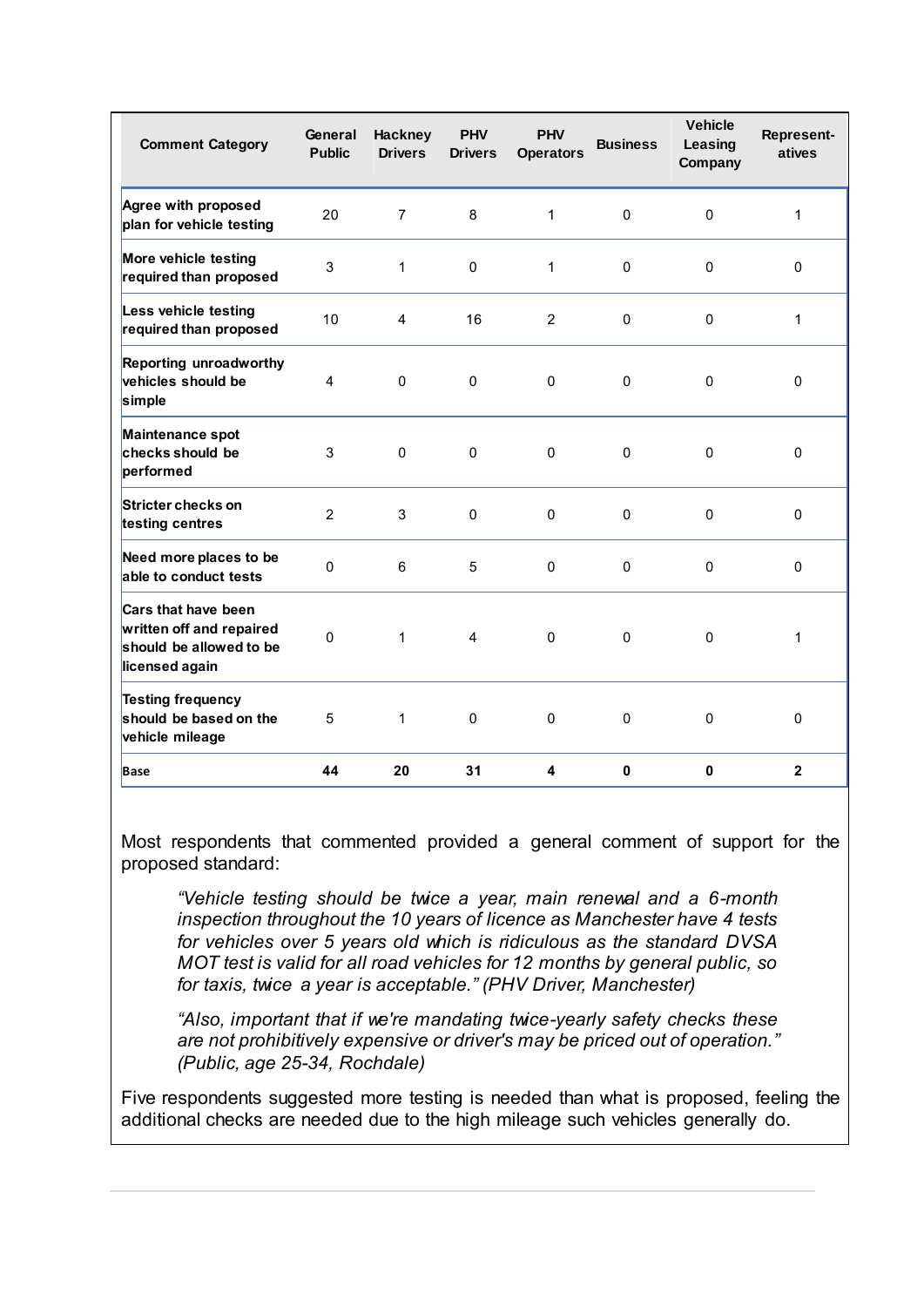*"Vehicle testing should be more frequent; these vehicles are higher than average mileage vehicles so need more testing." (Public, age 45-54, Oldham)*

Four hackney drivers, 16 PHV drivers and 10 members of the public felt less testing was needed. Drivers from an Asian background were more likely to give this comment.

*"Testing - Tests should not be conducted twice per year. This is overkill." (Public, age 18-24, location not provided)*

*"Annual mot test seems adequate to me. As I have a 14-year-old car, I would be ok with a taxi over 10 years old." (Public, age 65-74, Stockport)*

Some respondents suggested the amount of vehicle testing should depend on the age of the vehicle, with newer vehicles requiring less testing.

*"Vehicle age: having bought many vehicles for private hire. Usually around 3-4 years old, and financing over three years. Doesn't leave me with a finance free private hire vehicle for very long. So I would welcome the 10 years. The vehicle is being tested twice a year. Maybe the final one or two years could be three times a year." (PHV Driver, Manchester)*

*"On vehicle testing, I think vehicles under three years old should have one test a year, and vehicles three years and over should have two." (Hackney Driver, Stockport)*

*"Vehicle testing instead of making a car redundant at 10 years old. Why not change and at eight years old and put the cars on three tests per year at least then the vehicle stays in maintained condition and keeps the driver in work as there are enough taking taxpayers money without the councils making more unemployed." (Public, age 55-64, Wigan)*

A small number of respondents, both members of the public and drivers, suggested testing frequency should be based on vehicle mileage.

*"Vehicle testing should be linked to the amount of mileage a taxi covers." (Public, age 55-64, Rochdale)*

*"Vehicle testing - I believe a more onerous testing regime should be avoided. Speaking personally, I have seen the number of miles that I cover in a year reduce to a level that is less than most private cars, yet I have to produce my vehicle for two enhanced tests every year. Obviously, vehicles must be safe as a priority but so should every vehicle that is on the road." (Hackney Driver, Stockport)*

Six hackney drivers and five PHV drivers felt more testing places were needed, and three Hackney drivers also felt stricter checks should be required at testing centres to ensure vehicles are roadworthy and safe.

*"Vehicle Testing Vehicles should be tested twice a year to a more rigorous test at a local authority test centre and not at a for profit MOT station. There should be less chance of favouritism and corruption." (Hackney Driver, Wigan)*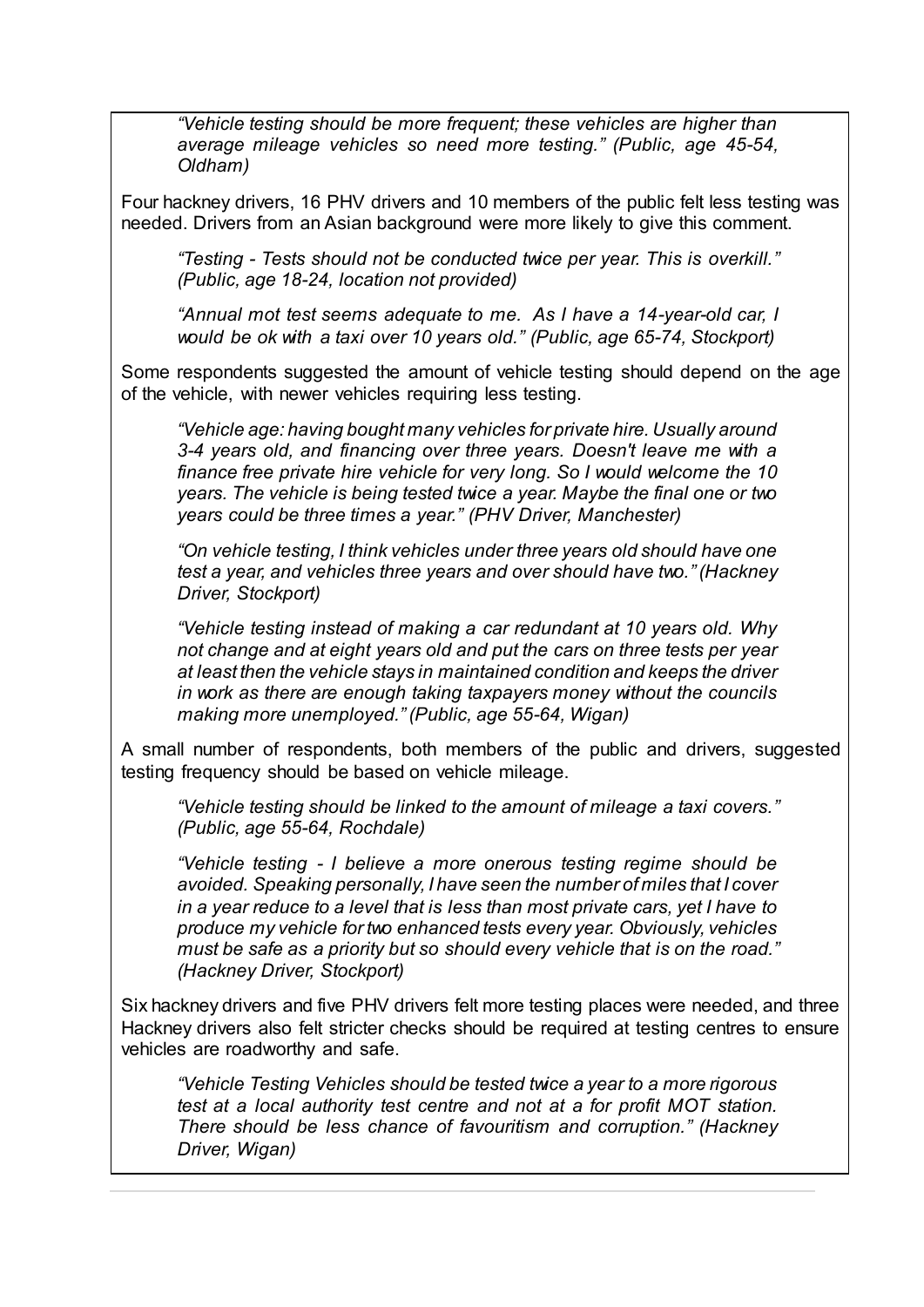*"Private hire should not look like a Hackney Hackneys should be the most versatile vehicle Testing Vehicles should be tested at least twice a year at the local authority testing facilities. At a higher standard than the MOT standard. And not at any MOT station or not for profit." (Hackney Driver, Wigan)*

*"Vehicle testing should be allowed at any government approved testing station and not just be tested by local authorities so they can take advantage." (Hackney Driver, Manchester)*

Three respondents suggested maintenance spot checks should be performed.

*"Vehicle conditions should be subject to an annual check to ensure fit for purpose and that spot checks should be made around the Borough to ensure these standards are maintained." (Public, age 45-54, Rochdale)*

Four respondents felt the process for reporting unroadworthy vehicles should be simple.

*"Members of the public should have the ease of reporting the poor condition of a vehicle to the issuing authority easily through a call centre or web address instead of going through the hoops and jumps that occurs today." (Public, age 55-64, Tameside)*

Trafford Response:

| <b>Standard</b>                           | General<br>public | Hackney<br><b>Drivers</b> | <b>PHV</b><br><b>Drivers</b> | <b>PHV</b><br><b>Operators</b> | <b>Business</b> | <b>Vehicle</b><br>Leasing<br>Company | Represent-<br>atives |
|-------------------------------------------|-------------------|---------------------------|------------------------------|--------------------------------|-----------------|--------------------------------------|----------------------|
| <b>Vehicle Maintenance</b><br>and Testing |                   |                           |                              |                                |                 |                                      |                      |

Four of the respondents felt that there should be less testing than proposed and one respondent felt that there should be more.

# **Comments and considerations**

In busier licensing authorities, where licensed vehicles may be more likely to conduct higher mileage compared to other less populated areas, it is considered reasonable to test vehicles more frequently than the minimum required by law – a view also supported by the DfT's Best Practice Guidance March 2010. A quick review of several city and large town licensing authorities reveals a varied picture with 6 monthly tests as common as the basic minimum requirement.

In general, licensed vehicles undertake much higher mileage than domestic vehicles (a recent report from one GM authority shows that in 2018-19 both Hackneys and PHVs were conducted on average around 30,000 miles per annum) and therefore will wear more quickly (both mechanically and cosmetically). Therefore, in the interests of passenger and other road user's safety, a more stringent maintenance and testing regime is required. A best practice guide for the Inspection of Hackney Carriage and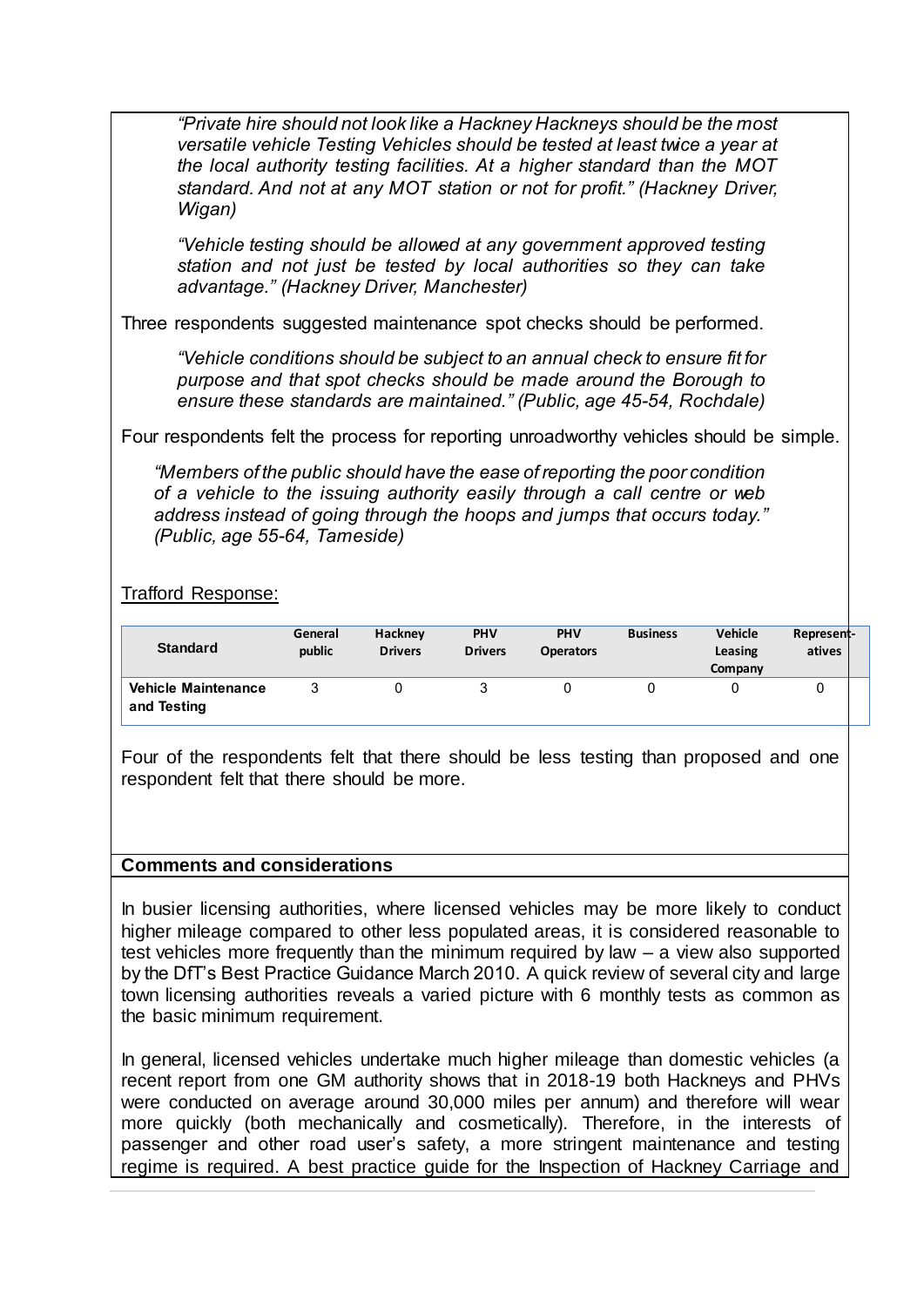Private Hire Vehicles produced by the Freight Transport Association (published August 2012) on behalf of the Hackney Carriage and Private Hire Inspection Technical Officer Group, Public Authority Transport Network (PATN) (and supported by VOSA), states:

*The purpose of the HC and PHV test is to confirm vehicles meet these more stringent standards. Vehicles must be submitted fully prepared for the test. It is not intended that the test be used in lieu of a regular preventative maintenance programme. If, in the opinion of the vehicle examiner, the vehicle has not been fully prepared, the test will be terminated and a further full test shall be required. It is an offence under the road traffic regulations to use an unroadworthy vehicle on the public highway. HC proprietors and PHV drivers/owners and operators failing to maintain their vehicles in a safe and*  roadworthy condition may have their vehicle licence suspended, revoked or their *licensing application refused by the local licensing authority. In addition, licence holders risk the suspension or revocation of their driver or operator licences by the local licensing authority. This best practice guide should be read in conjunction with Vehicle & Operator Services Agency (VOSA) publication 'MOT Inspection Manual – Private Passenger and Light Commercial Vehicle Testing', ISBN 978-0-9549352-5-2. This best practice guide provides a working document for those who inspect, maintain and prepare vehicles for inspection prior to being issued with a hackney carriage or private hire licence. Although detailed in its content the best practice guide is not exhaustive. However, in assessing the mechanical condition of a vehicle, it is more likely an item which would ordinarily pass an MOT test with an advisory note, could fail the HC and PHV test.*

As with many of these standard proposals, there is a risk that introducing more stringent requirements than other local authorities, may result in private hire licensees taking their business to other authorities of lower standards. As many other authorities already require more than the minimum annual test, this standard may be considered to present a lower risk than others. As with all proposals that seek to raise the quality and safety of the fleet licensed within GM, the key to effective implementation will be public awareness and continued lobbying of government to highlight the constraints and risks to authorities that strive to improve standards.

Authorities have a duty and must be able to assure the public with regards to the safety levels of its licensed fleet and it is considered that once a vehicle is over 3 years of age, it is reasonable to seek to ensure that both the mechanical and internal/cosmetic features of the vehicle remain to a standard expected by the authority.

# **Lead Officers recommendation**

To retain Trafford's current standard of requiring vehicles to be tested on first application and every six months thereafter, irrespective of the age of the vehicle. All vehicles to be tested against the DVSA MOT standard plus Trafford's Vehicle Compliance Manual.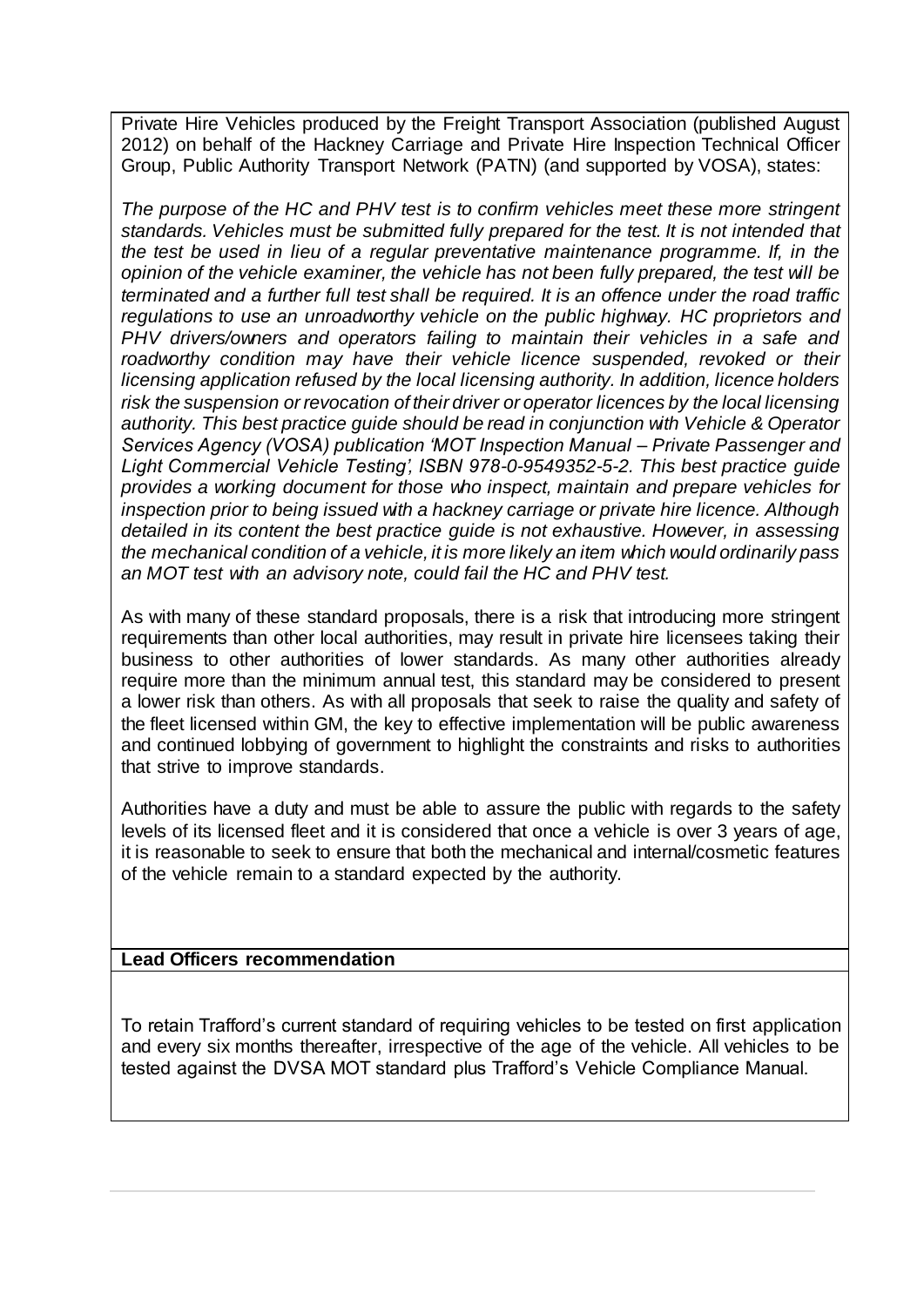| <b>Vehicle Proposed Standard 7</b>                                                                                                     | <b>Trafford's Current standard</b>                                                      |
|----------------------------------------------------------------------------------------------------------------------------------------|-----------------------------------------------------------------------------------------|
| <b>CCTV</b><br>are fitted with mandatory CCTV to $a \mid$ hackney carriage or private hire vehicles.<br>standard yet to be determined. | It was proposed that all licensed vehicles   Trafford does not currently permit CCTV in |
| <b>Reason for Proposal</b>                                                                                                             |                                                                                         |

The presence of cameras can act as a deterrent to criminal behaviour and can protect both drivers and passengers. If the principle of a CCTV policy is agreed, it is proposed that audio as well as video recording is required, triggered by a panic button system.

#### **Consultation Response**

GM level response:

This proposal evoked a greater number of comments from both the public and members of the trade:

| <b>Standard</b> | General<br>public | <b>Hackney</b><br><b>Drivers</b> | <b>PHV</b><br><b>Drivers</b> | <b>PHV</b><br><b>Operators</b> | <b>Business</b> | <b>Vehicle</b><br>Leasing<br>Company | Represent-<br>atives |  |
|-----------------|-------------------|----------------------------------|------------------------------|--------------------------------|-----------------|--------------------------------------|----------------------|--|
| <b>CCTV</b>     | 83                | 16                               | 5 <sup>′</sup>               |                                |                 |                                      | u                    |  |

This table breaks down those comments thematically across the respondent categories:

| <b>Comment Theme</b>                                                                           | General<br><b>Public</b> | <b>Hackney</b><br><b>Drivers</b> | <b>PHV</b><br><b>Drivers</b> | <b>PHV</b><br><b>Operators</b> | <b>Business</b> | <b>Vehicle</b><br>Leasing<br>Company | <b>Represent-</b><br>atives |
|------------------------------------------------------------------------------------------------|--------------------------|----------------------------------|------------------------------|--------------------------------|-----------------|--------------------------------------|-----------------------------|
| Agree CCTV should be<br>mandatory                                                              | 46                       | 6                                | $12 \overline{ }$            | 2                              | 0               | 0                                    | 3                           |
| <b>CCTV</b> should not be<br>necessary it's should be<br>optional / no need for<br><b>CCTV</b> | 10                       | $\mathbf 1$                      | 11                           | 0                              | 0               | 0                                    | 3                           |
| CCTV is expensive /<br>Council should help<br>fund                                             | 5                        | 5                                | 21                           | 2                              | $\mathbf 0$     | $\overline{2}$                       | $\overline{2}$              |
| All vehicles should also<br>have a dash-cam filming<br>outside of the car                      | 7                        | 1                                | 2                            | $\mathbf 0$                    | $\mathbf 0$     | $\mathbf 0$                          | $\mathbf 0$                 |
| CCTV should be used to<br>assess driving<br>standards too                                      | 4                        | $\mathbf{0}$                     | 0                            | 0                              | $\mathbf{0}$    | 0                                    | 0                           |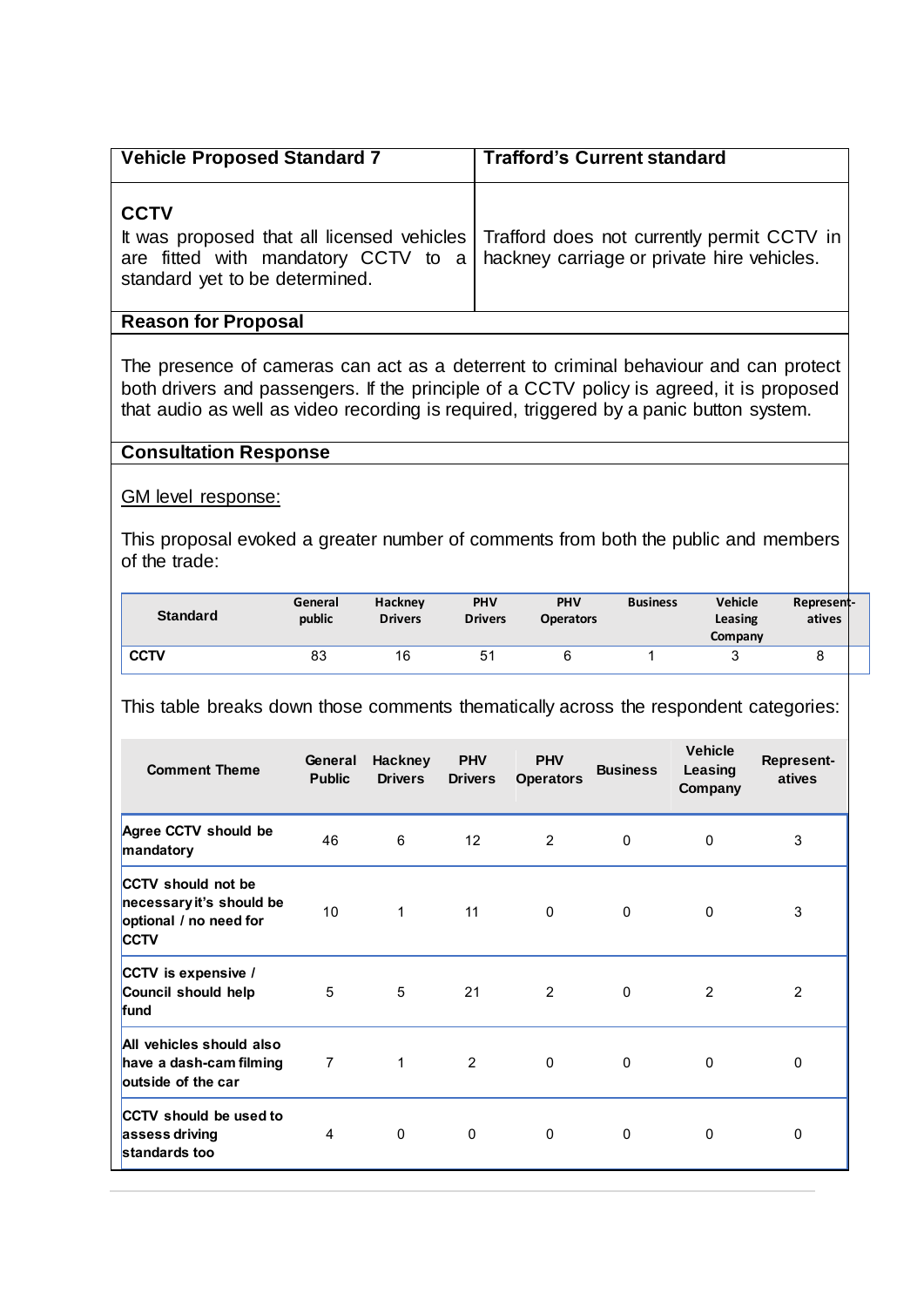| Concern about privacy /<br>data protection worries               | 20 | 4  | 11 | 3 | 0 | າ |
|------------------------------------------------------------------|----|----|----|---|---|---|
| <b>Both drivers and</b><br>passenger should have<br>panic button | 5  | 0  | 0  |   |   |   |
| <b>Base</b>                                                      | 83 | 16 | 51 |   |   | 8 |

The majority of respondents were in favour of the proposal in principle:

*"CCTV if used in a way that doesn't cause an invasion of privacy to the driver, is very important for the safety of the public. Any livery should be suitably visible for people with limited vision" (Organisation, Brandlesholme Community Centre)*

*"CCTV will be essential to ensure safety and crime prevention on both sides" (Public, age 25-34, Rochdale)*

*"I like the CCTV has this will help the trade in lots of ways including Panel Hearings" (Organisation, The Hackney Drivers Association Ltd)*

However, 5 hackney drivers and 21 PHV drivers expressed concerns about the cost of CCTV and felt funding should be provided via the council for this purpose. This was also raised in the in-depth interviews where drivers questioned the cost implications of the installation and maintenance of CCTV and what expense would be incurred to download and submit data when there was a problem.

*"It's a very good idea having CCTV in the vehicle, because at the end of the day it's safety for yourself and safety for your passengers, but you know, who's going to pay for it, it's about £1,500 for a CCTV in a vehicle, especially for licensed." (PHV Driver, Rochdale)*

There were several concerns raised about privacy, GDPR, and the use and storage of recordings, with 4 hackney drivers and 11 PHV drivers raising concerns related to this, compared with 3 PHV operators and 20 members of the public.

*"CCTV is an invasion of the public privacy and I'm sure will be challenged in Court. whose paying for this, who under the GDPR is retaining the recordings? How long are those recording retained? Who gets to see them? (Operator, Trafford)"*

*"We support the introduction of mandatory CCTV in taxi and private hire vehicles and the role that it can play in protecting drivers and passengers and reducing the incidents of serious safety incidents. In order for CCTV to act as an effective deterrent it must be only accessible by the Local Authority, acting as Data Controller, to prevent unauthorised access, distribution or deletion of data by drivers or proprietors." (Operator, several GM authorities)*

Two vehicle leasing companies suggested a panic button would be more effective.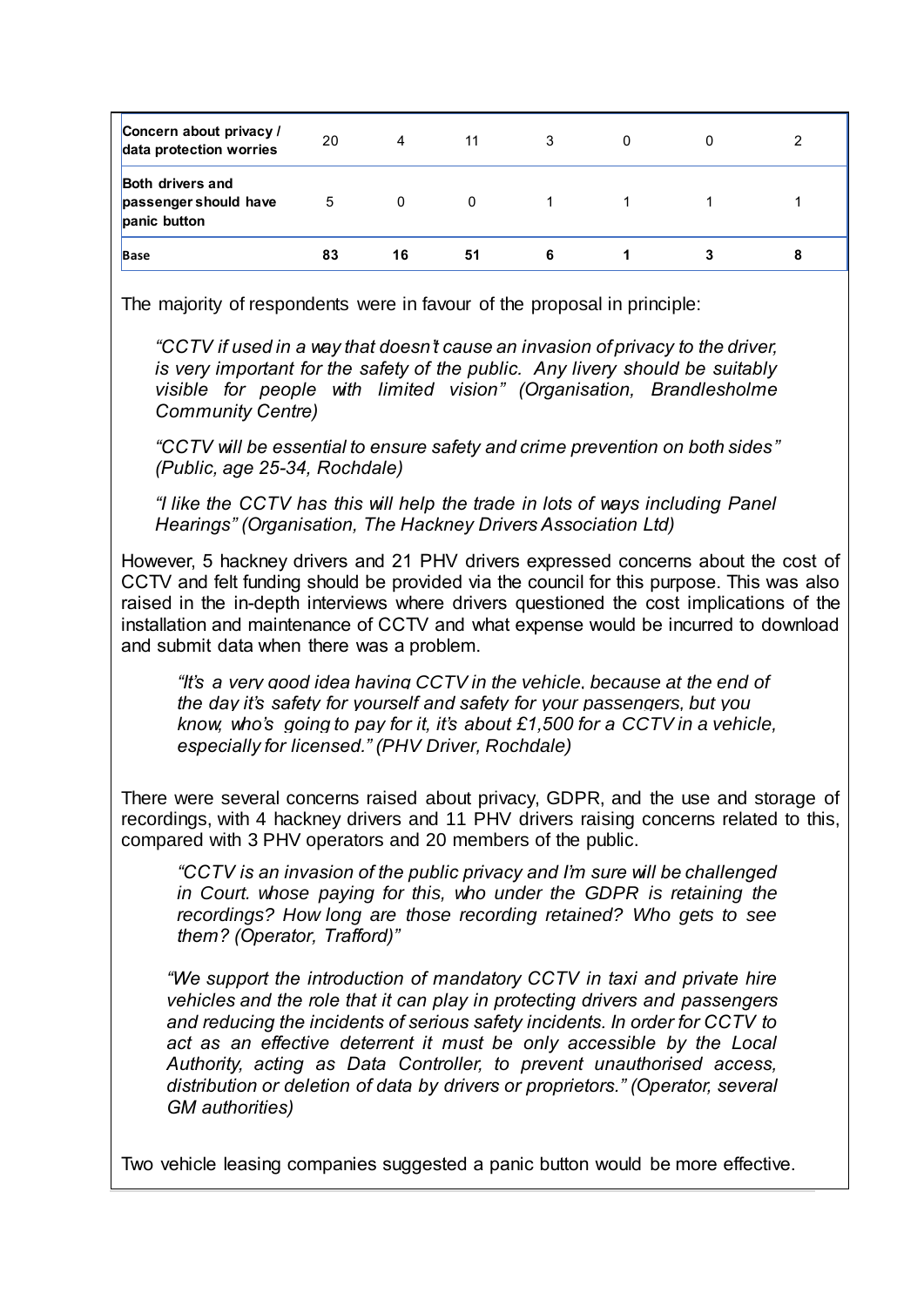*"More than CCTV a panic button is a more effective tool. Panic buttons which are connected directly to the police are important CCTV is not very clear when these incidents happen the perpetrators are always wearing caps and hoodies which makes them hard to identify. Therefore, panic buttons alone are more effective." (Vehicle leasing company, Salford)* 

In the in-depth interviews further concerns were raised by drivers about the responsibility for data storage and management. Queries were raised about whether drivers would be required to upload data to the authority and how will the data recorded be secure and managed by the drivers.

*"Who is going to be responsible for the data? Are we going to have to download the data all the time and provide it? At what cost? I understand why this is being considered but practically I'm not sure how this will work." (Hackney Driver Manchester)*

Some drivers already had dashcams, which offered the additional benefit of lowering their insurance however, there are strict rules on ensuring the camera only points outwards of the vehicle and not into the car therefore protecting the privacy of the occupants. Questions were raised about the impact of CCTV on their insurance.

*"You see I have a dashcam as it is cheaper for my insurance, but it has to point outwards, my insurance is very clear on that. Will my insurance now accept this CCTV inside the car? (PHV Driver, Tameside)*

Trafford Response:

| <b>Standard</b> | General<br>public | Hackney<br><b>Drivers</b> | <b>PHV</b><br><b>Drivers</b> | <b>PHV</b><br><b>Operators</b> | <b>Business</b> | <b>Vehicle</b><br>Leasing<br>Company | Represent-<br>atives |  |
|-----------------|-------------------|---------------------------|------------------------------|--------------------------------|-----------------|--------------------------------------|----------------------|--|
| <b>CCTV</b>     |                   |                           |                              |                                |                 |                                      |                      |  |

Three quarters of the comments from PHV drivers were about the CCTV proposals with some agreeing with them (n=3), but some expressed concerns at the cost (n=3) or concerns about data protection (n=2). Three members of the public commented on CCTV with one generally agreeing to the proposal, one suggesting additional uses for CCTV and one expressing concerns about data protection:

"CCTV recording with audio if that is legal inside and outside recording is a must and should be made compulsory ASAP." (PHV driver)

"I don't want CCTV in my vehicle as I use personal with my kids and wife also I'm on monthly instalment with Santandar" (PHV driver)

"Having CCTV in the cars would be a good idea. I already have one & I strongly feel its a good safety feature, as long as its not going to come on a big price tag & a lot of minimum requirements" (PHV driver)

"The retention, distribution, access, security and ownership of recorded images and sound would need to be GDPR compliant and safeguarded from abuse."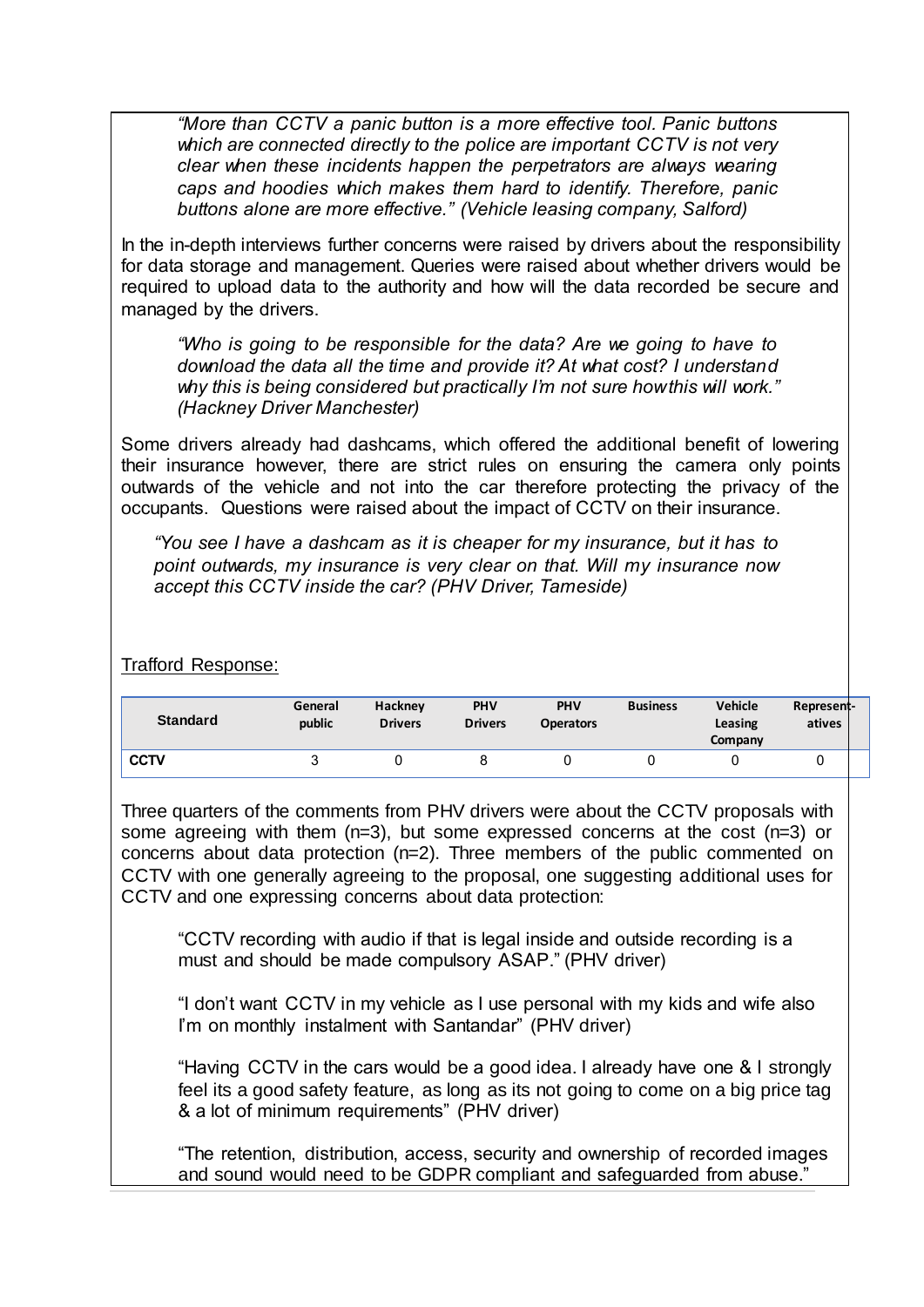(Public, age 45-54

# **Comments and considerations**

A mandatory CCTV policy is a complex standalone piece of work and so the purpose of proposing this standard as part of the MLS project, was to consider whether the introduction of a mandatory policy would be supported in principle.

It is clear that there is considerable support for such a policy, notwithstanding the concerns raised which would need to be addressed within a separate policy proposal, and this will now enable officers to draft a full policy for further public consultation.

# **Lead Officers recommendation**

To approve the drafting of a CCTV policy for further consideration and consultation.

| <b>Vehicle Proposed Standard 8</b>                                                                                                                                                                                                                                                                                                                                                                                                                                                                                                                                       | <b>Trafford's Current standard</b>                                                |
|--------------------------------------------------------------------------------------------------------------------------------------------------------------------------------------------------------------------------------------------------------------------------------------------------------------------------------------------------------------------------------------------------------------------------------------------------------------------------------------------------------------------------------------------------------------------------|-----------------------------------------------------------------------------------|
| <b>Executive Hire</b><br>It was proposed that the following conditions apply<br>to executive hire vehicle (eg chauffeur driven)<br>policies<br>Bookings to be confirmed by written contract<br>Payments made in advance of the journey or<br>by invoice afterwards<br>Stipulation on the types of vehicles to be<br>licensed<br>Dress code<br>Business plan shared with licensing authority<br>Vehicles not to be fitted with data heads,<br>radios or meters<br>• Exemptions from plates and door signs only<br>to be given when used exclusively for<br>executive hire | Trafford's Executive Hire policy<br>is similar to the standard being<br>proposed. |
| <b>Reason for Proposal</b>                                                                                                                                                                                                                                                                                                                                                                                                                                                                                                                                               |                                                                                   |

This proposal seeks to ensure that policies relating to Executive Hire services across GM are consistent.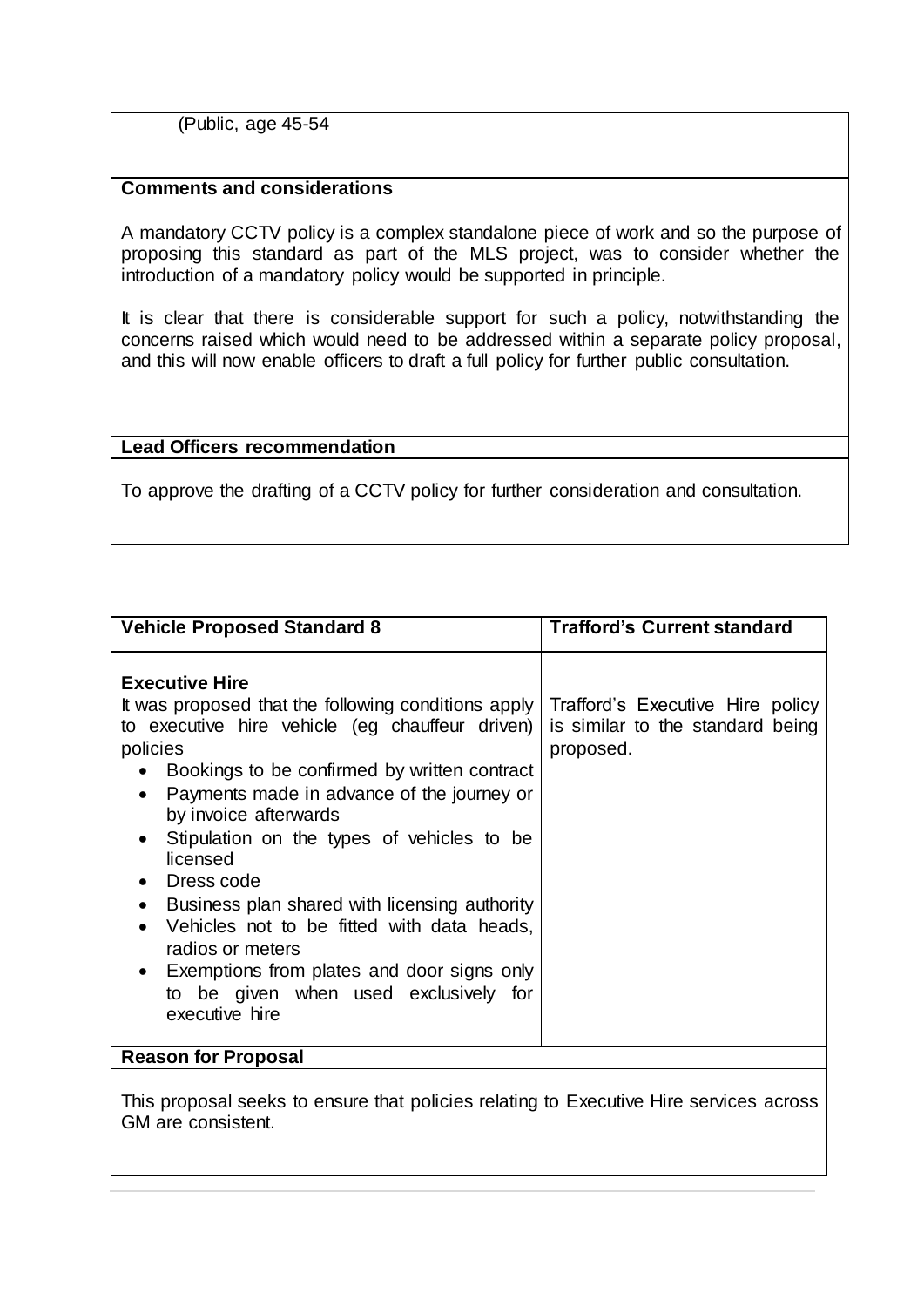#### **Consultation Response**

#### GM level response:

Extremely few comments were received about this standard proposed:

| <b>Standard</b>                                  | General<br>public | Hackney<br><b>Drivers</b> | <b>PHV</b><br><b>Drivers</b> | <b>PHV</b><br><b>Operators</b> | <b>Business</b> | <b>Vehicle</b><br>Leasing<br>Company | Represent-<br>atives |
|--------------------------------------------------|-------------------|---------------------------|------------------------------|--------------------------------|-----------------|--------------------------------------|----------------------|
| <b>Executive Hire and</b><br>specialist vehicles |                   |                           |                              | ▃                              |                 |                                      |                      |

This table breaks down those comments thematically across the respondent categories:

| <b>Comment Theme</b>                                                                         | General<br><b>Public</b> | <b>Hackne</b><br>y<br><b>Drivers</b> | <b>PHV</b><br><b>Drivers</b> | <b>PHV</b><br><b>Operators</b> | <b>Business</b> | <b>Vehicle</b><br>Leasing<br>Company | Represent-<br>atives |
|----------------------------------------------------------------------------------------------|--------------------------|--------------------------------------|------------------------------|--------------------------------|-----------------|--------------------------------------|----------------------|
| <b>Executive hire should be</b><br>exempt from colour<br>regulations                         | $\Omega$                 | $\Omega$                             | 1                            | 2                              | $\mathbf{0}$    | $\mathbf{0}$                         | $\mathbf{0}$         |
| <b>Executive hire operators</b><br>should have more duties<br>of care                        | $\mathbf 1$              | $\mathbf{0}$                         | $\mathbf{0}$                 | 0                              | 0               | $\mathbf{0}$                         | $\Omega$             |
| <b>Executive hire should be</b><br>exempt from CCTV                                          | $\Omega$                 | $\mathbf{0}$                         | $\mathbf 0$                  | $\overline{2}$                 | $\mathbf 0$     | $\Omega$                             | $\Omega$             |
| Should be exclusions for<br>specialist vehicles                                              | 3                        | 0                                    | 1                            | $\mathbf{1}$                   | 0               | $\mathbf 0$                          | 1                    |
| The exclusive use<br>clause for executive hire<br>vehicles may be unfair<br>on owner drivers | 1                        | $\Omega$                             | 1                            | $\Omega$                       | $\Omega$        | $\mathbf{0}$                         | 0                    |
| <b>Executive hire shouldn't</b><br>have different rules                                      | 3                        | $\mathbf{0}$                         | 4                            | $\mathbf 0$                    | $\mathbf 0$     | $\Omega$                             | $\mathbf{0}$         |
| <b>Base</b>                                                                                  | 8                        | 0                                    | 5                            | $\mathbf{2}$                   | $\mathbf{0}$    | $\mathbf 0$                          | 1                    |

Two operators provided comments citing executive hire vehicles should be exempt from CCTV:

*"Executive Fleet. This will raise a lot of issue with the high-end customers we pick up on daily basis. Celebrities, Corporate Staff and others who will surely object to being recorded in the vehicle. Privacy is very important to these individuals." (Operator, Trafford)*

*"CCTV will break NDA's and client confidentiality and would be strongly opposed by clients who use executive hire services. Colour creates*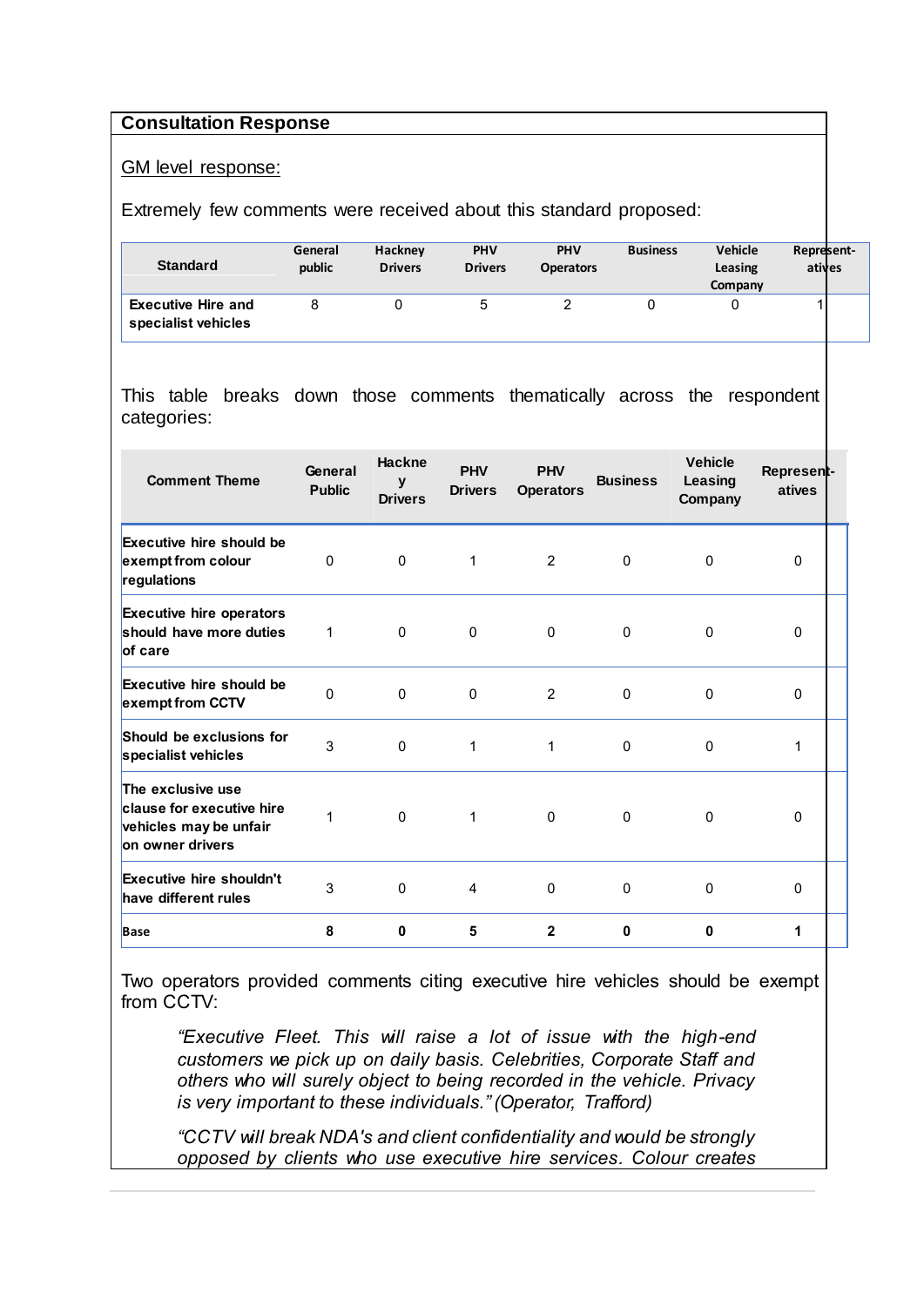*issues within Chauffeur/Executive hire and would destroy industry if it resulted in having to have white cars." (Operator, Bury)*

The two operators and respondents who took part in the focus groups gave the following arguments for why the colour standard should not be applied.

*"We believe there should be at least 2 vehicle choices. Executive Fleet. We work with lots of Global Travel agents and Executive Chauffeur companies and the most preferred colour for executive work is BLACK / SILVER. White colour for corporate Executive Fleet is a NO NO. Majority of such firms specifically ask that the vehicle be strictly Black or Silver in colour. White Executive cars are mostly in demand for Weddings etc but DEFINITELY NOT FOR CORPORATE SECTOR." (Private hire operator)*

Two respondents felt executive hire operators should have more duties of care and they must maintain their high standards.

*"Executive hire operator should have greater operating duties as to drivers' hours records vehicle usage." (Public, age 55-64, Tameside)*

*"Executive taxi operators must use latest technologies and way of communication with the customers and drivers to maintain the highest standards in the business, bringing in line with the European, American or Australian counterparts' standards." (PHV Driver, Bury)*

However, five respondents (4 PHV drivers and 3 members of the public) felt executive hire should not have different rules, explaining the same rules should apply to all.

*"Why does "executive" hire get lower restrictions and some exemptions? It's elitist. Manchester is a city of Marx and Engels. All should adhere to the same standards. People with money should not be exempt from ANY rules or regulations. Why should their cars not have plates? But the working classes have? Zero justification." (Public, age 35-44, Manchester)*

*"As for executive hire as far as I am concerned they should be treated in the same way as private hire as they are just a glorified taxi for people with a bit more money to waste such as councillors etc." (Public, age 55-64, Wigan)*

*"It is also discriminatory as you have allowed executive vehicles to drive with door stickers, yet you have discriminated us normal PHVs. Why are executive taxis allowed to drive without signage and not us? They are pre booked so are we. We take care of our customers as much as them, by creating a separate rule for executive taxis, you have inadvertently discriminated against normal taxis and it promotes classism and shows that you have 2 different standards in your dealings with us. One for the rich and one for the poor. We should be allowed to drive without any livery at all." (PHV Driver, Rochdale)*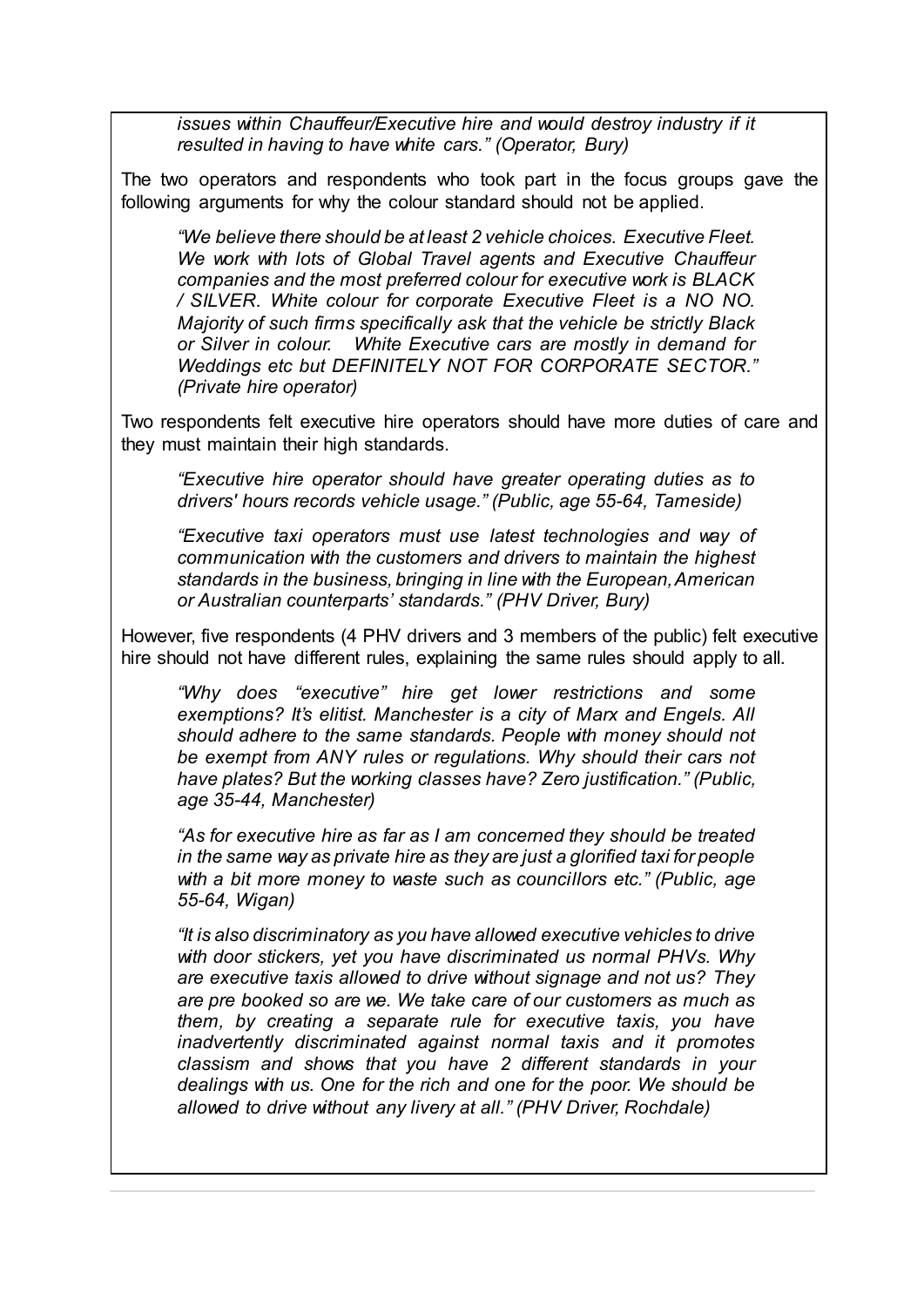| <b>Trafford Response:</b>                        |                   |                           |                              |                                |                 |                               |                      |
|--------------------------------------------------|-------------------|---------------------------|------------------------------|--------------------------------|-----------------|-------------------------------|----------------------|
| <b>Standard</b>                                  | General<br>public | Hackney<br><b>Drivers</b> | <b>PHV</b><br><b>Drivers</b> | <b>PHV</b><br><b>Operators</b> | <b>Business</b> | Vehicle<br>Leasing<br>Company | Represent-<br>atives |
| <b>Executive Hire and</b><br>specialist vehicles |                   |                           | 0                            |                                |                 |                               | 01                   |

The one respondent felt that there should be exclusions for specialist vehicles.

# **Comments and considerations**

Policies for Executive Hire (or Non-Standard Private Hire) are common amongst licensing authorities and a number of such policies already exist within GM and have done for some time. The purpose of such policies are to recognise the difference in business/service offer of specialised contract executive or chauffeur hire services. These services are markedly different to standard private hire, in the their business plans (for example prestige or vintage vehicles are often used with a much higher monetary value), clientele who may be in the public eye and require a higher level of security; and therefore in working with such companies, a separate set of licence conditions are determined in recognition of the very different type of service they operate.

Non-standard or Executive Private Hire vehicles are not permitted to also operate as standard private hire vehicles, which is how risk to public safety is mitigated.

This proposal seeks to bring about a level of consistency for these elements of Executive Hire policies across GM.

# **Lead Officers recommendation**

The retain Trafford's current standards including the following conditions:

- Bookings to be confirmed by written contract
- Payments made in advance of the journey or by invoice afterwards
- Stipulation on the types of vehicles to be licensed
- Dress code
- Business plan shared with licensing authority
- Vehicles not to be fitted with data heads, radios or meters
- Exemptions from plates and door signs only to be given when used exclusively for executive hire

The standard to apply to new to licence and existing fleet from 1<sup>st</sup> January 2022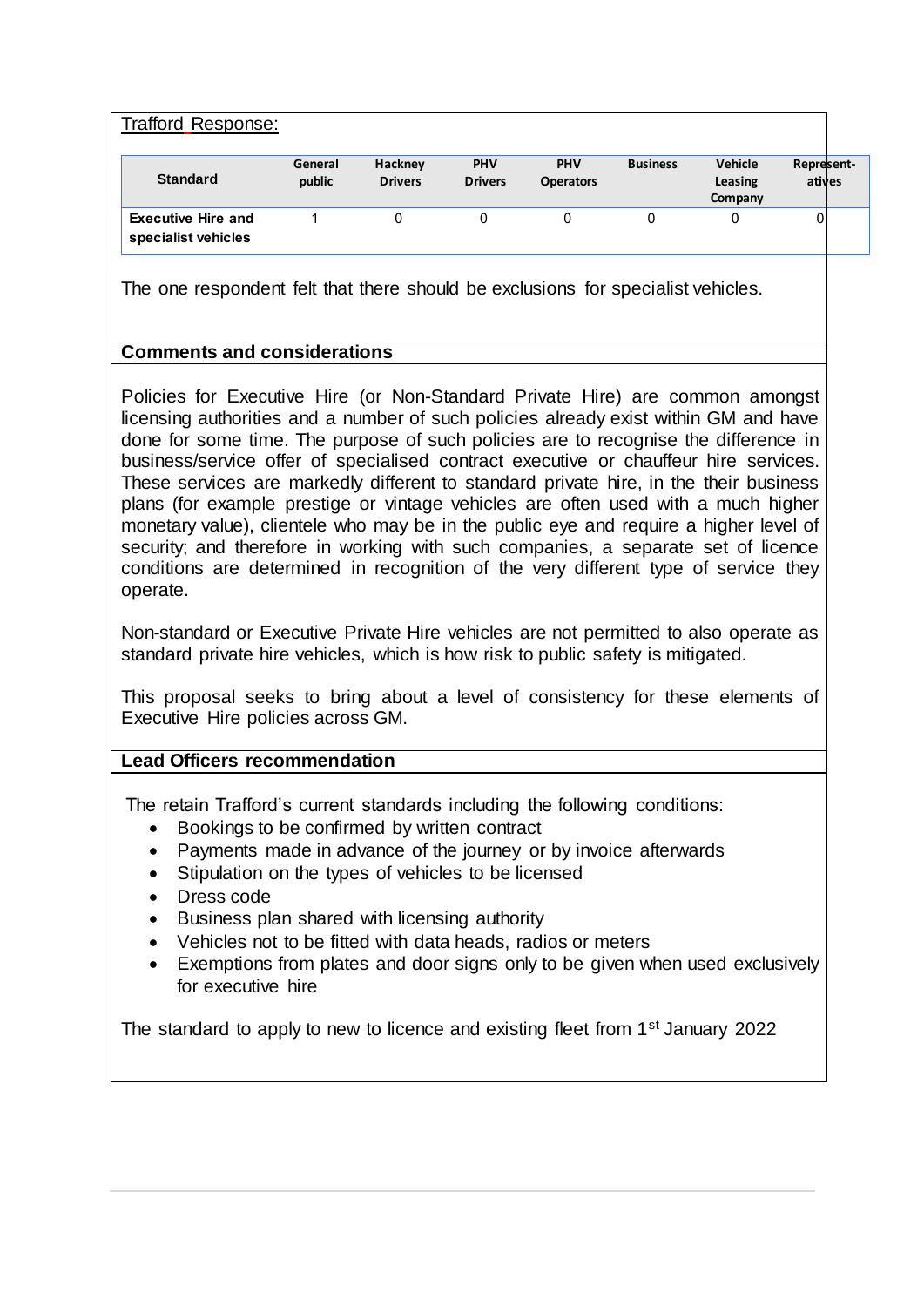| <b>Vehicle Proposed Standard 9</b>                                                                                                                                                                                                                                                                                                                                                                                                                                                                                                                                                                                                                                                                                                                                                                                                                                                                          | <b>Trafford's Current standard</b>                                                                                                                                                                                                                                                                                                                                                                                                                                                                                                                                                                                              |
|-------------------------------------------------------------------------------------------------------------------------------------------------------------------------------------------------------------------------------------------------------------------------------------------------------------------------------------------------------------------------------------------------------------------------------------------------------------------------------------------------------------------------------------------------------------------------------------------------------------------------------------------------------------------------------------------------------------------------------------------------------------------------------------------------------------------------------------------------------------------------------------------------------------|---------------------------------------------------------------------------------------------------------------------------------------------------------------------------------------------------------------------------------------------------------------------------------------------------------------------------------------------------------------------------------------------------------------------------------------------------------------------------------------------------------------------------------------------------------------------------------------------------------------------------------|
| Vehicle design<br>It was proposed that:<br>all vehicles conform to the M1 standard (any<br>modified vehicle at M2 standard must have an<br>appropriate test to ensure conformity with<br>single vehicle type approval)<br>No retrofitting of engines into older vehicles<br>will be allowed. LPG conversions will be<br>accepted<br>Where<br>retrofit emissions technology<br><b>IS</b><br>installed it shall be approved as part of the<br>Clean Vehicle Retrofit Accreditation Scheme<br>(CVRAS)<br>Specification for window tints will be:<br>a) Front windscreen - min. 75%<br>light<br>transmission<br>b) Front side door glass - min. 70% light<br>transmission<br>c) Remaining glass (exc. Rear window)<br>min. 70% light tranmission<br>No vehicle first being licensed will have been<br>written off in any category and will not be<br>renewed (if previously written off) after 1 April<br>2021. | Trafford's current policy is as<br>proposed in that all vehicles<br>conform to the M1 standard (any<br>modified vehicle at M2 standard<br>must have an appropriate test to<br>ensure conformity with single<br>vehicle type approval)<br>Specification for window tints is<br>as proposed:<br>a) Front windscreen<br>min.<br>75%<br>light<br>transmission<br>b) Front side door glass $-$<br>70%<br>light<br>min.<br>transmission<br>c) Remaining glass (exc.<br>window)<br>Rear<br>min.<br>70% light transmission<br>Trafford currently allow written<br>off vehicles<br>to<br>be<br>licensed<br>provided the owner submits an |
| No roof signs permitted on PHVs<br>No advertising other than Council issued<br>$\bullet$                                                                                                                                                                                                                                                                                                                                                                                                                                                                                                                                                                                                                                                                                                                                                                                                                    | engineer's report confirming the<br>vehicle is roadworthy.                                                                                                                                                                                                                                                                                                                                                                                                                                                                                                                                                                      |
| signage on PHVs<br>The question was also posed whether a swivel<br>seat should be required in a Hackney Carriage<br>vehicle                                                                                                                                                                                                                                                                                                                                                                                                                                                                                                                                                                                                                                                                                                                                                                                 | Trafford permits roof signs on<br>PHV <sub>s</sub> .                                                                                                                                                                                                                                                                                                                                                                                                                                                                                                                                                                            |
|                                                                                                                                                                                                                                                                                                                                                                                                                                                                                                                                                                                                                                                                                                                                                                                                                                                                                                             | <b>No</b><br>advertising other<br>than<br>Council issued signage on PHVs                                                                                                                                                                                                                                                                                                                                                                                                                                                                                                                                                        |
| <b>Reason for Proposal</b>                                                                                                                                                                                                                                                                                                                                                                                                                                                                                                                                                                                                                                                                                                                                                                                                                                                                                  |                                                                                                                                                                                                                                                                                                                                                                                                                                                                                                                                                                                                                                 |

GM districts currently have fairly similar licensing requirements with regards to the type and design of vehicles permitted on fleets, however where some minor variations do exist, these proposals bring those into line and provide consistency for what will and won't be acceptable criteria for vehicles being licensed. Requirements relating to the categorisation of vehicles having had modifications or accidental damage are clearly aimed at ensuring the structural safety of such vehicles to carry passengers.

Window tint requirements are for the safety of passengers and drivers; to ensure that compliance and other authorised officers (but also generally members of the public) can conduct a quick visual check inside the vehicle, view how many passengers are being transported, and safeguard against criminal activity taking place inside the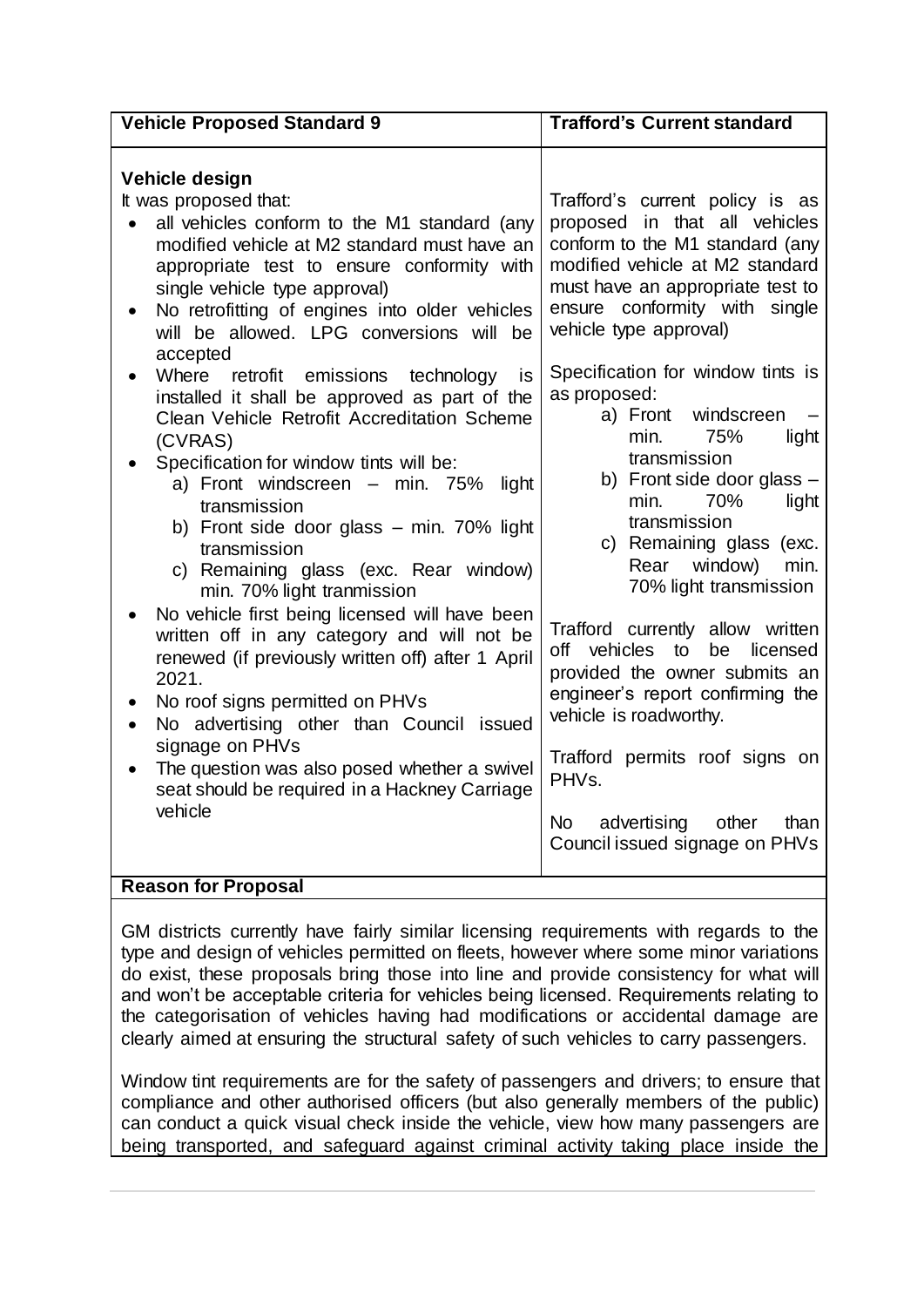vehicle. Some passengers, particularly vulnerable passengers may feel safer if they can be seen from outside the vehicle.

At the time of consultation, the proposed effective date for written off vehicles not being renewed was 1 April 2021, and as this date has passed, it is proposed that this date now be amended to be effective immediately upon the determination of policy locally

Roof signs on PHVs give a false impression to the public that the vehicle is a licensed Hackney Carriage and works against our aim to ensure greater awareness among the public about the key differences between the two sectors and prevent/deter illegal ply for hire, so it is proposed that this cease to be allowed where it currently is.

In support of our objective to have a clearer and cleaner visual identity for vehicles licensed by GM districts, it is proposed that advertisements on PHVs are not permitted unless they are issued/approved by the relevant authority. Currently where there are no restrictions on this, vehicles can have advertising stickers placed in various places around the vehicle, often haphazardly, which really detracts from the image of a highquality licensed fleet that authorities wish to promote. It will also safeguard against the use of material that could cause offence or be in poor taste.

It was also posed within the consultation document, whether Hackney Carriages should have a requirement to have a swivel seat or not.

#### **Consultation Response**

GM level response:

This proposal received the second fewest number of comments within the vehicle standards:

| <b>Standard</b>       | General<br>public | <b>Hackney</b><br><b>Drivers</b> | <b>PHV</b><br><b>Drivers</b> | <b>PHV</b><br><b>Operators</b> | <b>Business</b> | <b>Vehicle</b><br>Leasing<br>Company | Represent-<br>atives |
|-----------------------|-------------------|----------------------------------|------------------------------|--------------------------------|-----------------|--------------------------------------|----------------------|
| <b>Vehicle Design</b> |                   | 4                                |                              |                                |                 |                                      |                      |

Comments that were made, touched upon the following themes:

| <b>Comment Theme</b>                              | General<br><b>Public</b> | Hackney<br><b>Drivers</b> | <b>PHV</b><br><b>Drivers</b> | <b>PHV</b><br><b>Operators</b> | <b>Business</b> | <b>Vehicle</b><br>Leasing<br>Company | Represent-<br>atives |
|---------------------------------------------------|--------------------------|---------------------------|------------------------------|--------------------------------|-----------------|--------------------------------------|----------------------|
| General Disagreement                              | 6                        |                           | 0                            | 0                              | 0               | 0                                    |                      |
| <b>Issue with the</b><br>accessible vehicle       |                          | 3                         | $\Omega$                     | $\Omega$                       | 0               | $\Omega$                             | 0                    |
| Roof top signs that light<br>up to identify a PHV | $\overline{2}$           | $\mathbf{0}$              | 0                            | $\mathbf{0}$                   | 0               | $\Omega$                             | 0                    |
| <b>Base</b>                                       | 9                        | 4                         | 0                            | 0                              | 0               | 0                                    |                      |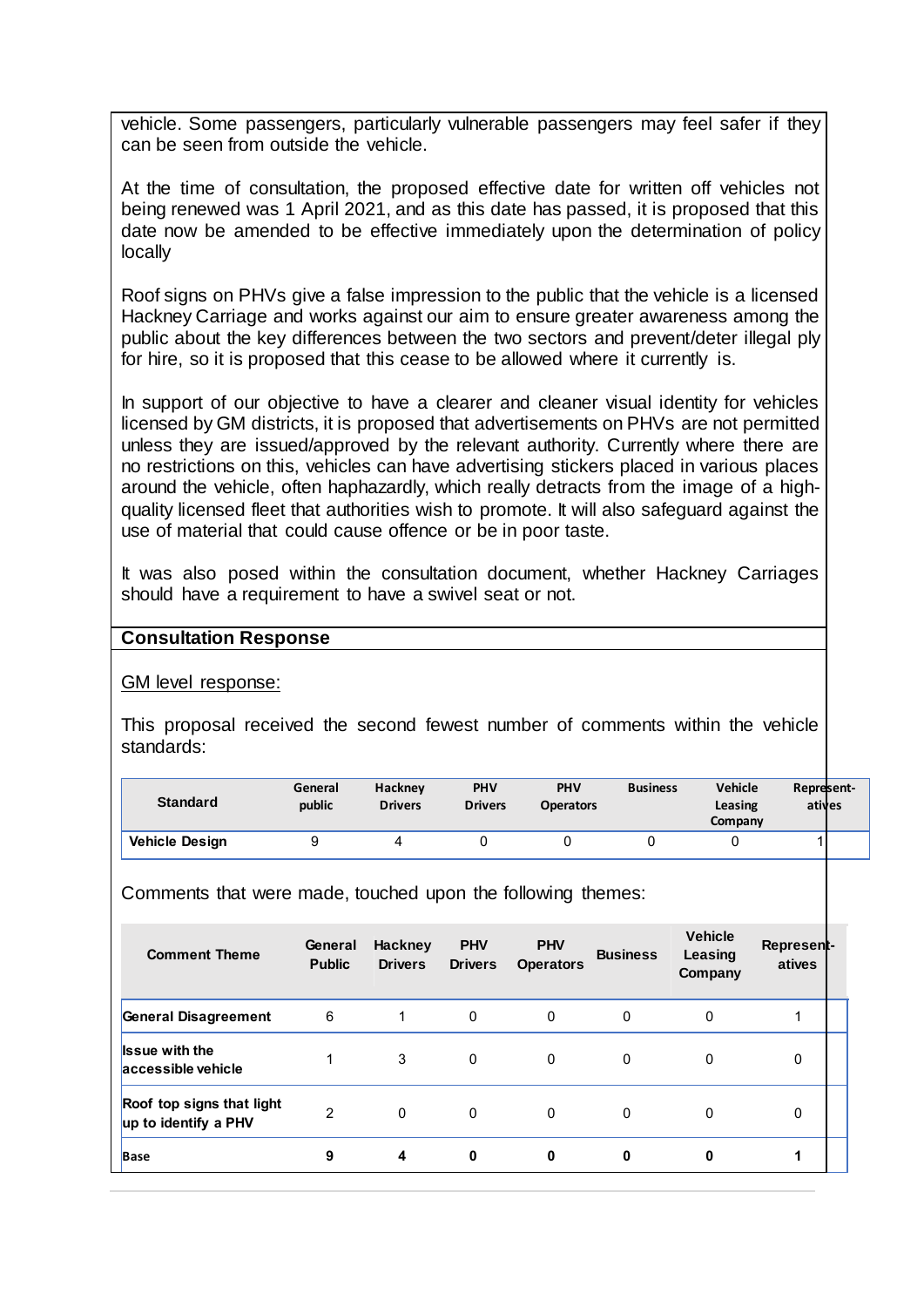Those 12 respondents who expressed disagreement with the vehicle design standards and elaborated explained they felt the required standards were "too severe", need "further consideration", and the swivel seat requirement "restricts vehicle availability" and is not necessary or asked for by passengers.

*"I feel that the vehicle design propositions are too severe." (Public, age 55-64, Manchester)*

*"I think the seats and loading rules appear to exclude virtually all private hire vehicles. This needs further consideration." (Public, age 75+, Trafford)*

*"The swivel seat requirement needs to go. It restricts vehicle availability and is almost never requested out on the streets." (Hackney Driver, Manchester)*

Trafford Response:

| <b>Standard</b>       | General<br>public | Hackney<br><b>Drivers</b> | <b>PHV</b><br><b>Drivers</b> | <b>PHV</b><br><b>Operators</b> | <b>Business</b> | <b>Vehicle</b><br>Leasing<br>Company | Represent-<br>atives |
|-----------------------|-------------------|---------------------------|------------------------------|--------------------------------|-----------------|--------------------------------------|----------------------|
| <b>Vehicle Design</b> |                   |                           |                              |                                |                 |                                      |                      |

There was general disagreement from the one respondent to the proposals.

# **Comments and considerations**

The general vehicle design specifications are mainly enshrining in a consistent policy many requirements that already exist throughout GM, and general requirements in law for passenger carrying vehicles. Whilst consultation responses were very low, it makes sense for all GM authorities to take a consistent approach to some of the more common design variations, particularly where they affect public safety.

One issue that trade bodies did raise strong objection to was the tint level allowed (or minimum light transmission) for rear side windows. Whilst purpose built taxis are manufactured without significant window tints as standard, standard saloon vehicles used for private hire work are not similarly purpose built, and manufacturers who are making vehicles for the wider market are increasingly manufacturing' with a rear side window tint or 'privacy glass' as standard. As such, the private hire trade are finding it increasingly difficult to source a vehicle that complies with the tint requirements, and costs can be up to £1000 for window replacements, which in turn may then carry a safety risk dependent on the standard of replacement. Authorities have also acknowledged the intent to move to mandatory CCTV requirements for vehicles that would mitigate the safety concerns relating to tint. Therefore, in recognition of this fact, the significant additional cost to the trade within the context of the other costs associated with these proposals, and the risks of licence shopping if introducing significantly more stringent policies than other authorities for private hire, it is proposed to amend this part of the policy standard to: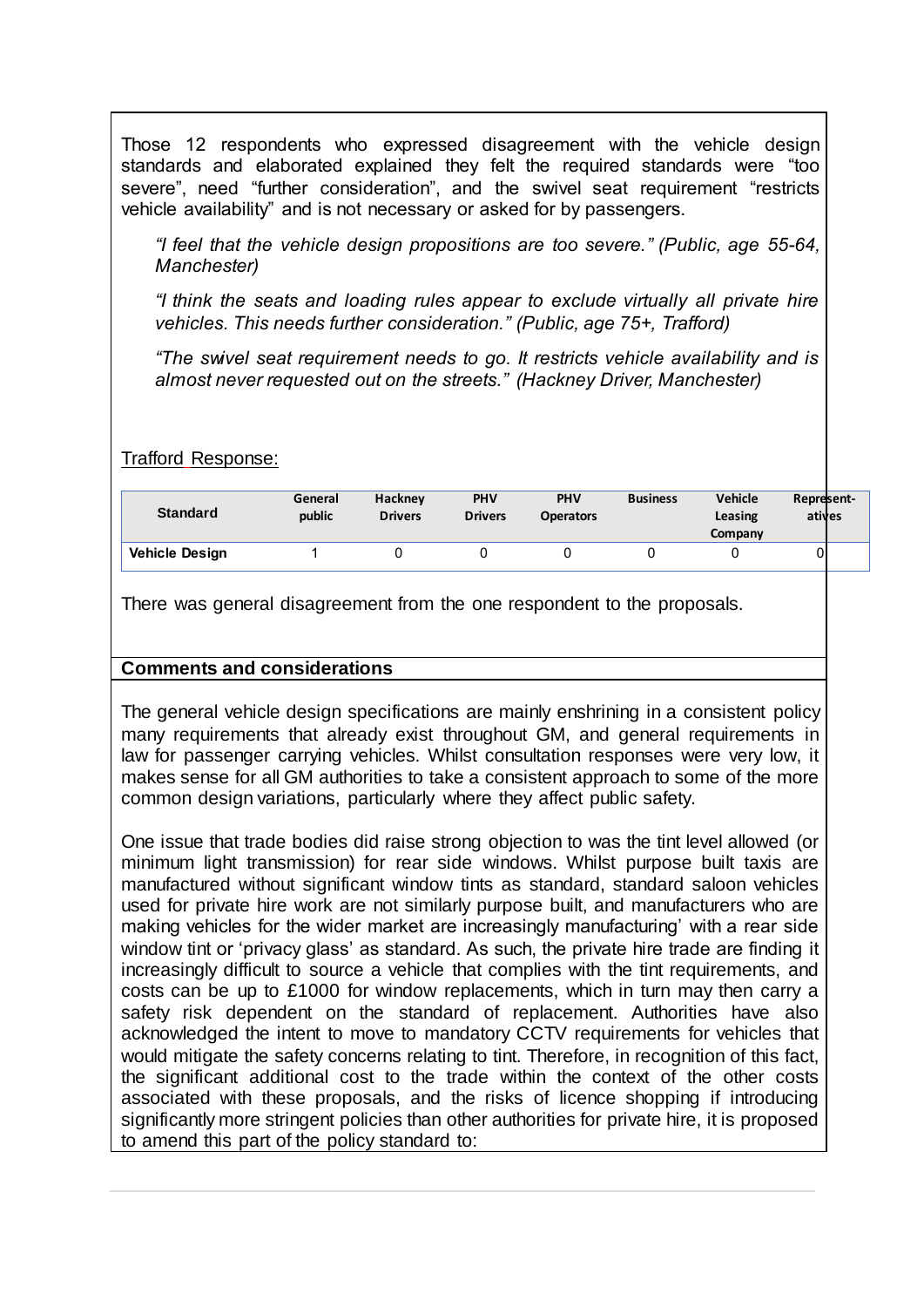• Remaining glass or rear side windows (excl. rear window) allow manufacturer's tint to a minimum of 20% light transmission

On reflection and in light of experience during the pandemic (where districts were happy to approve a use of a product i.e. NHS signage, but don't necessarily wish to issue), it is intended to amend the advertisement proposal from:

- No advertising other than Council *issued* signage on PHVs to:
- No advertising other than Council *approved* signage on PHVs

# **Lead Officers recommendation**

The following standards will apply:

- all vehicles conform to the M1 standard (any modified vehicle at M2 standard must have an appropriate test to ensure conformity with single vehicle type approval)
- No retrofitting of engines into older vehicles will be allowed. LPG conversions will be accepted
- Where retrofit emissions technology is installed it shall be approved as part of the Clean Vehicle Retrofit Accreditation Scheme (CVRAS)
- Specification for window tints will be:
	- $\circ$  Front windscreen min. 75% light transmission
	- $\circ$  Front side door glass min. 70% light transmission
	- o Remaining glass or rear side windows (exc. Rear window) allow manufacturer's tint to a minimum 20% light transmission
- No vehicle first being licensed will have been written off in any category and will not be renewed (if previously written off) after 1<sup>st</sup> April 2022.
- No roof signs permitted on PHVs
- No advertising other than Council approved signage on PHVs
- To defer the decision on swivel seats at this time as the consultation response on this specific point was particularly low.

The standards to apply to new to licence and existing fleet from 1<sup>st</sup> January 2022 with the exception of written off vehicles which have been written of which will apply from 1 st April 2022.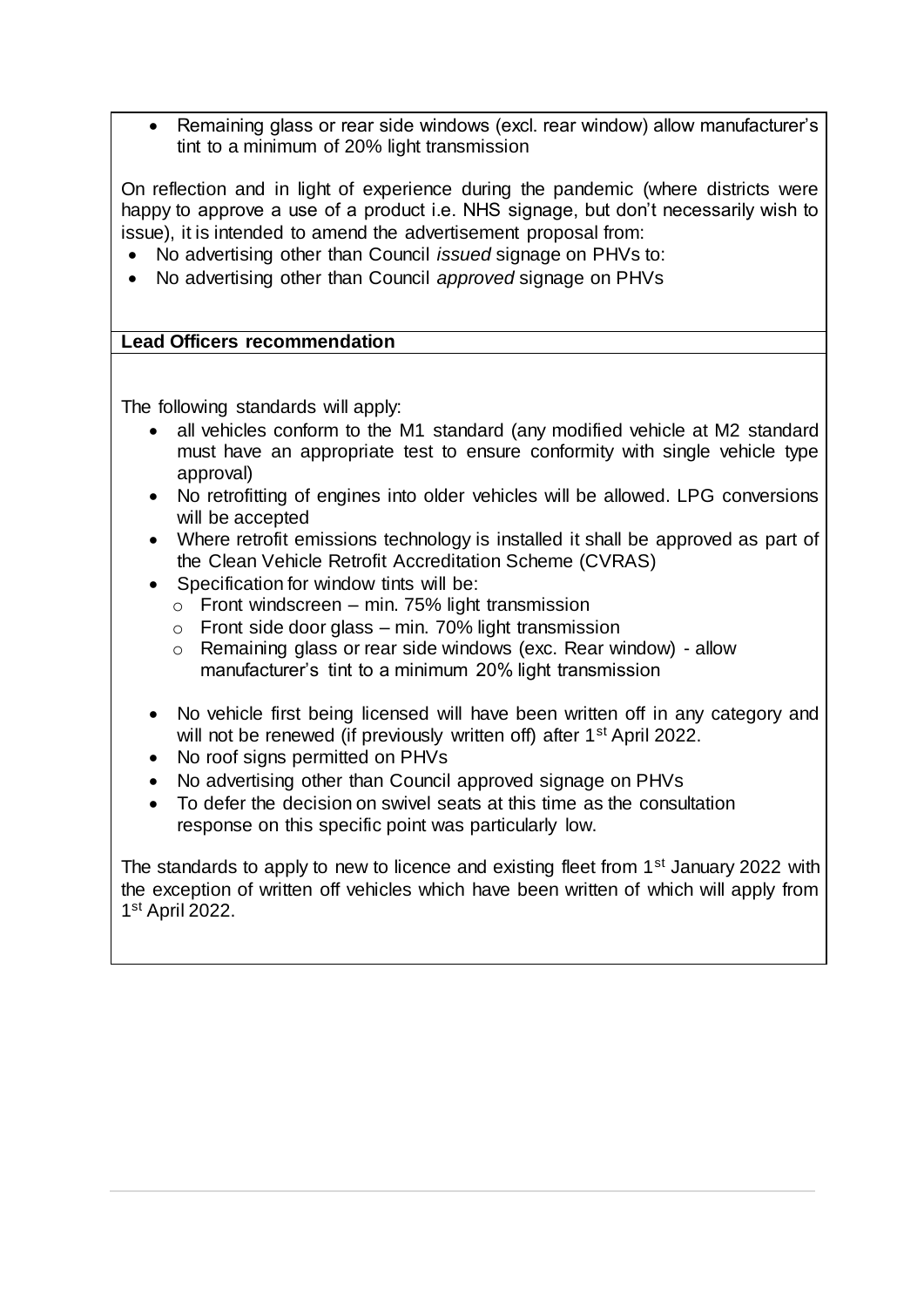| <b>Vehicle Proposed Standard 10</b>                                                                                                                                                                                                                                                                                   | <b>Trafford's Current standard</b>                                             |  |  |  |  |
|-----------------------------------------------------------------------------------------------------------------------------------------------------------------------------------------------------------------------------------------------------------------------------------------------------------------------|--------------------------------------------------------------------------------|--|--|--|--|
| <b>Vehicle Licence Conditions</b><br>A set of proposed conditions for Hackney Carriage<br>and Private Hire Vehicles are set out at Appendix<br>2. The conditions cover a comprehensive set of conditions.<br>expectations with regards to the livery, condition,<br>fares and the responsibilities of the proprietor. | Trafford currently has conditions which<br>are broadly similar to the proposed |  |  |  |  |
| <b>Reason for Proposal</b>                                                                                                                                                                                                                                                                                            |                                                                                |  |  |  |  |

Each local authority already has licence conditions for each vehicle fleet, but they vary across the conurbation. The Licensing Managers Group reviewed their own conditions and collectively proposed a set of updated and revised conditions, that reflect proposed policy standards and complement conditions also required of drivers and operators, to set clear parameters by which licence holders can be held to account.

#### **Consultation Response**

GM level response:

There were relatively few comments made with regards to the proposed vehicle licence conditions, with most coming from members of the public and only 6 comments coming from the trade:

| <b>Standard</b>           | General<br>public | Hackney<br><b>Drivers</b> | <b>PHV</b><br><b>Drivers</b> | <b>PHV</b><br><b>Operators</b> | <b>Business</b> | <b>Vehicle</b><br>Leasing<br>Company | Represent-<br>atives |
|---------------------------|-------------------|---------------------------|------------------------------|--------------------------------|-----------------|--------------------------------------|----------------------|
| <b>Vehicle Conditions</b> | 24                |                           |                              |                                |                 |                                      |                      |

Comments tended to centre around vehicle cleanliness. This table breaks down those comments thematically across the respondent categories:

| <b>Comment Theme</b>                | General<br><b>Public</b> | Hackney<br><b>Drivers</b> | <b>PHV</b><br><b>Drivers</b> | <b>PHV</b><br><b>Operators</b> | <b>Business</b> | <b>Vehicle</b><br>Leasing<br>Company | Represent-<br>atives |
|-------------------------------------|--------------------------|---------------------------|------------------------------|--------------------------------|-----------------|--------------------------------------|----------------------|
| Vehicle cleanliness is<br>important | 24                       |                           |                              |                                |                 |                                      | 0                    |

Respondents discussed how vehicle condition is important, including interiors, condition of current vehicles, hygiene, smell, and general road worthiness.

*"Vehicle Conditions: in our geographical area, the condition of some of the vehicles are a disgrace - just by looking at them you can see they are not fit for purpose ie battered, worn tyres, rust, filthy and disgusting with drivers smoking in them and not maintaining them inside or out; some are totally unhygienic which, at the best of times is unhealthy but particularly now during the Covid-19*